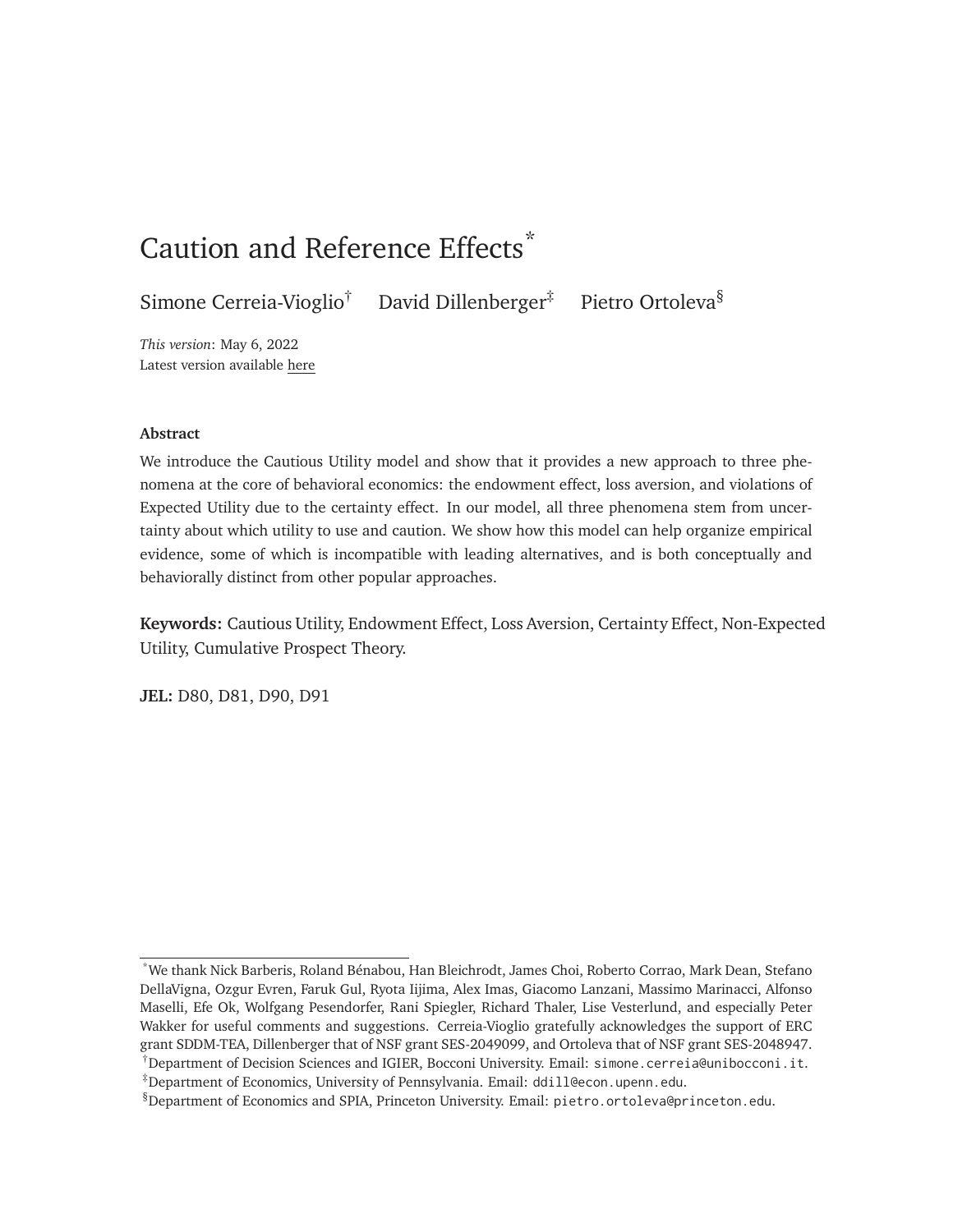### **1 Introduction**

Three phenomena hold a prominent place in behavioral economics: (i) the *endowment effect*—the minimum selling price is higher than the maximum buying price for the same item [\(Kahneman et al., 1991\)](#page-46-0); (ii) *loss aversion*—subjects reject bets that return identical gains and losses with equal probability [\(Kahneman and Tversky, 1979\)](#page-46-1); and (iii) the *certainty effect*—violations of Expected Utility in favor of certainty [\(Allais, 1953;](#page-43-0) [Kahneman and](#page-46-1) [Tversky, 1979\)](#page-46-1). All three are widely documented and used in countless studies to explain numerous real-world observations. Several models have been developed to study them, most prominently Cumulative Prospect Theory [\(Tversky and Kahneman, 1991\)](#page-47-0), where the endowment effect and loss aversion are linked to an asymmetry in the treatment of gains and losses ('losses loom larger than gains'), while the certainty effect is due to probability weighting.

This paper introduces a new approach to study all three phenomena: uncertainty about trade-offs and caution. In our model, individuals have a *set* of utility functions—as if unsure of how to precisely evaluate each option—and adopt the most pessimistic one. In previous work [\(Cerreia-Vioglio et al., 2015\)](#page-44-0), we showed how this captures the certainty effect. This paper shows how it (i) captures the endowment effect and loss aversion in novel ways, even *without asymmetries between gains and losses*; (ii) provides new empirical predictions; and (iii) offers a tool to organize existing evidence at odds with leading models.

We call our model Cautious Utility. It works as follows. Individuals face lotteries over bundles in  $\mathbb{R}^k$ , where the first dimension is money and the others are goods (e.g., mugs). The standard approach assumes a utility over bundles and Expected Utility to evaluate lotteries. Instead, we have a *set* of utilities W and individuals use the most pessimistic one to evaluate each option. Specifically, if  $v$  is a utility function and  $p$  a lottery, call  $c(p, v)$  the monetary certainty equivalent of that lottery using  $v$ —the amount of money indifferent to  $\dot{p}$  for utility  $\dot{v}$ . Cautious Utility assigns to the lottery  $\dot{p}$  the value

$$
V(p) = \inf_{v \in W} c(p, v).
$$

The key ideas are (i) individuals may be unsure of how to evaluate bundles—they may entertain multiple utility functions as plausible; and (ii) facing this multiplicity, they choose with *caution*—using the utility that returns the lowest certainty equivalent.

For example, an individual who evaluates bundles of money (dimension 1) and mugs (dimension 2) may contemplate two utilities:  $v_1(x_1, x_2) = x_1 + x_2$  and  $v_2(x_1, x_2) = x_1 + 2x_2$ . It is as if the individual were unsure of the trade-off: a mug could be worth \$1 (under  $v_1$ ) or \$2 (under  $v_2$ ). Cautious Utility stipulates that, in the face of this subjective uncertainty, the individual applies caution and uses the utility that returns the lowest monetary certainty equivalent.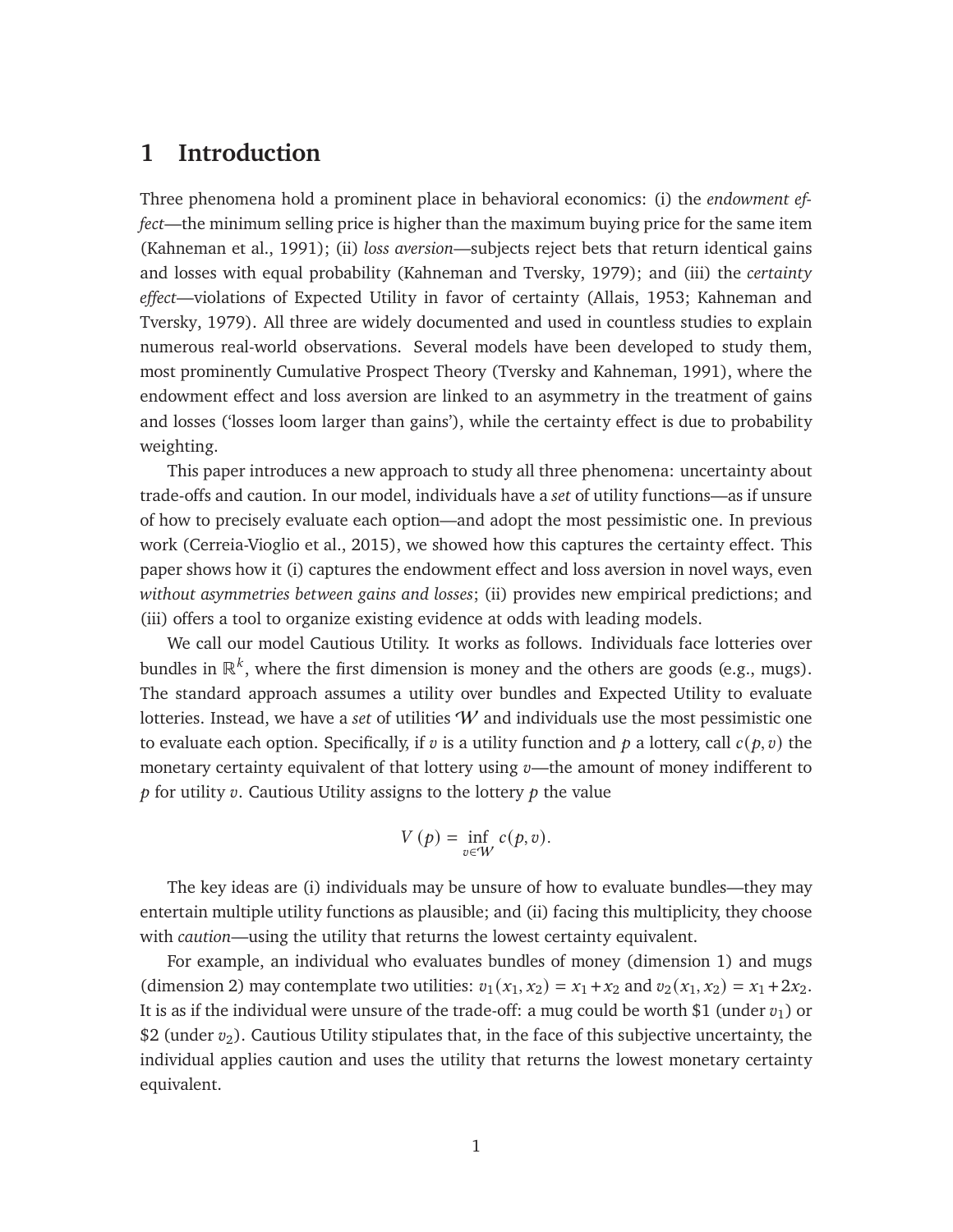Cautious Utility generalizes Cautious Expected Utility of [Cerreia-Vioglio et al.](#page-44-0) [\(2015\)](#page-44-0) and, like that model, captures the certainty effect and Allais' paradoxes. Intuitively, degenerate lotteries that return a given amount of money have the same certainty equivalent with any utility, making caution irrelevant. But caution does matter for general lotteries, lowering their value and generating an advantage for sure amounts.

After presenting our model in Section [2,](#page-5-0) in Section [3](#page-7-0) we show that the same forces that generate the certainty effect also generate the endowment effect and loss aversion, providing a unified explanation. To best illustrate the role of caution, we focus on *symmetric sets* of utilities—either all utilities are symmetric for gains and losses, or, if one is not, the set also includes its specular one.

Our main result is that Cautious Utility implies the endowment effect and loss aversion, in addition to the certainty effect, even under symmetry. Without symmetry, reference effects emerge if at least one utility overweights losses: then caution and overweighting of losses jointly contribute to reference effects. To make explicit the role of caution, we show that individuals who use the opposite (sup instead of inf) exhibit the opposite of the certainty effect, of the endowment effect, and of loss aversion. In other words, all three phenomena are determined by the shape of the aggregator—inf vs. sup.

For an intuition, consider our example above, where the individual entertains two utilities,  $v_1(x_1, x_2) = x_1 + x_2$  and  $v_2(x_1, x_2) = x_1 + 2x_2$ . Note how both utilities are symmetric for gains and losses. When buying a mug, the worst-case scenario is when it is least valuable: thus, the willingness to pay (WTP) is calculated using  $v_1$  and equals \$1. When selling the mug, the worst case is when it has the highest value: the willingness to accept (WTA) is calculated using  $v_2$  and equals \$2. Thus, WTA>WTP. Despite its simplicity, this example captures a broader result: we show that, whenever there is uncertainty on the trade-off between a good and money, the WTA is strictly above the WTP, generating the endowment effect even without any asymmetry between gains and losses.

The remainder of Section [3](#page-7-0) shows how our approach extends to exchange asymmetries, to stochastic reference points, and presents convenient functional forms for estimation. We also demonstrate that the only preferences compatible with both our model and Cumulative Prospect Theory are those featuring none of our phenomena of interest. That is, the two models are not only conceptually different, but also behaviorally fully distinct.

In Section [4](#page-18-0) we discuss how caution can help organize empirical evidence. Several studies show that the strength and frequency of the endowment effect vary substantially across goods, decreasing with familiarity, and with information about market values. This is in line with Cautious Utility, where the endowment effect depends on the uncertainty about the value of the good. Other recent evidence shows that the endowment effect and loss aversion are empirically unrelated, and, in fact, the latter is often absent. While in Prospect Theory the two behaviors are driven by the same parameter and must be related, in Cautious Utility they are decoupled. We also discuss other patterns consistent with our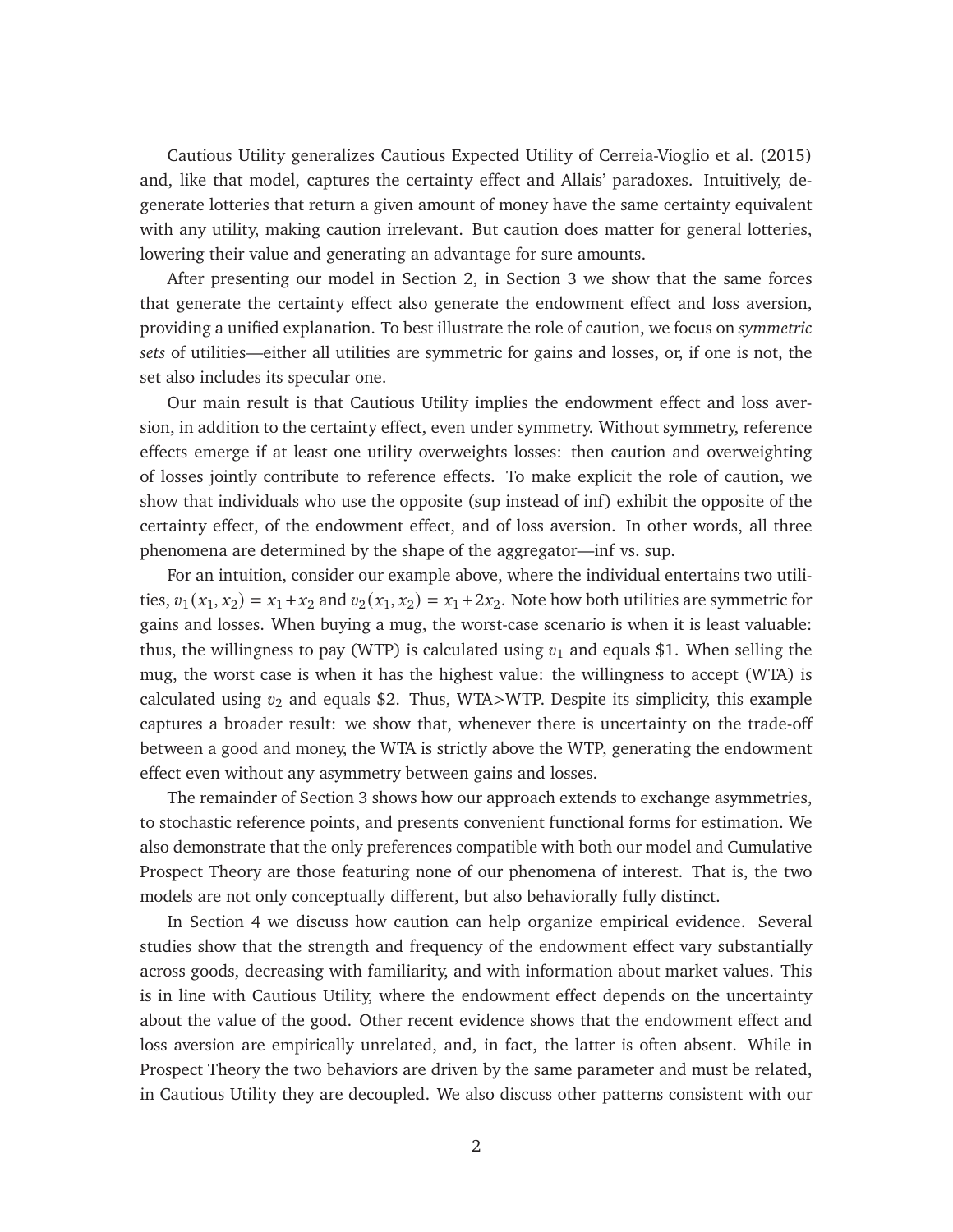model but not with popular alternatives, and vice-versa.

Lastly, in Section [5](#page-21-0) we give an axiomatic foundation to Cautious Utility. [Dillenberger](#page-44-1) [\(2010\)](#page-44-1) introduced Negative Certainty Independence to capture the certainty effect over money. We show that Cautious Utility is characterized by an extension to a form of certainty effect over bundles, together with very basic postulates (e.g., monotonicity). Paired with our result that Cautious Utility returns the endowment effect and loss aversion under symmetry, this means that, assuming symmetry and basic postulates, a property that captures the certainty effect for bundles *formally implies* the endowment effect and loss aversion.

### <span id="page-3-0"></span>**1.1 Related Theoretical Literature**

**Cumulative Prospect Theory.** The most popular model to study our behaviors of interest is Cumulative Prospect Theory [\(Tversky and Kahneman, 1992\)](#page-47-1), henceforth CPT, which extends the original Prospect Theory [\(Kahneman and Tversky, 1979\)](#page-46-1); see also [Kahneman](#page-46-0) [et al.](#page-46-0) [\(1991\)](#page-46-0); [Tversky and Kahneman](#page-47-0) [\(1991\)](#page-47-0) and, for a textbook treatment, [Wakker](#page-47-2) [\(2010\)](#page-47-2). Violations of Expected Utility are captured by probability weighting. Reference dependence is captured separately, by positing that individuals evaluate changes relative to a reference point and that 'losses loom larger than gains.' The latter is formalized by assuming that the utility is not symmetric for gains and losses and losses weigh more—a common approach is to take  $\lambda > 1$  and  $v(-x) = -\lambda v(x)$  for  $x > 0$ . This asymmetry reduces the value of even bets around zero and increases the gap between WTA and WTP.

Cautious Utility is different. Probabilities are taken at face value, not weighted, and instead of a single asymmetric utility, we have many—possibly all symmetric. All three biases come from the same source, uncertainty about the utility and caution. As mentioned above, the difference is also behavioral: not only some behaviors can be captured by one model and not the other, but the two models are entirely distinct—the only preference compatible with both is standard Expected Utility with no reference effects.

**Cautious Expected Utility.** Our approach builds on [Cerreia-Vioglio et al.](#page-44-0) [\(2015\)](#page-44-0), which studies preferences over monetary lotteries on a bounded interval that admit the following *Cautious Expected Utility* representation: there exists a set W of strictly increasing and continuous functions over money such that the value of a lottery p is given by inf<sub> $v \in W$ </sub>  $c$  ( $p, v$ ). As explained in [Cerreia-Vioglio et al.](#page-44-0) [\(2015\)](#page-44-0), Cautious Expected Utility can be understood as a cautious completion of an incomplete preference, paralleling [Gilboa et al.](#page-45-0) [\(2010\)](#page-45-0), and therefore can be thought of as a possible 'risk' counterpart of the MaxMin Expected Utility model of [Gilboa and Schmeidler](#page-45-1) [\(1989\)](#page-45-1).

We extend this model and its characterization to bundles of goods (explicitly discussing gains/losses and symmetry) and to unbounded spaces. More importantly, we show that, in this extension, the same forces that generate the certainty effect over money also gener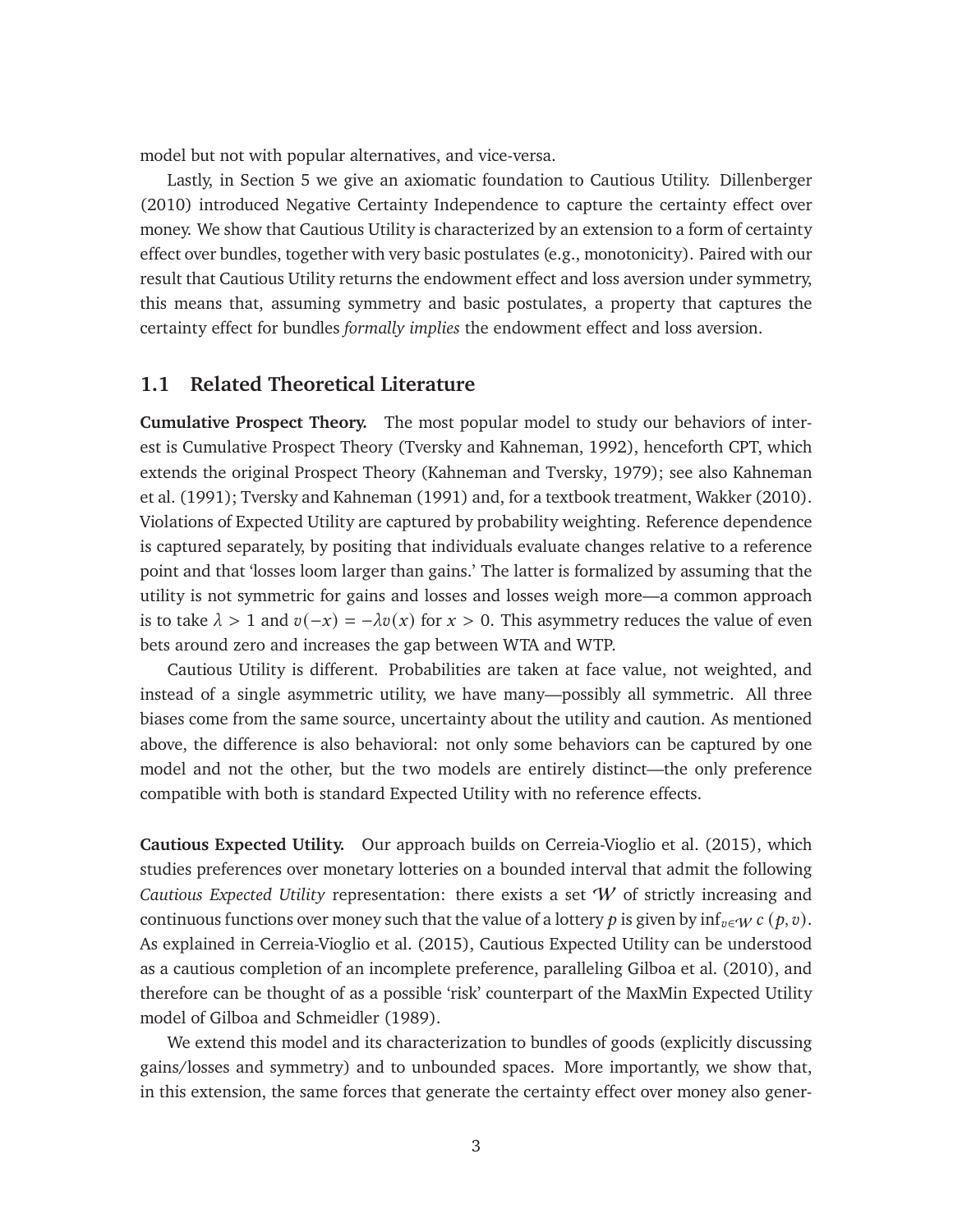ate the endowment effect and loss aversion, providing a new model for these phenomena. [Cerreia-Vioglio](#page-44-2) [\(2009\)](#page-44-2) characterizes preferences that satisfy convexity and shows that they can be represented with a set of utilities and pessimism, connecting convexity with a preference for hedging in the face of uncertainty about the value of outcomes, future tastes, or the degree of risk aversion. Our model is a special case, as our preferences are convex.

**Incomplete Preferences.** An alternative approach to studying reference effects is via incomplete preferences [\(Bewley, 1986;](#page-43-1) [Masatlioglu and Ok, 2005,](#page-46-2) [2014;](#page-47-3) [Ortoleva, 2010;](#page-47-4) [Ok](#page-47-5) [et al., 2015\)](#page-47-5). (These papers are typically silent about loss aversion or the certainty effect as they do not study risk preferences.) Agents have an incomplete preference relation and deviate from their reference point (or status quo) only if an alternative is better according to that relation. This generates status quo bias and the endowment effect. As incomplete preferences can be represented using multiple utilities, here too the endowment effect is related to the inability to compare bundles.

[Cerreia-Vioglio et al.](#page-44-0) [\(2015\)](#page-44-0) show that Cautious Expected Utility can be derived as a completion of an incomplete relation, and the same is true here. Indeed, the literature on incomplete preferences and status quo bias was an inspiration for our work. However, there are three critical differences. First, our preferences are complete: our agent uses caution as a criterion to complete them, and it is this criterion that drives our results. Second, risk plays a central role in our paper: we *derive* reference effects from a form of certainty effect and connect the different phenomena. There is no similar link in the models above. Third, the models above only specify behavior when the status quo, or the reference point, is available; here, instead, the behavior is specified independently of the availability of the status quo.

**Perception, Imprecision, and Other Explanations.** Central to our approach is that individuals have sets of utilities, expressing difficulty in making comparisons. This relates to the literature on difficulties in forming preferences, including preference imprecision [\(Dubourg](#page-45-2) [et al., 1994,](#page-45-2) [1997;](#page-45-3) [Butler and Loomes, 2007,](#page-43-2) [2011;](#page-44-3) [Cubitt et al., 2015\)](#page-44-4), imprecise perception and rational inattention [\(Gabaix and Laibson, 2017;](#page-45-4) [Woodford, 2020;](#page-48-0) [Frydman and](#page-45-5) [Jin, 2020;](#page-45-5) [Khaw et al., 2020\)](#page-46-3), or cognitive uncertainty [\(Enke and Graeber, 2019\)](#page-45-6). Other accounts of the endowment effect are based on memory [\(Johnson et al., 2007\)](#page-46-4) and reference prices [\(Weaver and Frederick, 2012\)](#page-47-6), while versions of saliency can generate all our behaviors of interest [\(Bordalo et al., 2012,](#page-43-3) [2013\)](#page-43-4). The critical difference between our approach and all of these is the presence of caution.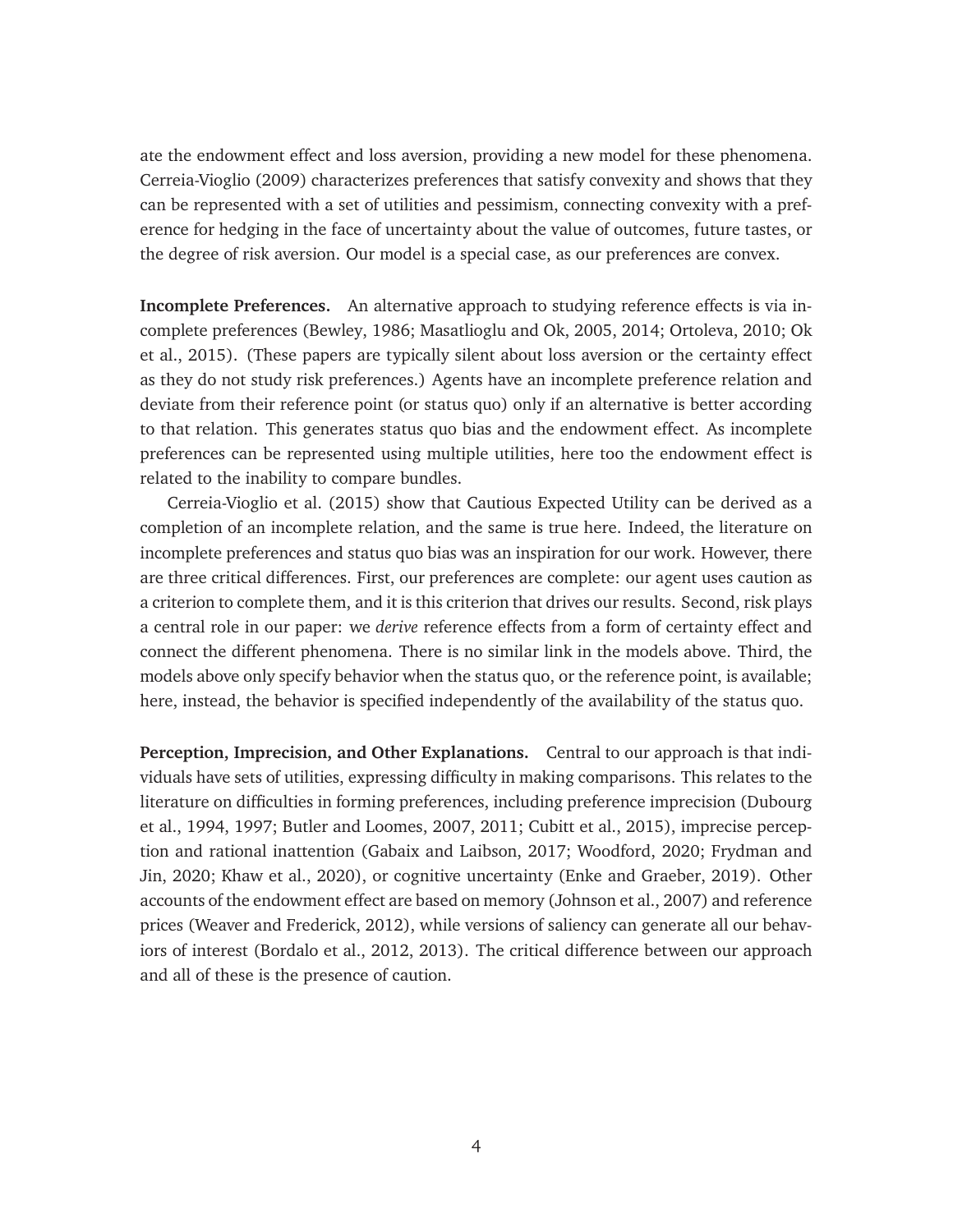### <span id="page-5-0"></span>**2 Cautious Utility**

We begin by introducing Cautious Utility; we discuss its axiomatic foundation in Section [5.](#page-21-0) Given  $k \in \mathbb{N}$ , let  $\mathbb{R}^k$  be the space of k-dimensional bundles (e.g., money, mugs, pens, *etc.*). For ease of reference, the first dimension denotes money, used as a numeraire. Denote by  $ae_i$  the bundle whose *i*-th coordinate takes value  $a \in \mathbb{R}$  while all the others are 0. With a small abuse of notation, we denote by 0 both the number and the vector whose components are all zero. Let  $\Delta$  be the set of all lotteries, that is, (Borel) probability measures over  $\mathbb{R}^k$ with compact support. We study a preference relation  $\geq$  over  $\Delta$ .

Given  $x \in \mathbb{R}^k$ , we interchangeably use x and  $\delta_x$  to denote the degenerate lottery that pays x with certainty. If  $p \in \Delta$  and  $v : \mathbb{R}^k \to \mathbb{R}$  is strictly increasing and continuous, then  $\mathbb{E}_p(v)$  denotes the expected utility using v, i.e.,  $\int v dp$ , while  $c(p, v) \in \mathbb{R}$  indicates, if it exists, its monetary certainty equivalent, i.e., the unique monetary value such that  $\mathbb{E}_p(v) = v(c(p, v)e_1).$ 

<span id="page-5-3"></span>**Definition 1.** A preference relation  $\geq$  admits a Cautious Utility representation if there exists a set W of strictly increasing continuous utility functions  $v : \mathbb{R}^k \to \mathbb{R}$  with  $v(0) = 0$  such that (i) for each  $x, y \in \mathbb{R}^k$  there exists  $m \in \mathbb{R}_+$  satisfying  $v(y+me_1) \ge v(x) \ge v(y-me_1)$  for all  $v \in W$ ; and (ii) the function  $V : \Delta \rightarrow \mathbb{R}$ , defined as

<span id="page-5-1"></span>
$$
V(p) = \inf_{v \in W} c(p, v)
$$
 (1)

is a continuous utility representation of  $\geq$ .

Cautious Utility builds upon two key tenets. First, agents have not one but a *set* of utilities: they may be unsure of which utility to use. For example, agents may be unsure of the trade-off between goods or how risk averse they should be. Second, agents act with *caution*: to evaluate each alternative, they use the utility with the *lowest* monetary certainty equivalent. Using certainty equivalents guarantees that the comparison across utilities is made after bringing each dimension to the same unit of measure (monetary amounts), avoiding comparisons across utilities, for which normalizations matter. Condition (i) in the definition guarantees that monetary certainty equivalents are always well-defined.

<span id="page-5-2"></span>**Example 1.** *Consider*  $k = 2$ *, money and mugs. Suppose*  $W = \{v_1, v_2\}$  *where*  $v_1(x_1, x_2) =$  $x_1 + x_2$  and  $v_2(x_1, x_2) = x_1 + 2x_2$ . It is as if the agent is unsure about the trade-off between *money and mugs: one mug is equivalent to* \$1 according to  $v_1$ *, and to \$2 according to*  $v_2$ *. Because of caution, the model assigns to one mug a value*  $V(0, 1) = min\{1, 2\} = 1$ .

To illustrate the role of caution, we also define a model that takes the opposite approach, where the agent uses the utility with the *highest* monetary certainty equivalent. We say that a preference relation admits an *Incautious Utility* representation if it is represented by [\(1\)](#page-5-1) where sup replaces the inf.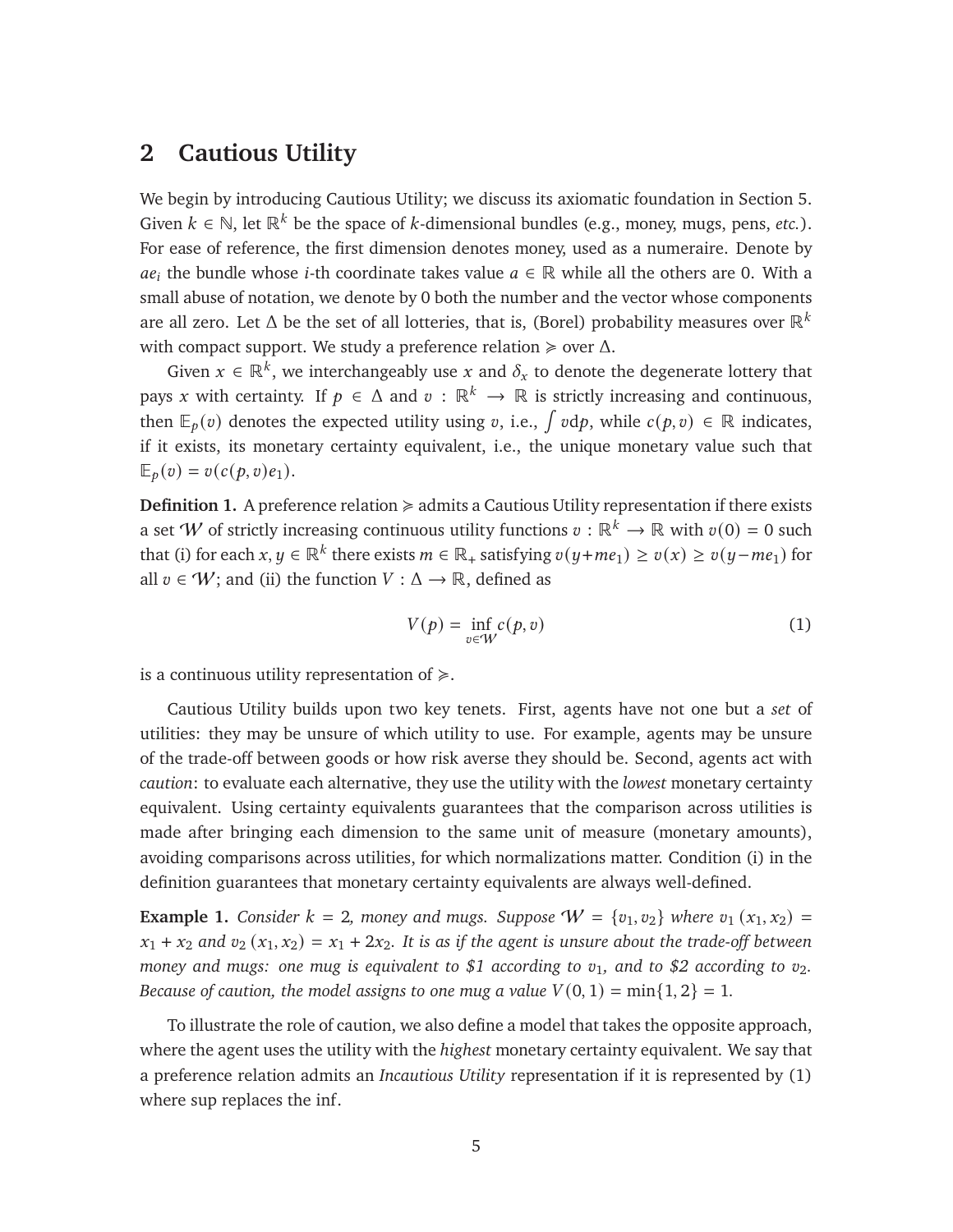**Remark 1.** *Despite the use of the most pessimistic utility, under Cautious Utility agents can be risk averse, seeking, or have varying risk attitudes: as in Expected Utility, this depends on the curvature of the utilities in* W*. [Cerreia-Vioglio et al.](#page-44-0) [\(2015\)](#page-44-0) show that agents are risk averse when all functions are concave and risk seeking when all are convex. Similarly, if utilities are all concave for gains and convex for losses, the individual is risk averse for gains and risk seeking for losses. Overall, Cautious Utility does not restrict risk attitudes.*

**Remark 2.** *The use of the* inf *in Cautious Utility may at first appear too pessimistic, and one may wish to consider milder formulations. For example, the agent may use some weighted average of the* inf *and of the* sup*. A few considerations are in order. First, the set of utilities is subjective: it reflects the agent's preferences and is not the set of all possible utilities. Thus, the* inf *is taken only over a restricted collection. Second, this representation is not necessarily very pessimistic. For example, take a finite set*  $W$  *of quasi-linear utilities and some*  $u \in W$ *, and an individual who uses the most pessimistic utility in*  $W' = \{(1 - \gamma) u + \gamma v : v \in W\}$ *. Here* 𝛾 *can be understood as a 'pessimism weight:' the larger is* 𝛾*, the lower the evaluation. When it is small, the individual is only 'mildly' pessimistic, yet preferences admit a Cautious Utility representation with set* W<sup>0</sup> *. Finally, in Section [5,](#page-21-0) we show how Cautious Utility emerges from a natural axiom on the certainty effect; to the extent that one accepts this requirement, the model* necessarily *follows.*

#### **2.1 Symmetry**

To study gains and losses it is helpful to introduce a notion of symmetry. Recall that  $v$ :  $\mathbb{R}^k \to \mathbb{R}$  is *odd* if  $v(x) = -v(-x)$  for all  $x \in \mathbb{R}^k$ , that is, when there is no asymmetry in the treatment of positive and negative values. Indeed, a function is odd when it is symmetric with respect to the origin (like any power utility over the real line with an odd exponent). In line with this, we say that a set of functions W is *odd* if for each  $v \in W$  there exists  $v' \in W$  such that  $v(x) = -v'(-x)$  for all  $x \in \mathbb{R}^k$ . Obviously, a set is odd when all utilities in it are odd.

The set  $W$  in Example [1](#page-5-2) consists of two odd functions and is thus odd. In the following example, the set is odd even though none of the functions are.

<span id="page-6-0"></span>**Example 2.** *Consider again*  $k = 2$  *and W comprised of*  $v(x_1, x_2) = f(x_1) + f(x_2)$  *and*  $v'(x_1, x_2) = -f(-x_1) - f(-x_2)$ , where  $f(a) = a^{25}$  for  $a > 0$  and  $f(a) = -(-a)^{5}$  for  $a \leq 0$ . Since f is not odd, neither are v nor v'. But v  $(x_1, x_2) = -v'(-x_1, -x_2)$  for all  $x \in \mathbb{R}^2$ , which means that  $W = \{v, v'\}$  is odd.

We say that a preference relation admits a *Symmetric Cautious Utility representation* if it admits a Cautious Utility representation with an odd set W. *Symmetric Incautious Utility* is defined similarly.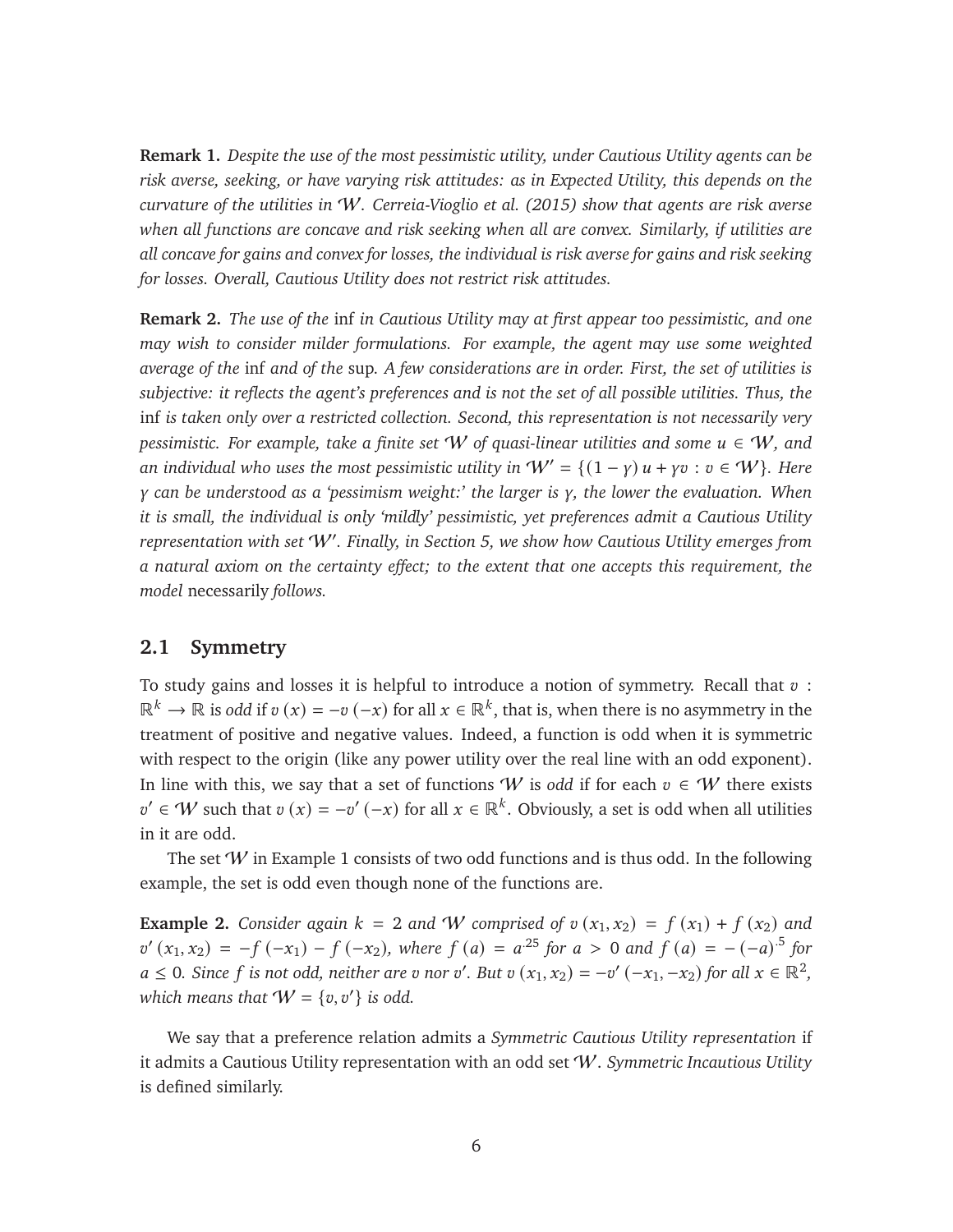In some of our results below, we deliberately assume symmetry. This is not because symmetry is necessarily appealing—there are many cases in which one may want to use utilities, and sets of utilities, that are not odd. However, assuming symmetry for some of our results will be helpful to show that Cautious Utility can generate reference effects *even* in the presence of symmetry. As we discuss below (Remark [3\)](#page-10-0), adding typical asymmetries will only strengthen our results.

### <span id="page-7-0"></span>**3 Caution, Loss Aversion, and the Endowment Effect**

To study reference effects such as loss aversion and the endowment effect, we need to incorporate the role of the reference point. We take the standard approach, as in Prospect Theory, and define Cautious Utility on *relative changes* with respect to a *given* reference point: if  $y$  is the final allocation and r the reference bundle, then each bundle is viewed as  $x = y - r$ . For example, if the reference point is the current endowment, a bundle that returns an extra \$3 and takes away 2 mugs is evaluated as  $(3, -2)$ . This allows for direct comparisons with other models and gives complete flexibility on the reference point—it could be the endowment, the allocation of others, the expectation, *etc*. For now, we assume that the reference point is deterministic; we extend to stochastic reference points in Section [3.4.](#page-15-0)

**Endowment Effect.** First, we define the Willingness to Pay (WTP) and the Willingness to Accept (WTA). WTP<sub>i</sub> $(m)$  is the maximum amount of money that the agent is willing to pay to purchase *m* units of good  $i \in \{2, ..., k\}$ . Thus, it satisfies

$$
0 \sim me_i - WTP_i(m)e_1.
$$

In words, the individual is indifferent between not buying (that is, getting 0) and acquiring *m* units of good *i* while foregoing WTP<sub>i</sub> $(m)$  units of money. Similarly, WTA<sub>i</sub> $(m)$  is the minimum amount of money that the agent is willing to accept to sell  $m$  units of the  $i$ -th good, thus satisfying

$$
0 \sim -me_i + \text{WTA}_i \ (m) \ e_1.
$$
<sup>1</sup>

A preference  $\geq$  *exhibits the endowment effect* for good *i* if WTA<sub>*i*</sub>(*m*)  $\geq$  WTP<sub>*i*</sub>(*m*) for all  $m \in \mathbb{R}_+$ . It exhibits the endowment effect if this is the case for all  $i \in \{2, \ldots, k\}$ . It exhibits the *opposite of the endowment effect* when the inequality is reversed.

<span id="page-7-1"></span><sup>&</sup>lt;sup>1</sup>Formally, for each  $i \in \{2, ..., k\}$ , WTP<sub>i</sub>:  $\mathbb{R}_+ \to \mathbb{R}_+$  and WTA<sub>i</sub>:  $\mathbb{R}_+ \to \mathbb{R}_+$  are defined by WTP<sub>i</sub>  $(m)$  =  $\text{max } \{l \in \mathbb{R}_+ : \delta_{me_i-l} \geq \delta_0\}$  and  $\text{WTA}_i(m) = \min \{l \in \mathbb{R}_+ : \delta_{me_i + le_1} \geq \delta_0\}$ . In our model, they are always well-defined and satisfy the simpler conditions above.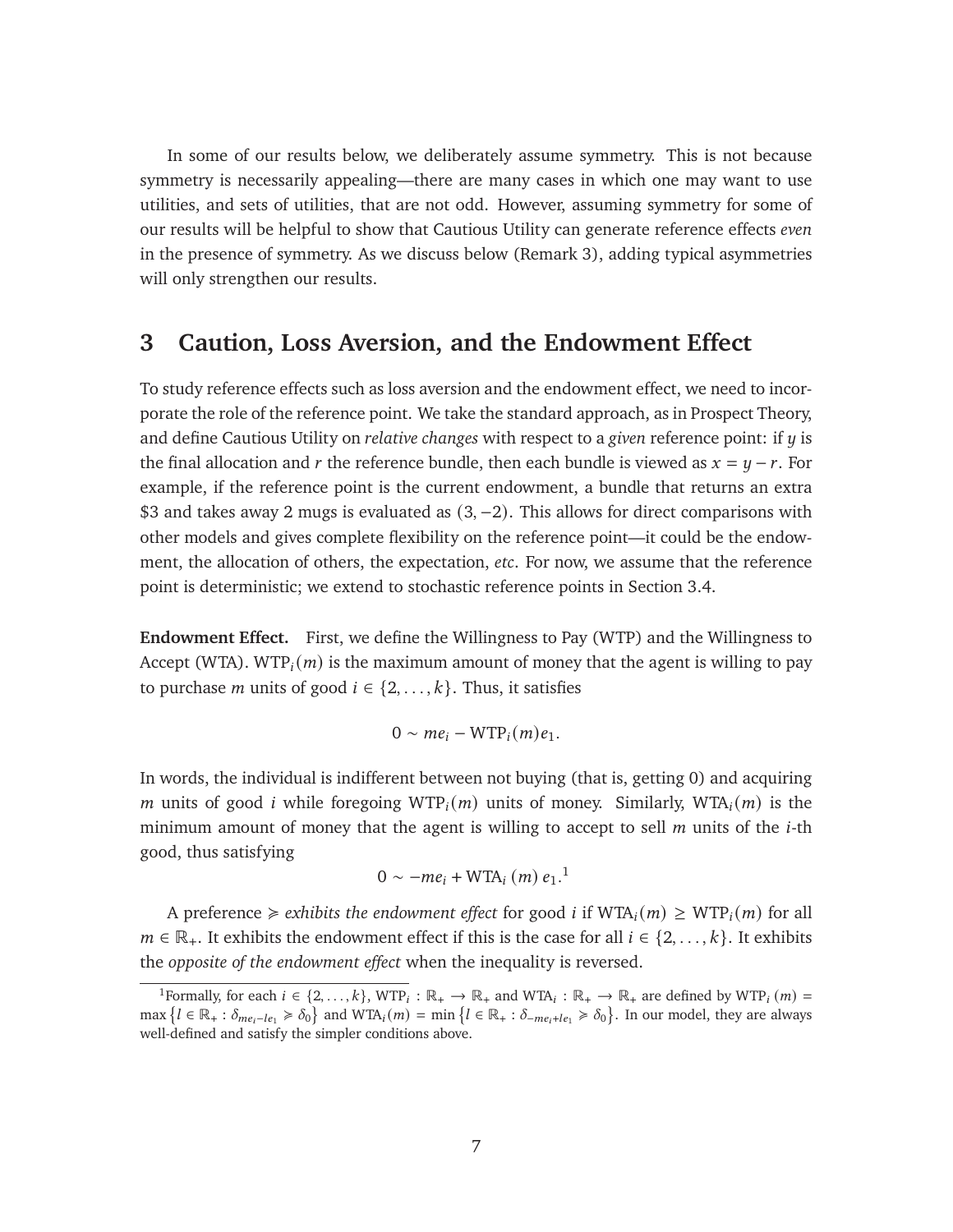**Loss Aversion.** Following [Kahneman and Tversky](#page-46-1) [\(1979\)](#page-46-1), we use loss aversion to indicate the rejection of even bets around zero (see also [Markowitz, 1952\)](#page-46-5).<sup>[2](#page-8-0)</sup> Formally, a preference  $\geq$  is *loss averse* on dimension  $i \in \{1, ..., k\}$ , if for each  $a \in \mathbb{R}_{++}$ 

$$
\delta_0 \geq \frac{1}{2}\delta_{ae_i} + \frac{1}{2}\delta_{-ae_i}.
$$

It is loss averse if this is the case for all  $i \in \{2, ..., k\}$ . Gain seeking and loss neutrality are defined analogously, with  $\geq$  replaced by  $\leq$  and ∼, respectively. Finally,  $\geq$  is strictly loss averse (resp. gain seeking) on dimension *i* if this also holds strictly for some  $a \in \mathbb{R}_{++}$ .

**Caution and Reference Effects.** We are now ready to state our results on Cautious Utility and reference effects. We begin focusing on *Symmetric* Cautious Utility: since it is wellknown how asymmetry in the treatment of gains and losses can generate both the endowment effect and loss aversion, to isolate the effects of caution we rule out this possibility. (The following discussion, and Remark [3](#page-10-0) below, show how key results generalize.)

<span id="page-8-1"></span>**Proposition 1.** *The following statements are true:*

- 1. If  $\geq$  admits a Symmetric Cautious Utility representation, then (i) it exhibits the endow*ment effect and (ii) it is loss averse.*
- *2.* If  $\geq$  admits a Symmetric Incautious Utility representation, then (i) it exhibits the opposite *of the endowment effect and (ii) it is gain seeking.*

Proposition [1](#page-8-1) links loss aversion and the endowment effect to caution: when there are multiple utilities, if individuals apply caution then we have both loss aversion and the endowment effect; if they are incautious, we get the opposite. This result gives a new interpretation to both reference effects: they may derive *not from an asymmetry* in the treatment of gains and losses but from *uncertainty about the utility* joint with *caution*.

Proposition [1](#page-8-1) has a simple intuition, illustrated by the following two examples.

**Example 1 (cont.).** *Consider again Example [1,](#page-5-2) where*  $k = 2$  *and* W *consists of*  $v_1(x_1, x_2) =$  $x_1 + x_2$  and  $v_2(x_1, x_2) = x_1 + 2x_2$ . The WTP is the amount  $$z \geq 0$  such that  $(0, 0) \sim (-z, m)$ *for*  $m \geq 0$ *. Then,* 

$$
V(0,0) = \min \{0, 0\} = 0 \qquad V(-z, m) = \min \{-z + m, -z + 2m\} = -z + m
$$
  

$$
\Rightarrow 0 = -WTP_2(m) + m \qquad \Rightarrow \quad WTP_2(m) = m.
$$

<span id="page-8-0"></span> $2$ The term loss aversion is often used also to denote the asymmetry parameter of the CPT model (the coefficient  $\lambda$ ; Section [1.1\)](#page-3-0), like risk aversion is at times used to indicate both the behavioral notion and the concavity parameter in Expected Utility.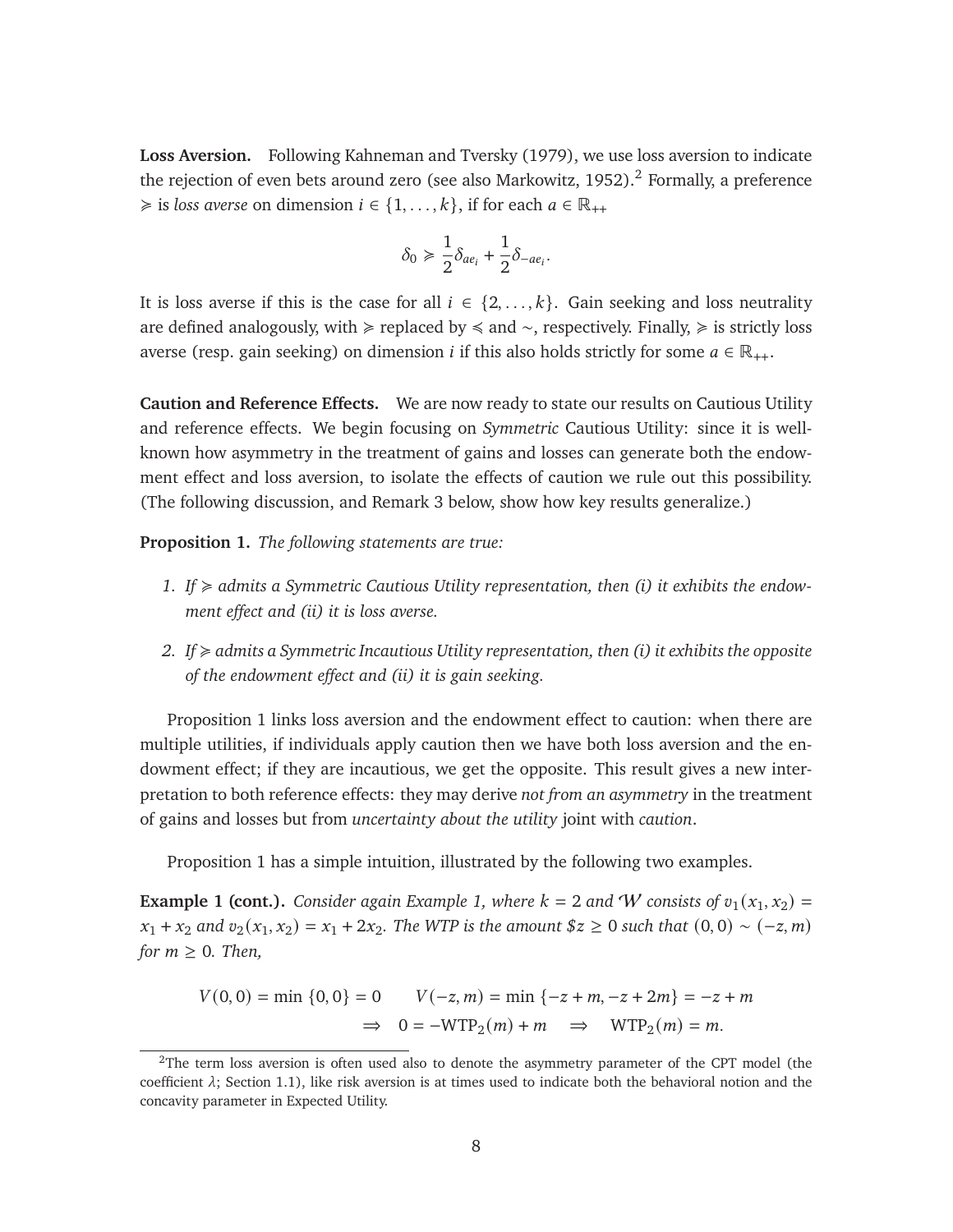*Similarly, WTA is the amount*  $\frac{fr}{r} \geq 0$  *such that*  $(0, 0) \sim (r, -m)$ *. Then* 

$$
V(r, -m) = \min\{r - m, r - 2m\} = r - 2m \implies 0 = \text{WTA}_2(m) - 2m \implies \text{WTA}_2(m) = 2m.
$$

*Therefore,*  $WTA_2(m) = 2m > m = WTP_2(m)$  *for all*  $m > 0$ *, the endowment effect. It is easy to see that results are inverted with the Incautious model.*

In this example, utilities are not only odd (symmetric) but even linear. The crucial feature is that they entail a different trade-off, or 'exchange rate,' between money and mugs: a mug is worth either \$1 or \$2. Together with caution, this generates the endowment effect. When buying, a cautious agent is pessimistic about the value of mugs, and the WTP is computed with the utility that values mugs at \$1. When selling, the opposite happens, and the WTA is calculated with the utility that values mugs at \$2. (Below, we show how it is generally true that WTA and WTP correspond to the highest and lowest values.) This creates the endowment effect. The opposite holds with Incautious Utility.<sup>[3](#page-9-0)</sup>

Despite the endowment effect, this agent is loss neutral:  $V(\frac{1}{2})$  $\frac{1}{2}\delta_{ae_i} + \frac{1}{2}$  $\frac{1}{2}\delta_{-ae_i}$ ) = min{0, 0} =  $0 = V(\delta_0)$  for  $i = 1, 2$ . This shows that in Cautious Utility, the endowment effect may emerge *even without loss aversion*. We have an endowment effect when different utilities entail different trade-offs between a good and money. But this is not the only way to obtain the endowment effect, as illustrated in the example below.

**Example 2 (cont.).** *Consider again Example [2,](#page-6-0) where*  $k = 2$  *and W includes*  $v(x_1, x_2) =$  $f(x_1) + f(x_2)$  and  $v'(x_1, x_2) = -f(-x_1) - f(-x_2)$ , with  $f(a) = a^{25}$  for  $a > 0$  and  $f(a) =$ −(−𝑎) .5 *for* 𝑎 ≤ 0*. As opposed to Example [1,](#page-5-2) here money and mugs are treated identically, but* the agent considers different 'curvatures.' Consider the lottery  $\frac{1}{2} \delta_{a e_1} + \frac{1}{2}$  $\frac{1}{2}\delta_{-ae_1}, a > 0, a \neq 1,$ *and note that at least one of the two utilities must return a negative expected utility, that is,*

$$
\min\left\{\frac{1}{2}v(ae_1)+\frac{1}{2}v(-ae_1),\frac{1}{2}v'(ae_1)+\frac{1}{2}v'(-ae_1)\right\}=\min\left\{\frac{1}{2}a^{-25}-\frac{1}{2}a^{-5},\frac{1}{2}a^{-5}-\frac{1}{2}a^{-25}\right\}<0.
$$

But then, since  $v(0) = v'(0) = 0$ , also the minimum of the certainty equivalents must be *negative, and so must be the value of the lottery, that is,*

$$
V\left(\frac{1}{2}\delta_{ae_1}+\frac{1}{2}\delta_{-ae_1}\right)<0=V(\delta_0).
$$

*Therefore, we have strict loss aversion on money; the same is true for mugs, since utilities are*

<span id="page-9-0"></span> $3$ This also generates an 'endowment-effect in mugs-terms.' The minimum number of mugs the agent is willing to accept to give up \$1 is 1, but to obtain \$1, the individual is willing to 'pay' only .5 mugs.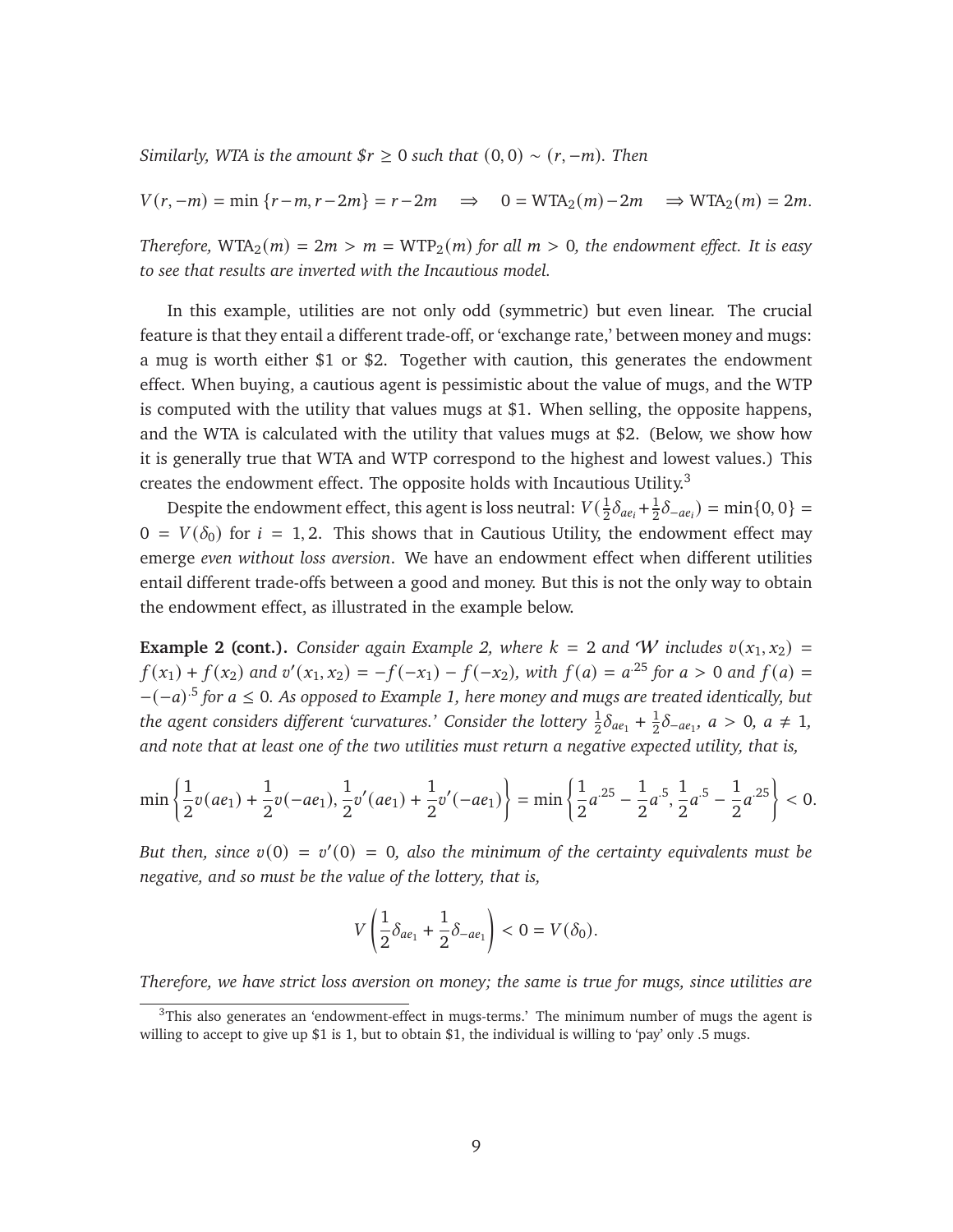the same. For the endowment effect, for any  $m\geq 0^4$  $m\geq 0^4$ 

 $WTP_2(m) = \min \left\{ \sqrt{m}, m^2 \right\}$ } and  $WTA_2(m) = \max {\{\sqrt{m}, m^2\}}.$ 

*Hence*  $WTA_2(m) > WTP_2(m)$  *for all*  $m \neq 1$ *.* 

In this example, the individual considers two utilities, neither of which is odd but that are specular to each other. As they are not odd, the utility of  $ae<sub>1</sub>$  is not minus the utility of  $-e_1$ , creating an asymmetry. But since  $v(x) = -v'(-x)$ , if one utility has an asymmetry in favor of one direction, the other has the opposite. This means that the expected utility of 1  $\frac{1}{2}\delta_{ae_1} + \frac{1}{2}$  $\frac{1}{2}\delta_{-ae_1}$  is negative for at least one utility, and so is the certainty equivalent. Cautious agents, who consider the most pessimistic certainty equivalent, must assign a negative value to this lottery, becoming loss averse. In general, we show below that we have strict loss aversion whenever at least one utility is not odd: insofar as the individual entertains the possibility of weighting gains and losses differently, the model generates loss aversion.

These two examples illustrate two 'forces' that generate the endowment effect under Cautious Utility. First, uncertainty about the trade-off between money and goods, as in Example [1,](#page-5-2) leads to an endowment effect even without loss aversion. Second, uncertainty about how to aggregate gains and losses, as in Example [2,](#page-6-0) gives both loss aversion and the endowment effect. (Below, we show that we can also have loss aversion without the endowment effect.) In Section [4,](#page-18-0) we discuss how these forces are linked to empirical evidence.

**Certainty Effect.** To see how loss aversion and the endowment effect relate to the cer-tainty effect, following [Kahneman and Tversky](#page-46-1) [\(1979\)](#page-46-1) we say that  $\geq$  exhibits the certainty effect if for all  $x, y \in \mathbb{R}$  and  $\alpha, \beta \in (0, 1)$ , if  $\alpha \delta_{\psi_{e_1}} + (1 - \alpha) \delta_0 \sim \delta_{\chi_{e_1}}$ , then  $\alpha\beta\delta_{y_{e_1}} + (1 - \alpha\beta)\delta_0 \geq \beta\delta_{x_{e_1}} + (1 - \beta)\delta_0.$ 

Cautious Utility exhibits the certainty effect while ruling out the opposite violation of Independence (the case where  $\geq$  above is reversed and holds strictly at least once), therefore offering a unified explanation of the three phenomena. This follows directly from the functional form. Intuitively, while the agent acts with caution when evaluating general lotteries, caution does not play any role when evaluating monetary amounts—the monetary certainty equivalent of a degenerate lottery that yields  $\frac{m}{m}$  is *m* for any utility. In fact, the implication is deeper. Section [5](#page-21-0) shows that Cautious Utility can be *derived* from positing a form of certainty effect on risk preferences.

We conclude this discussion with a remark on the role of symmetry.

<span id="page-10-0"></span>**Remark 3.** *We focus on* Symmetric *Cautious Utility to highlight the role of caution even under symmetry. Yet, even if utilities are not odd and neither is the set, Cautious Utility gives*

<span id="page-10-1"></span> ${}^{4}V(-z,m) = \min \{c(me_2 - ze_1, v), c(me_2 - ze_1, v')\} = 0$  implies min  $\{m^{25} - z^{5}, m^{5} - z^{25}\} = 0$ , hence  $WTP_2(m) = min \{\sqrt{m}, m^2\}$ . An identical reasoning works for WTA. Proposition [2](#page-11-0) below provides convenient formulas for these computations.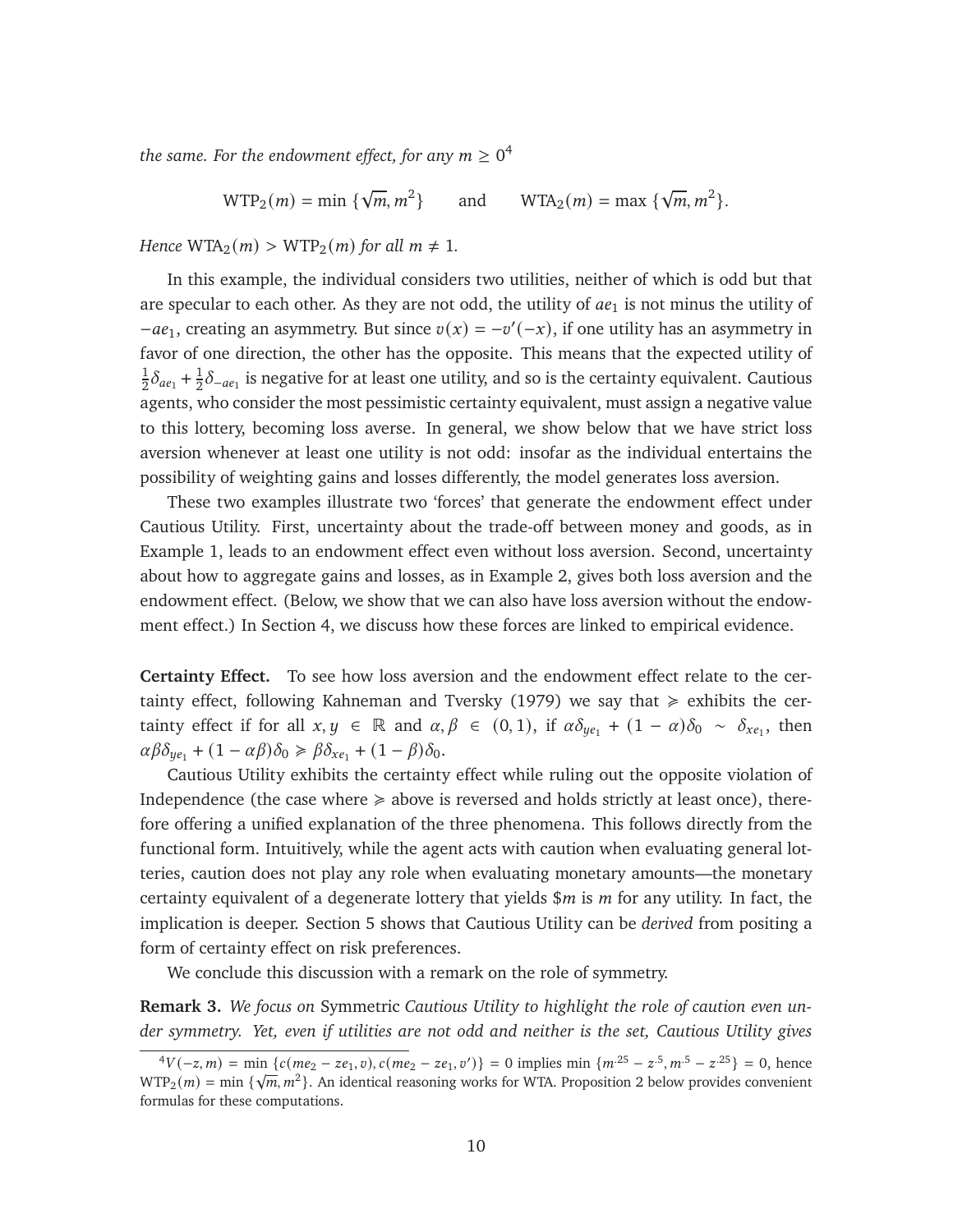*loss aversion and the endowment effect if* at least one *utility overweights losses. In general, asymmetries of this kind simply add on to the other forces highlighted above. (This follows immediately from Propositions [2](#page-11-0) and [3](#page-12-0) below.) If all utilities underweight losses, Cautious Utility gives gain seeking and may, but need not, exhibit the endowment effect—depending on the relative strength of the underweight of losses and multiplicity of utilities. To illustrate, take*  $W = \{v, v'\}$  where  $v(x_1, x_2) = f(x_1) + f(x_2)$  and  $v'(x_1, x_2) = f(x_1) + \gamma f(x_2)$ , with  $f(a) = a$ *for*  $a > 0$  *and*  $f(a) = \lambda a$  *for*  $a \le 0$ *, with*  $\lambda > 0$  *and*  $\gamma > 1$ *. Both utilities underweight losses if*  $\lambda$  < 1, while the bigger  $\gamma$  is, the bigger the uncertainty about the trade-off. Note that for  $m \geq 0$ , WTA<sub>2</sub> $(m) = m\gamma\lambda$  and WTP<sub>2</sub> $(m) = \frac{m\gamma}{\lambda}$  $\frac{m}{\lambda}$ , which means  $\text{WTA}_2(m) \geq \text{WTP}_2(m)$  if and only if  $\lambda \geq \frac{1}{\sqrt{N}}$ . Therefore, even when  $\lambda < 1$  and all the utilities underweight losses and would *give the opposite of the endowment effect, the model may still return the endowment effect if there is enough uncertainty about trade-offs (*𝛾 *high enough).*

### **3.1 Strict Behavior and Comparative Statics**

We now provide tools to easily compute the WTA and WTP, characterize when the former is strictly larger, and generate comparative statics. We focus on Cautious Utility, but 'specular' results hold for Incautious Utility. For any strictly increasing and continuous utility  $v$ , let WTA $_i^v$  denote the WTA under Expected Utility, that is, the amount such that  $v(-me_i + WTA_i^v(m)e_1) = v(0)$ . Define WTP<sup>*i*</sup> analogously.

<span id="page-11-0"></span>**Proposition 2.** *If*  $\geq$  admits a Cautious Utility representation, then for each  $m \in \mathbb{R}_+$  and  $i \in \{2, ..., k\}$ 

$$
\text{WTA}_{i}(m) = \sup_{v \in W} \text{WTA}_{i}^{v}(m) \quad \text{and} \quad \text{WTP}_{i}(m) = \inf_{v \in W} \text{WTP}_{i}^{v}(m).
$$

Proposition [2,](#page-11-0) that *does not* assume Symmetry, shows that the WTA in Cautious Utility is simply the highest of the WTAs obtained by the utilities in  $W$ , while the WTP is the lowest of the WTPs. Caution leads individuals to focus on opposite ends of the range of values. This result has a series of implications. To derive them, note that Symmetry implies that the 'span' of WTAs and WTPs is the same.

**Observation 1.** *If* W *is odd, then*  $\{WTA_i^v(m) : v \in W\}$  =  $\{WTP_i^v(m) : v \in W\}$  *for all*  $m \in \mathbb{R}_+$ .<sup>[5](#page-11-1)</sup>

This shows how Symmetry guarantees that there is no built-in unevenness between WTA and WTP. Then, Proposition [2](#page-11-0) immediately implies that Symmetric Cautious Utility exhibits the endowment effect: the WTA and WTP take the opposite ends of the same range. It also readily provides conditions under which the endowment effect holds strictly.

<span id="page-11-2"></span><span id="page-11-1"></span><sup>&</sup>lt;sup>5</sup>This immediately follows by noting that if v and v' in 'W' are such that  $v(x) = -v'(-x)$  for all x, then  $WTA_i^v = WTP_i^{v'}$ .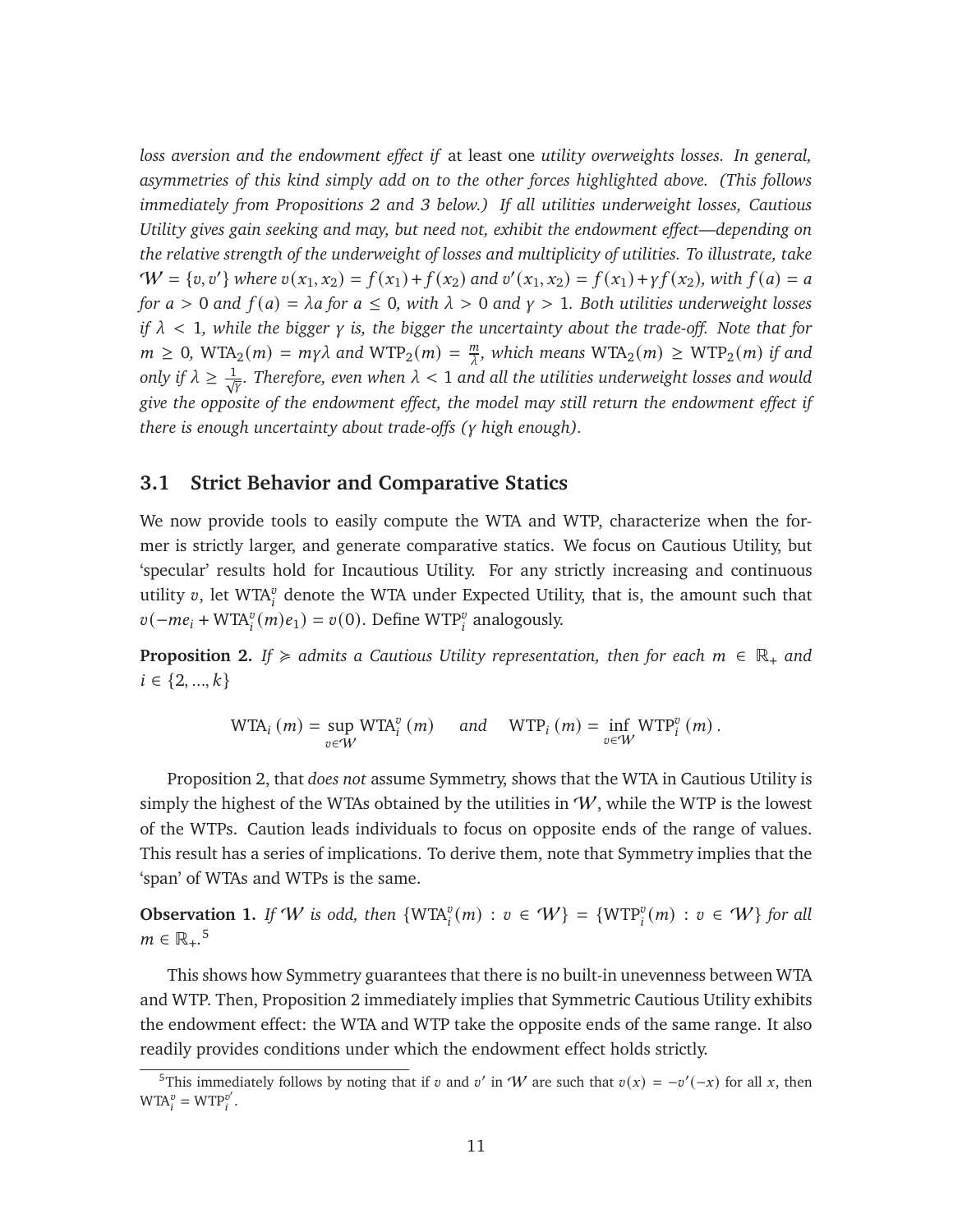**Corollary 1.** *Let*  $\geq$  *admit a Symmetric Cautious Utility representation. Given*  $i \in \{2, ..., k\}$ *and* 𝑚 > 0*, the following statements are equivalent:*

- *(i)* WTA<sub>*i*</sub>  $(m) > WTP_i(m)$ ;
- (*ii*) *There exist*  $v, v' \in W$  *such that*  $WTA_i^v(m) \neq WTA_i^{v'}$  $_{i}^{v'}(m);$
- (*iii*) *There exist*  $v, v' \in W$  *such that*  $WTP_i^v(m) \neq WTP_i^{v'}$  $_{i}^{v'}(m).$

It is enough that two utilities in  $W$  differ either in their WTA or in their WTP to create a strict wedge between the WTA and WTP of the agent. This can also be expressed using the standard notion of Marginal Rate of Substitution (MRS). Recall that, given a differentiable utility  $v : \mathbb{R}^k \to \mathbb{R}$ , the MRS of good *i* with respect to money is  $MRS_i^v(x) = \frac{v_i(x)}{v_1(x)}$  $\frac{v_i(x)}{v_1(x)}$ , where  $v_j$ denotes the partial derivative of v with respect to  $x_j$ . We now show that if two utilities have different MRSs between money and goods, we have an endowment effect.

<span id="page-12-1"></span>**Corollary 2.** *Let*  $\geq$  *admit a Symmetric Cautious Utility representation. Given*  $i \in \{2, ..., k\}$ *, if each*  $v \in W$  *is continuously differentiable and there exist*  $v, v' \in W$  *such that*  $\mathrm{MRS}_i^v(x) \neq 0$  $\mathrm{MRS}^{v'}$  $\mathbb{P}_i^{(v')}(x)$  for all  $x \in \mathbb{R}^k$  with  $x_1, x_i \neq 0$ , then WTA<sub>i</sub>  $(m) > WTP_i$   $(m)$  for all  $m \in \mathbb{R}_{++}$ .

This result also provides simple comparative statics. As standard, we use the ratio between WTA and WTP to define the strength of the endowment effect. As opposed to other models, this strength can vary with the good or the quantity of each good.

**Example 3.** *Consider*  $v_1(x_1, x_2, x_3) = x_1 + x_2 + \alpha x_3$  *and*  $v_2(x_1, x_2, x_3) = x_1 + x_2 + \beta x_3$ *, with*  $\alpha > \beta > 0$ . If  $W = \{v_1, v_2\}$ , there is an endowment effect for good 3 but not for good 2:  $WTA_3(m)$  $\frac{\text{WTA}_3(m)}{\text{WTP}_3(m)} = \frac{\alpha}{\beta}$  $\frac{\alpha}{\beta} \neq 1 = \frac{\text{WTA}_2(m)}{\text{WTP}_2(m)}$  $\frac{\text{WTA}_2(m)}{\text{WTP}_2(m)}$  for all  $m > 0$ .

**Example 4.** *Consider*  $v_1(x_1, x_2) = x_1 + \alpha x_2$  *(for*  $\alpha > 0$ *)* and  $v_2(x_1, x_2) = x_1 + x_2^3$ 2 *. If*  $W = \{v_1, v_2\}$ , the endowment effect varies with the quantity: for  $m \neq m'$  with  $mm' \neq \alpha$ , we  $have \frac{WTA_2(m)}{WTP_2(m)} \neq \frac{WTA_2(m')}{WTP_2(m')}$  $\frac{W \ln 2(m)}{W \Gamma P_2(m')}$ .

In general, the strength of the endowment effect depends on the range of possible tradeoffs that the agent considers for each good: the endowment effect is more substantial when the range is larger. For any set A, denote by  $co(A)$  its convex hull.

<span id="page-12-2"></span>**Corollary 3.** *Let* < *admit a Symmetric Cautious Utility representation with finite set* W*. For each*  $i, j \in \{2, ..., k\}$  *and*  $m, m' \in \mathbb{R}_{++}$ ,

$$
\text{co}\left(\left\{\text{WTA}_i^v\left(m\right): v \in \mathcal{W}\right\}\right) \supset \text{co}\left(\left\{\text{WTA}_j^v\left(m'\right): v \in \mathcal{W}\right\}\right) \implies \frac{\text{WTA}_i\left(m\right)}{\text{WTP}_i\left(m\right)} > \frac{\text{WTA}_j\left(m'\right)}{\text{WTP}_j\left(m'\right)}.
$$

Turning to loss aversion, strict loss aversion holds when at least one utility is not odd.

<span id="page-12-0"></span>**Proposition 3.** *Let*  $\ge$  *admit a Symmetric Cautious Utility representation. Given*  $a \in \mathbb{R}_{++}$  *and*  $i \in \{1, \ldots, k\}, \geqslant i$  is strictly loss averse on dimension *i* at *a*, that is,  $\delta_0 > \frac{1}{2}$  $\frac{1}{2}\delta_{ae_i} + \frac{1}{2}$  $\frac{1}{2}\delta_{-ae_i}$ , if and *only if*  $-v(-ae_i) \neq v(ae_i)$  *for some*  $v \in W$ .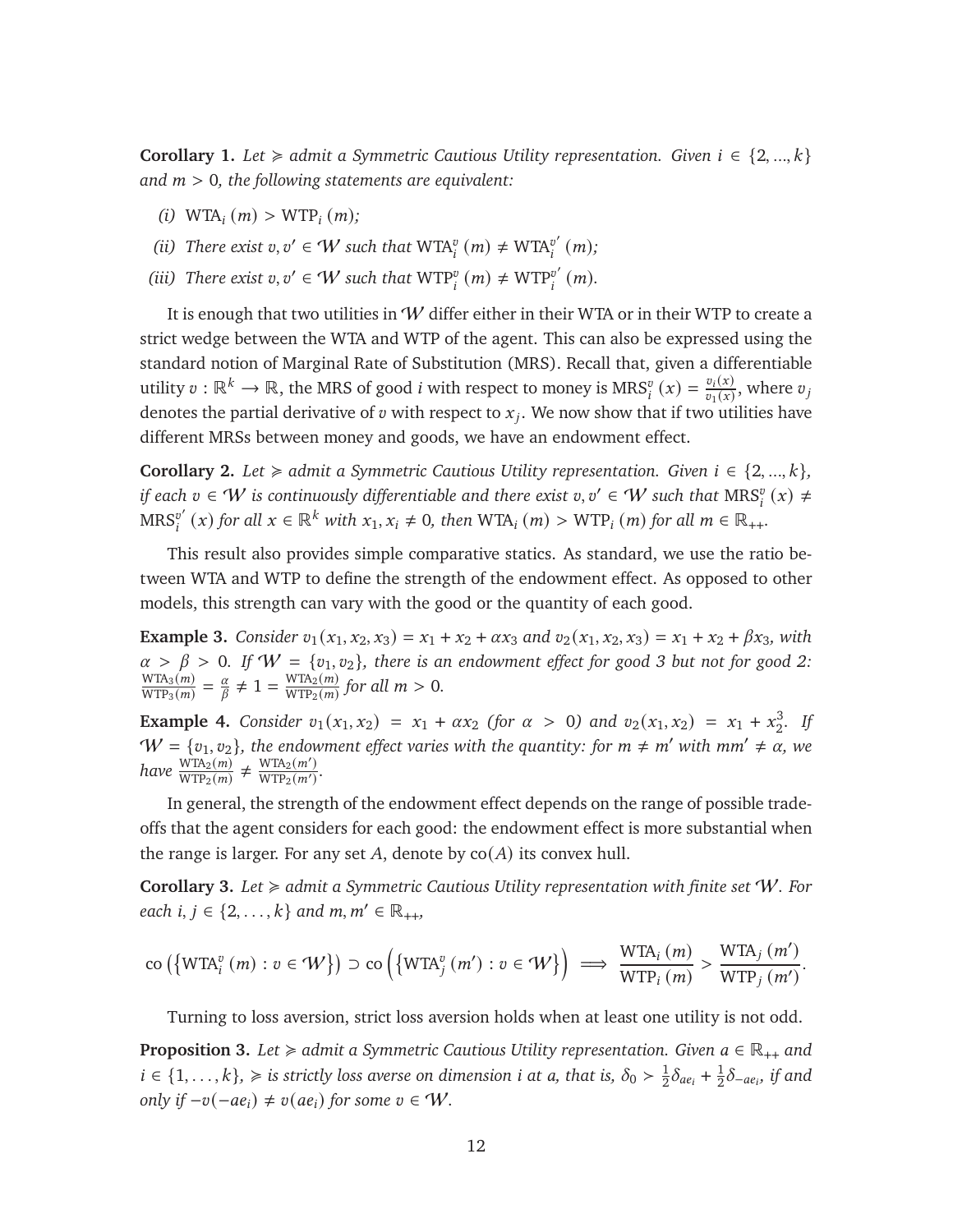### **3.2 Loss Aversion, Endowment Effect, and Non-Expected Utility**

Under Cautious Utility, loss aversion, the endowment effect, and violations of Expected Utility are conceptually related and stem from the same source. However, this *does not* mean that they should manifest themselves together or even be correlated.

<span id="page-13-0"></span>**Observation 2.** *If* < *admits a Symmetric Cautious Utility representation, then:*

- *(i) The agent may be loss neutral on all dimensions yet exhibit the endowment effect strictly*  $(WTA_i(m) > WTP_i(m)$  *for all*  $m > 0$  *and for all*  $i \in \{2, ..., k\}$ *).*
- *(ii) The agent may be strictly loss averse on all dimensions yet exhibit no endowment effect*  $(WTA_i(m) = WTP_i(m)$  *for all*  $m > 0$  *and for all*  $i \in \{2, ..., k\}$ *).*
- *(iii) The agent may exhibit the certainty effect for monetary lotteries yet be loss neutral or exhibit no endowment effect.*
- *(iv) The agent may follow Expected Utility for monetary lotteries yet exhibit the endowment effect. The agent may follow Expected Utility for monetary lotteries with only gains or only losses yet exhibit loss aversion.*

Points  $(i)$  and  $(ii)$  show that the endowment effect and loss aversion are not necessarily related: we may have one without the other, and they need not be correlated. Recall that loss aversion is due to the uncertainty on how to aggregate gains and losses, while the endowment effect also relates to the uncertainty on the trade-off between goods and money. Example [1](#page-5-2) provides a simple instance of  $(i)$ , endowment effect without loss aversion.

For  $(ii)$ , loss aversion without endowment effect, consider  $W = \{v, v'\}$ , where  $v(x_1, x_2) =$  $(x_1 + x_2)^{5}$  if  $x_1 + x_2 \ge 0$  and  $v(x_1, x_2) = -(- (x_1 + x_2))^{25}$  otherwise; and  $v'(x_1, x_2) =$  $-v(-x_1, -x_2)$ . Similar calculations as in Example [2](#page-6-0) show strict loss aversion on each dimension, but no endowment effect.

Points ( $iii$ ) and ( $iv$ ) show the relation with the certainty effect. We can have violations of Expected Utility without loss aversion or the endowment effect, and the endowment effect independently of the certainty effect on monetary lotteries. This is intuitive: we have seen how the endowment effect can emerge from uncertainty about the trade-off between different goods, while violations of Expected Utility for monetary lotteries are due to uncertainty about how to evaluate monetary amounts. For  $(iii)$ , take  $v$  and  $v'$  such that  $v(x_1, x_2) = f(x_1 + x_2)$  and  $v'(x_1, x_2) = g(x_1 + x_2)$  for some strictly increasing, continuous, and odd f and q. For the first part of (iv), use the set W of Example [1.](#page-5-2) For the second part, use the same set used for  $(ii)$ . In most other models, like CPT, loss aversion and the endowment effect are linked by one parameter, while non-Expected Utility is separate, conceptually and empirically. In Cautious Utility, instead, non-Expected Utility is at the core, but it can manifest itself in ways that can generate loss aversion, the endowment effect, both, or neither. We will revisit Observation [2](#page-13-0) when discussing the empirical evidence in Section [4.](#page-19-0)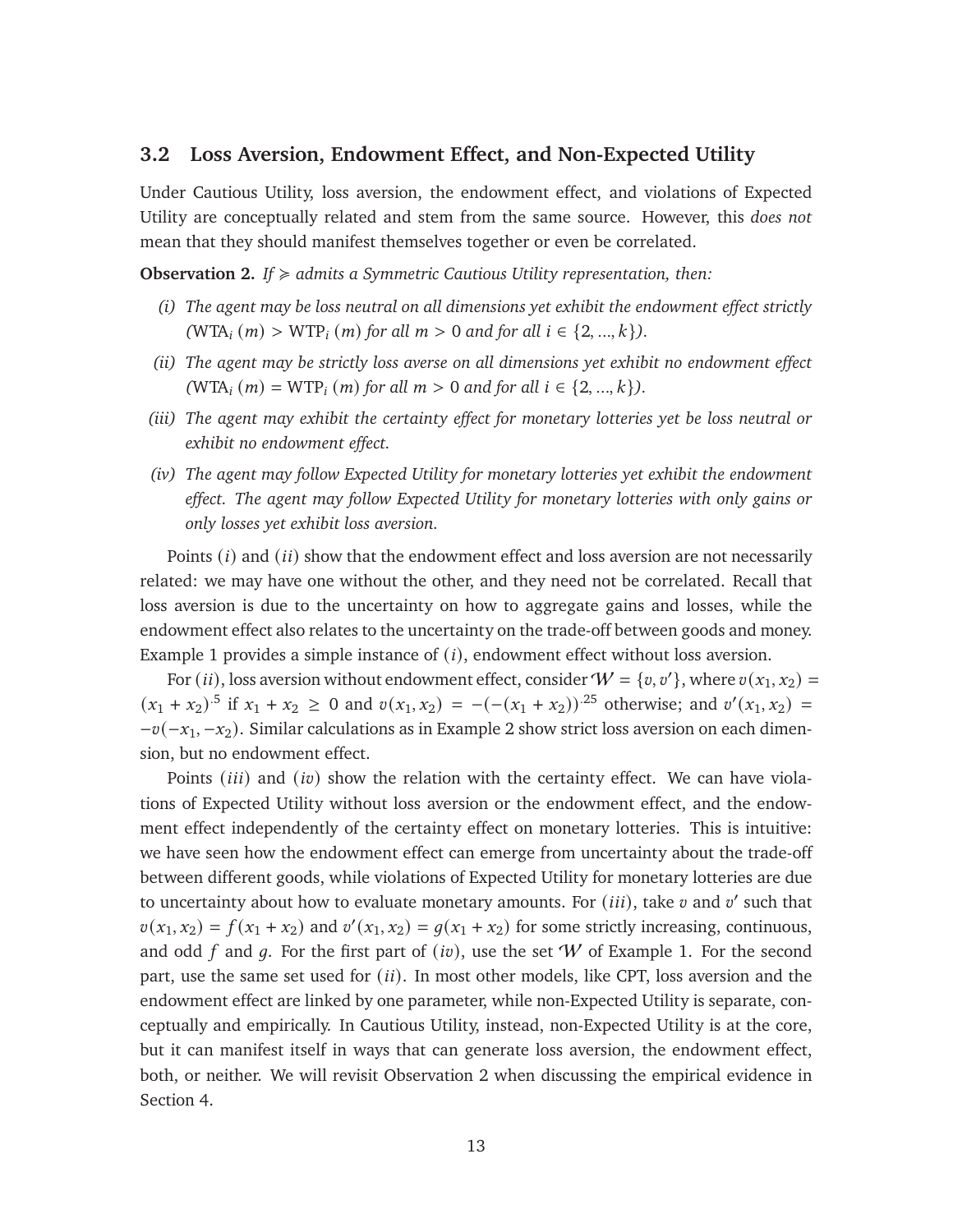### **3.3 Cautious Utility and Prospect Theory are Fully Distinct**

We now show that Cautious Utility is not only conceptually different from CPT, but also fully behaviorally distinct, in the sense that the only preferences compatible with both models are those featuring none of the phenomena we are interested in.

To define CPT, we begin with the case in which only monetary lotteries are involved  $(k = 1)$ . Consider a strictly increasing and continuous utility function  $v : \mathbb{R} \to \mathbb{R}$  such that  $v(0) = 0$ , and two probability distortion functions  $w^+, w^- : [0, 1] \rightarrow [0, 1]$ , that are strictly increasing, continuous, and take value 0 at 0 and 1 at 1. For each lottery  $p$  over  $\mathbb R$ with compact support, denote by  $F_p$  its corresponding CDF. Define

$$
CPT_{v,w^{+},w^{-}}(p) = \int_{[0,\infty)} v(x) dw^{+}(F_{p}(x)) + \int_{(-\infty,0]} v(x) dw^{-}(F_{p}(x)).
$$

This is similar to Expected Utility with utility  $v$ , except that probabilities are distorted (in their cumulative distribution). A widely used special case assumes  $v(-x) = -\lambda v(x)$  for  $x > 0$ , where  $\lambda$  denotes the coefficient of loss aversion and regulates the asymmetry in the treatment of gains and losses, with  $\lambda > 1$  capturing loss aversion.

There are two ways to extend CPT to bundles: probability distortions and referencedependence can be applied to each dimension separately, or the agent can first compute the utility of each bundle, and then compare it to a 'global' reference point with utility zero. We consider both cases.

The first approach, widespread in the applied literature and studied by [Bleichrodt et al.](#page-43-5) [\(2009\)](#page-43-5), considers for each  $i \in \{1, ..., k\}$  a strictly increasing and continuous utility  $u_i$ :  $\mathbb{R} \to \mathbb{R}$  with  $u_i(0) = 0$ . For each lottery  $p$  over  $\mathbb{R}^k$ , let  $p_i$  be the marginal distribution over dimension *i*. Preferences admit an *Additive CPT representation* if they are represented by

$$
V(p) = \sum_{i=1}^{k} \text{CPT}_{u_i, w^+, w^-}(p_i) .
$$

The second approach was proposed by [Tversky and Kahneman](#page-47-7) [\(1981,](#page-47-7) p. 456) and formally derived by [Wakker and Tversky](#page-47-8) [\(1993\)](#page-47-8). The agent has a strictly increasing and continuous utility over bundles  $u : \mathbb{R}^k \to \mathbb{R}$ , with  $u(0) = 0$ . For each lottery p, denote by  $p_u$ the distribution it induces over *utility* levels.[6](#page-14-0) Preferences admit a *u-CPT representation* if

$$
V(p) = \text{CPT}_{v,w^+,w^-}(p_u).
$$

Before stating our result, we need an extra property. A finite Cautious Utility representation

<span id="page-14-0"></span><sup>&</sup>lt;sup>6</sup>That is, for all Borel subsets *B* of  $\mathbb R$  and for all  $p \in \Delta$ ,  $p_u(B) = p(\lbrace x \in \mathbb R^k : u(x) \in B \rbrace)$ .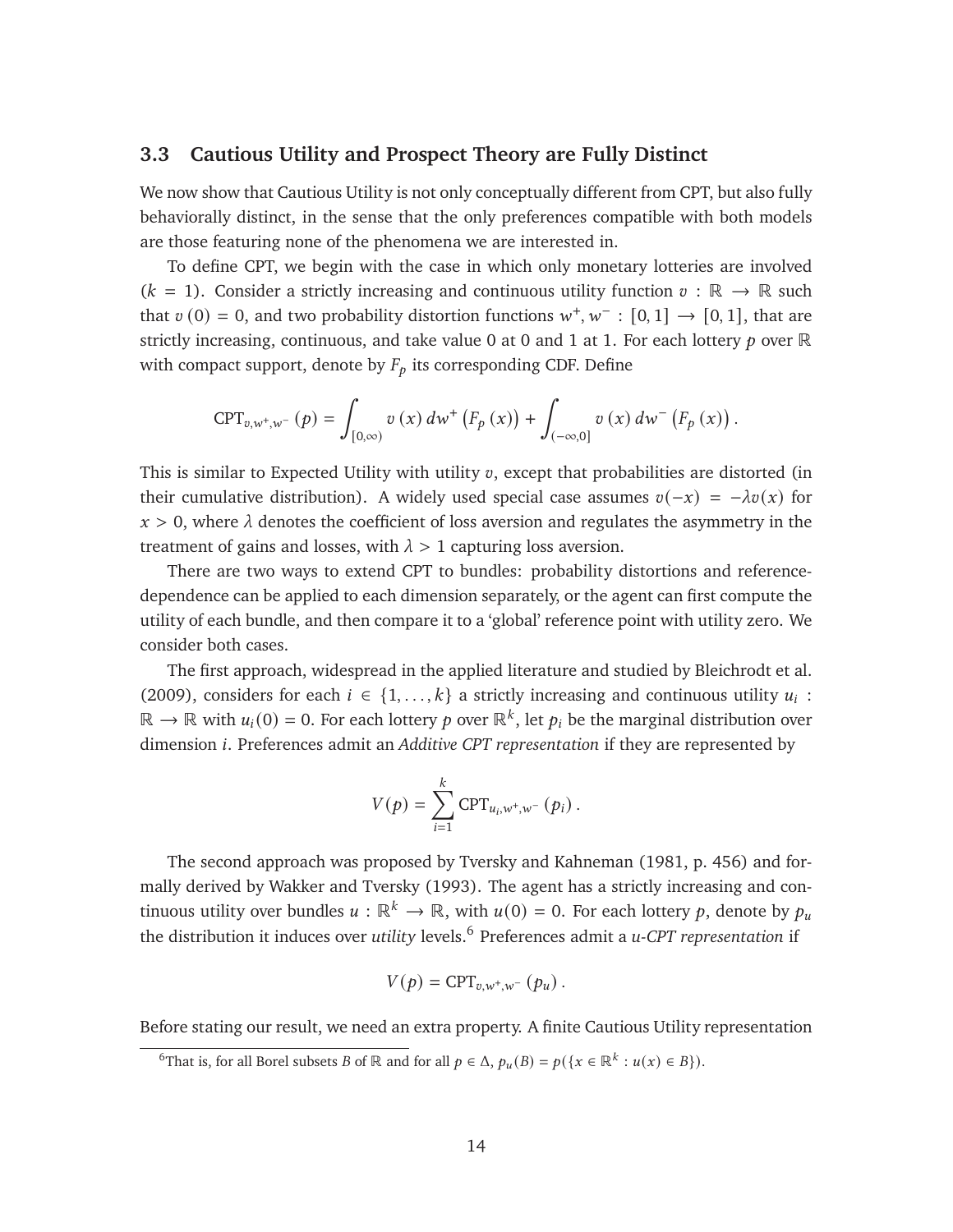is *essential* if for each  $\tilde{v} \in W$  there exists  $p \in \Delta$  such that

$$
\min_{v \in W} c(p, v) < \min_{v \in W \setminus \{\tilde{v}\}} c(p, v) \, .
$$

This guarantees that no utility is redundant and that the set includes only the genuinely relevant elements. In all our examples above, the set is essential.

<span id="page-15-1"></span>**Proposition 4.** *If*  $\geq$  *admits a Symmetric Cautious Utility representation as well as either an Additive CPT or a u-CPT representation, then* < *admits an Expected Utility representation. Moreover, if the representation is also finite and essential, then* < *is loss neutral and exhibits no endowment effect.*

Proposition [4](#page-15-1) extends a similar result in [Cerreia-Vioglio et al.](#page-44-0) [\(2015\)](#page-44-0) that shows how Cautious Expected Utility and Rank Dependent Expected Utility are fully distinct.[7](#page-15-2)

### <span id="page-15-0"></span>**3.4 Stochastic Reference Points**

Cautious Utility is applied to changes relative to a reference point: for a final allocation  $\eta$ and reference bundle r, Cautious Utility is applied to  $x = y-r$ . What if the reference point is stochastic? For example, the reference point may be the current portfolio of financial assets or a distribution of payoffs that the individual is expecting to receive.

Like we defined changes relative to a fixed reference point by 'subtracting' it, we can do the same when the reference point is a lottery. To illustrate, we proceed in steps. Given a reference lottery r that pays  $x_i$  with probability  $r(x_i)$ , the (degenerate) final allocation  $y$  is evaluated as the lottery that pays  $y - x_i$  with probability  $r(x_i)$ : for example, if  $k = 1$  and the reference point is  $r = \frac{1}{2}$  $\frac{1}{2}$ \$10 +  $\frac{1}{2}$  $\frac{1}{2}$ \$0, the final allocation \$7 is evaluated by Cautious Utility as the lottery  $\frac{1}{2}(-\$3) + \frac{1}{2}\$7$ . Intuitively, it is as if the agent were 'issuing' the reference lottery and paying its prizes in every contingency. Denote the subtraction of a lottery  $r \in \Delta$  from  $y \in \mathbb{R}^k$  as  $y - r$ ;  $r - y$  is defined similarly.

To extend this approach to stochastic final allocations, we need to take into account the correlation with the reference lottery. Consider a final allocation  $q$  and reference lottery  $r$ , suppose both are simple lotteries, and denote by  $P_{q,r}(x, y)$  the joint probability that q returns x and r returns y. Then, define  $q-r \in \Delta$  simply as  $\sum_{x,y} \delta_{x-y} P_{q,r}(x, y)$ .<sup>[8](#page-15-3)</sup> For example, if the final allocation is  $\frac{1}{2}\delta_x + \frac{1}{2}$  $\frac{1}{2}\delta_y$  and the reference lottery is  $\frac{1}{2}\delta_z + \frac{1}{2}$  $\frac{1}{2}\delta_{\rm w}$  then: if the two lotteries are independent, this is evaluated as  $\frac{1}{4}\delta_{x-z} + \frac{1}{4}$  $\frac{1}{4}\delta_{x-w} + \frac{1}{4}$  $\frac{1}{4}\delta_{y-z} + \frac{1}{4}$  $\frac{1}{4}\delta_{y-w}$ ; if the two lotteries are perfectly correlated so that  $q$  returns  $x$  if and only if  $r$  returns  $z$ , this is evaluated as

<span id="page-15-2"></span><sup>&</sup>lt;sup>7</sup>To see why essentiality is important, suppose  $k = 1$  and  $W = \{v, v'\}$ , where v is strictly increasing and concave and v' is such that  $v(x) = -v'(-x)$  for all  $x \in \mathbb{R}$ . The set W is odd. But since v' is convex, it will never be used. Therefore, preferences are Expected Utility with utility  $v$ , which, by concavity, is loss averse.

<span id="page-15-3"></span><sup>&</sup>lt;sup>8</sup>In general, define the map  $T : \mathbb{R}^k \times \mathbb{R}^k \to \mathbb{R}^k$  by  $T(x, y) = x - y$  for all  $x, y \in \mathbb{R}^k$ . Given  $q, r \in \Delta$  with joint probability  $P_{q,r}$ , denote  $q - r \in \Delta$  by  $(q - r)(B) = P_{q,r}(T^{-1}(B))$  for all Borel sets B of  $\mathbb{R}^k$ .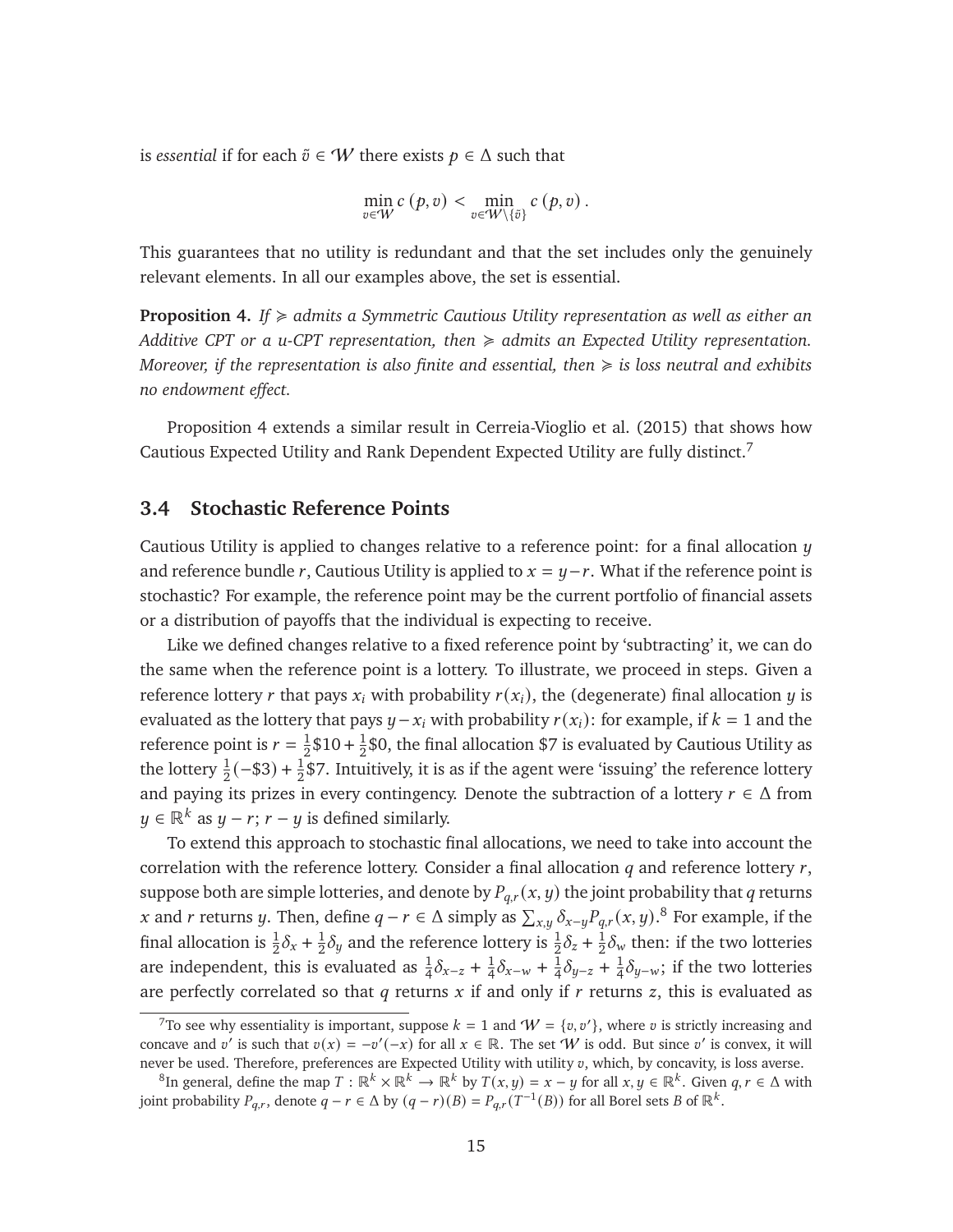1  $\frac{1}{2}\delta_{x-z}+\frac{1}{2}$  $\frac{1}{2}\delta_{y-w}.$  Importantly, the value of the final allocation  $p$  when the reference point is  $p$  itself is 0: this is relevant, for example, for calculating the WTA of a lottery tickets, as it implies that keeping the lottery corresponds to  $0.9$  $0.9$ 

**Endowment Effect for Lottery Tickets.** Our results extend to the endowment effect for lotteries, widely documented empirically (see Section [4\)](#page-18-0). Similarly to the deterministic case, we define WTA and WTP for a lottery  $p$  as

$$
WTP (p) = \max \{l \in \mathbb{R} : p - le_1 \ge 0\} \text{ and } WTA (p) = \min \{l \in \mathbb{R} : le_1 - p \ge 0\}.
$$

Like above, it can be shown that WTP  $(p)$  and WTA  $(p)$  are well defined and that

$$
p - WTP(p) e_1 \sim 0
$$
 and  $WTA(p) e_1 - p \sim 0$ .

Given a strictly increasing and continuous utility v, let WTA<sup>v</sup> $(p)$  denote the WTA for p of an Expected Utility maximizer with utility v; define WTP<sup>v</sup>(p) analogously. It is routine to check that they are well-defined under Cautious or Incautious Utility. Our results on WTA and WTP readily extend to this case of lotteries. (The proof follows from arguments which are identical to those used to prove Propositions [1](#page-8-1) and [2](#page-11-0) and is therefore omitted.)

**Proposition 5.** *If*  $\geq$  *admits a Cautious Utility representation W and*  $p \in \Delta$ *, then* 

- *1. If W is odd, then* WTA  $(p) \geq WTP(p)$ ;
- 2. WTA  $(p) = \sup$  $v$ ∈ $\bar{W}$  $\text{WTA}^v(p)$  and  $\text{WTP}(p) = \inf_{v \in W}$  $WTP^v(p)$ .

### **3.5 Discussion**

We now turn to discuss convenient functional forms, the role of symmetry, and other implications of caution.

**Convenient Functional Forms for Estimation.** To bring a model to data, one needs a functional form with few parameters that can be easily estimated. We now discuss two convenient forms for Cautious Utility, obtained by generalizing Examples [1](#page-5-2) and [2.](#page-6-0)

First, assume  $W = \{v_1, v_2\}$ , where  $v_1(x_1, x_2) = x_1 + \alpha x_2$  and  $v_2(x_1, x_2) = x_1 + \beta x_2$  for some  $\alpha, \beta \in \mathbb{R}_{++}$ . Despite involving only two parameters, this special case can capture any range of trade-offs between money and the other good. As it generalizes Example [1,](#page-5-2) it also

<span id="page-16-0"></span><sup>&</sup>lt;sup>9</sup>In accounting for the correlation between the reference lottery and the final allocation, our approach departs from the formulation of [Köszegi and Rabin](#page-46-6) [\(2006,](#page-46-6) [2007\)](#page-46-7) and adopts an approach closer to [Schmidt](#page-47-9) [et al.](#page-47-9) [\(2008\)](#page-47-9). This is evident when the final allocation is the reference lottery itself, evaluated as 0 in our model, while in [Köszegi and Rabin](#page-46-6) [\(2006,](#page-46-6) [2007\)](#page-46-7) it is treated as a non-degenerate lottery.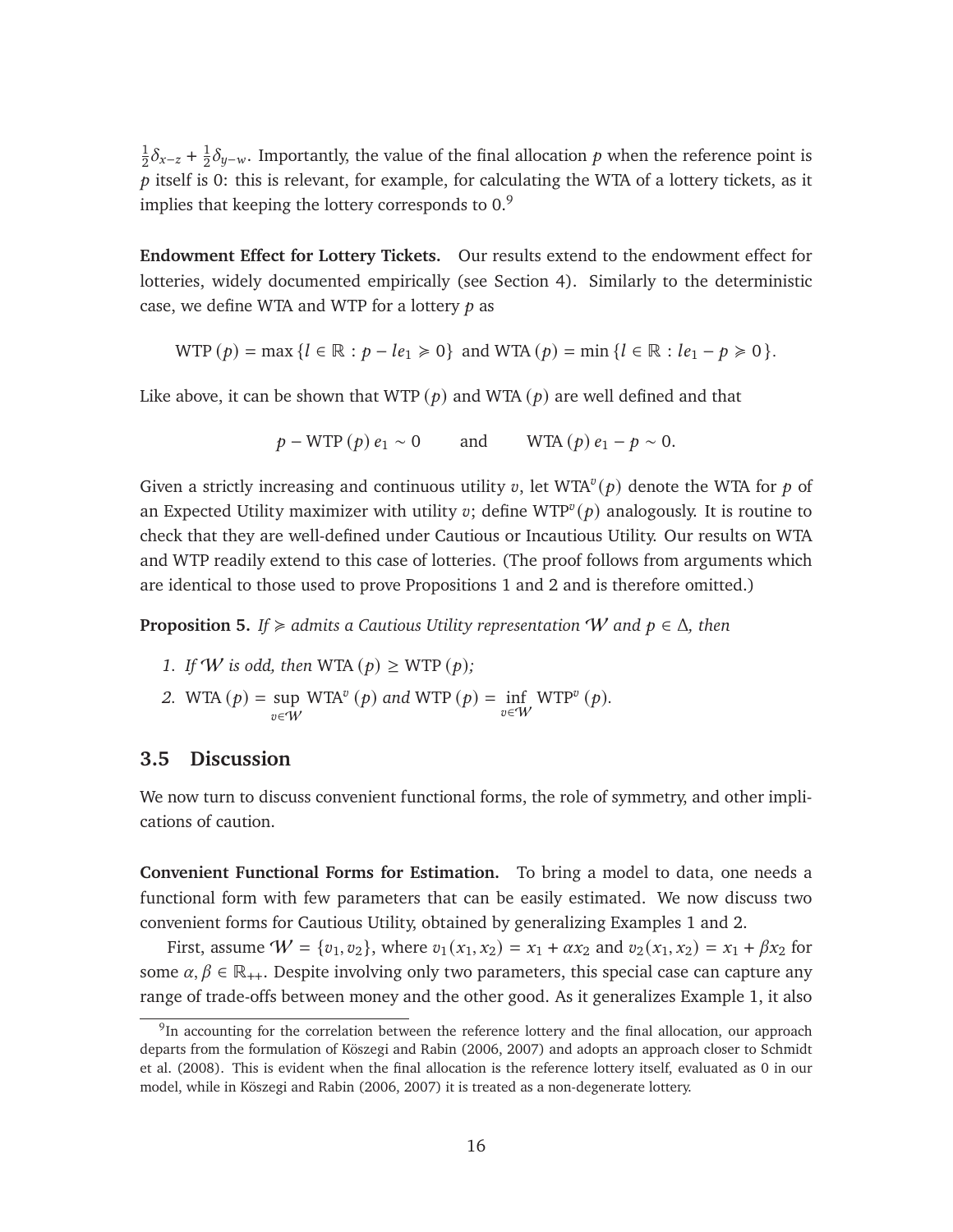captures the endowment effect, since  $WTA_2(1) = \max{\{\alpha, \beta\}}$  and  $WTP_2(1) = \min{\{\alpha, \beta\}}$ , making the estimation immediate.

Alternatively, take  $W = \{v_1, v_2\}$  where  $v_1(x_1, x_2) = g(x_1) + g(x_2)$  and  $v'(x_1, x_2) =$  $-g(-x_1) - g(-x_2)$ , where  $g(a) = a^{\alpha}$  for  $a > 0$  and  $g(a) = -(-a)^{\beta}$  for  $a \le 0$  with  $\alpha, \beta \in \mathbb{R}_{++}$ . As a generalization of Example [2,](#page-6-0) this two-parameters specification allows for the endowment effect, loss aversion, as well as different risk attitudes for gains and losses.

**On Asymmetry of Utility Function(s).** Our results mainly focus on *Symmetric* representations. This allows us to demonstrate in the starkest way how caution alone generates the endowment effect and loss aversion even without any asymmetry. We emphasize that our goal is not to argue that utilities are genuinely symmetric, but to propose a different force—caution—that may be at play possibly *jointly* with asymmetry. As noted in Remark [3,](#page-10-0) assuming that utilities overweight losses only strengthen our implications, giving us two forces pushing for the endowment effect and loss aversion. Because these forces do not coincide, they may together contribute to improving the fit with data. Which of the two is most important in each context, and whether we should expect one to be particularly relevant, is an empirical question we do not aim at addressing here.

**Choice.** Since [Kahneman et al.](#page-46-8) [\(1990\)](#page-46-8), some experiments measure not only WTA and WTP but also "Choice": the amount of money that makes the agent indifferent between receiving it or receiving one unit of the object, that is, \$z such that  $(z, 0) \sim (0, 1)$ . Choice typically falls between WTA and WTP, though often very close to WTP. This is easy to obtain in Cautious Utility. With the utilities in Example [1,](#page-5-2) Choice coincides with WTP; with those in Example [2,](#page-6-0) it is strictly between the WTA and WTP (except for  $m = 1$ ).

**Exchange Asymmetries and Status Quo Bias.** It is widely documented that individuals are status quo biased and often reject exchanges favoring to keep their current endowment (status quo) even when no money is involved (e.g., [Knetsch, 1989\)](#page-46-9). For example, an individual may be given a mug and asked to exchange it for a chocolate bar, or given a chocolate bar and asked to exchange it for a mug, and reject both. Under Cautious Utility, this happens whenever the individual considers a utility for which the mug is better, and another for which the chocolate bar is better. As a simple example, if mugs and chocolate bars are dimension 2 and 3, extend Example [1](#page-5-2) and suppose  $W = \{v_1, v_2\}$  with  $v_1(x_1, x_2, x_3) =$  $x_1 + 2x_2 + x_3$  and  $v_2(x_1, x_2, x_3) = x_1 + x_2 + 2x_3$ . Then,  $V(0, -1, 1) = \min\{-2 + 1, -1 + 2\}$  $-1 < 0 = V(0, 0, 0)$  and  $V(0, 1, -1) = \min\{2 - 1, -2 + 1\} = -1 < 0 = V(0, 0, 0).$ 

**Randomization.** Preferences under Cautious Utility are convex in probabilities, allowing for strict preference for randomization while ruling out the opposite (see also [Cerreia-Vioglio](#page-44-5) [et al. 2019\)](#page-44-5). To illustrate, consider the same example above of an individual unsure about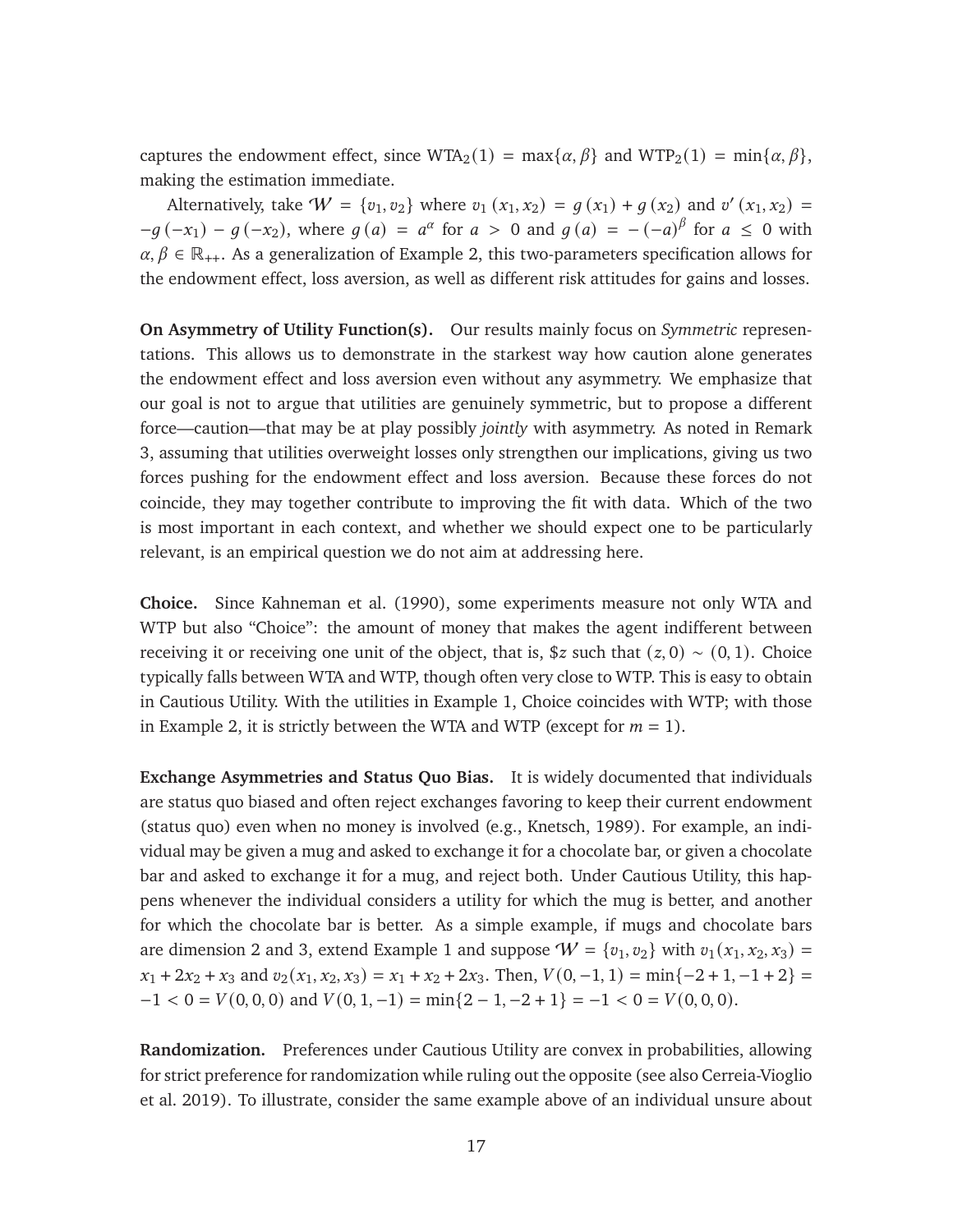the trade-offs between mugs and chocolate bars. The individual is indifferent between one mug and one chocolate bar, since  $V(0, 1, 0) = min\{2, 1\} = 1$  and  $V(0, 0, 1) = min\{1, 2\} = 1$ , but strictly prefers a 50/50 lottery p between the two, since  $V(p) = min\{0.5 \cdot 1 + 0.5 \cdot 2, 0.5 \cdot 1\}$  $2 + 0.5 \cdot 1$  = 1.5. Unsure which is best, our individual prefers to 'hedge'.

## <span id="page-18-0"></span>**4 Cautious Utility and Empirical Evidence**

We now relate Cautious Utility to empirical evidence. We show how it can accommodate data incompatible with leading alternative models and may be used to organize widely documented patterns, although it fails to capture other regularities. Given its prominence, this section will contrast Cautious Utility mostly with CPT, yet we note that other models are also compatible with some of the patterns below. Our aim is not to run a competition between models based on theoretical elegance and descriptive validity, but rather to demonstrate the merit of adding caution as a potential source of reference effects. Naturally, we cannot discuss in full the immense evidence regarding our phenomena of interest, so we focus on differentiating aspects; we refer to [DellaVigna](#page-44-6) [\(2009\)](#page-44-6) and [O'Donoghue and Sprenger](#page-47-10) [\(2018\)](#page-47-10) for recent surveys of reference effects.

**The Endowment Effect: Varying Strength and Information.** A key aspect of the evidence of the endowment effect is how its strength and frequency vary *substantially* across goods and environments. It appears strongest with less common goods, it is reduced for ordinary market goods, and disappears for objects of known value, like monetary tokens.<sup>[10](#page-18-1)</sup>

In addition, the endowment effect is severely affected by information. For example, [Weaver and Frederick](#page-47-6) [\(2012\)](#page-47-6) show that when subjects are given information on market values that suggest a high price, above typical WTAs, the endowment effect is very pronounced; when the information points to an intermediate price, between typical WTAs and WTPs, the endowment effect *shrinks or disappears*; when the information points to a very low price, below typical WTPs, the endowment effect increases again. [Shogren et al.](#page-47-11) [\(1994\)](#page-47-11) and [List](#page-46-10) [\(2004a\)](#page-46-10) find that the endowment effect is reduced by showing continuous trading in a public auction or by providing trading experience. [List](#page-46-11) [\(2003,](#page-46-11) [2004b\)](#page-46-12) shows how experienced traders exhibit much less endowment effect for goods they frequently trade.

Accommodating these patterns in CPT requires that the 'pain of losing' encoded by the

<span id="page-18-1"></span> $10$ In their widely-cited metastudy of the empirical literature, [Horowitz and McConnell](#page-45-7) [\(2002,](#page-45-7) p. 427) describe the heterogeneity of ratios between WTAs and WTPs across forty-five studies and note: "With regard to patterns in the observed ratios, we find that, on average, the less the good is like an 'ordinary market good,' the higher is the ratio. The ratio is highest for public and non-market goods, next highest for ordinary private goods, and lowest for experiments involving forms of money. A generalization of this pattern holds even when we account for differences in survey design: ordinary goods have lower ratios than non-ordinary ones. This pattern is the major result we discover."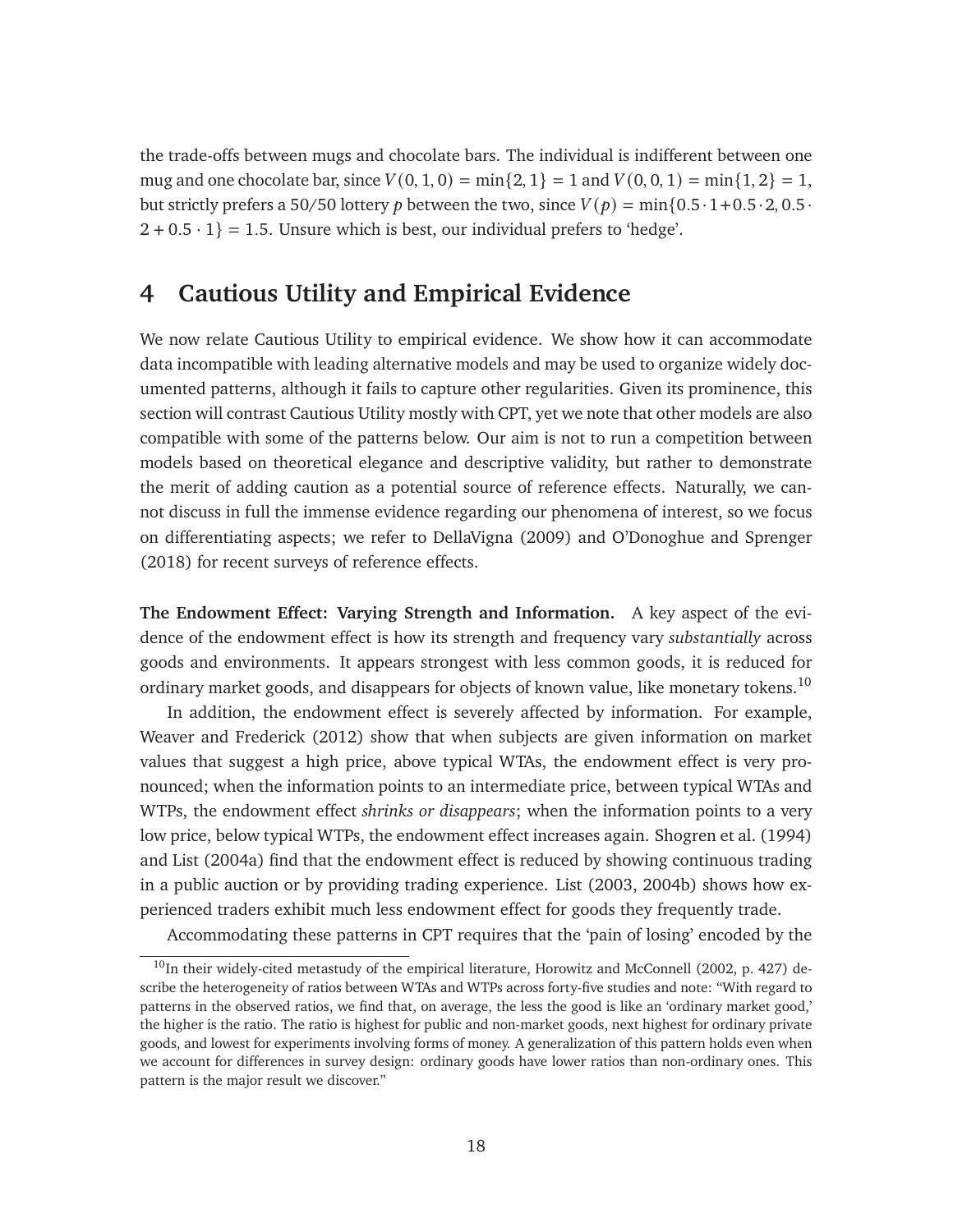overweighting of losses not only varies across dimensions, but (i) it is higher for unfamiliar goods than for familiar ones; and (ii) it varies substantially and non-monotonically with information—it disappears when subjects observe trading or are informed of intermediate prices, while it increases if told very high or very low prices. These assumptions, particularly the second one, seem to us a less plausible way of modeling how the 'pain of losing' should vary.

Cautious Utility is not only compatible with these patterns but predicts them under very natural assumptions. Here, the endowment effect varies in strength depending on the uncertainty about trade-offs. We can expect more uncertainty, thus a bigger endowment effect, for less common goods, for inexperienced traders, and in the absence of information. We can expect the opposite for familiar goods, for professional traders, or after receiving information that brings utilities to converge, such as with market prices between the WTA and the WTP. When information increases doubts about trade-offs, such as with very high or very low market prices, the endowment effect may instead increase. Finally, we should see no effect when there is *no* uncertainty about the trade-off—e.g., monetary tokens.

<span id="page-19-0"></span>**Loss Aversion and its Relation to the Endowment Effect.** As CPT ascribes both loss aversion and the endowment effect to the same parameter, it implies that (i) we cannot observe one without the other and (ii) that they must be empirically correlated.

However, the empirical evidence of rejection of fair bets around zero—that is, the behavioral definition of loss aversion—is much less robust than that of the endowment effect. Although many papers document it [\(Camerer, 1995;](#page-44-7) [Starmer, 2000\)](#page-47-12), several studies find it to be fragile [\(Ert and Erev, 2008,](#page-45-8) [2013\)](#page-45-9), while others find loss neutrality. For example, [Chapman et al.](#page-44-8) [\(2019,](#page-44-8) [2021\)](#page-44-9) measure loss aversion using different techniques in large representative samples, and find average loss neutrality, even though they document (robustly) the endowment effect. [L'Haridon et al.](#page-46-13) [\(2021\)](#page-46-13) find loss neutrality also in the lab after carefully accounting for other features of CTP.

In terms of the correlation between loss aversion and the endowment effect, surprisingly few studies analyze it empirically. [Gächter et al.](#page-45-10) [\(2007\)](#page-45-10) and [Dean and Ortoleva](#page-44-10) [\(2019\)](#page-44-10) test this on students and find a (mild) positive correlation. However, [Chapman et al.](#page-44-9) [\(2021\)](#page-44-9) test it in large representative samples and find loss aversion to be *unrelated* to the endowment effect for lottery tickets. This is incompatible with CPT or any model that ascribes the endowment effect to loss aversion.

Instead, we have seen that Cautious Utility does not entail a relationship between loss aversion and the endowment effect; each may exist without the other, or they may coexist and be unrelated. $^{11}$  $^{11}$  $^{11}$ 

<span id="page-19-1"></span> $11$ It is also easy to construct examples of Cautious Utility in which loss aversion for money is independent of the endowment effect for monetary lottery tickets (in the sense that we can identify a parametric family and a distribution of parameters in the population such that the endowment effect is distributed independently of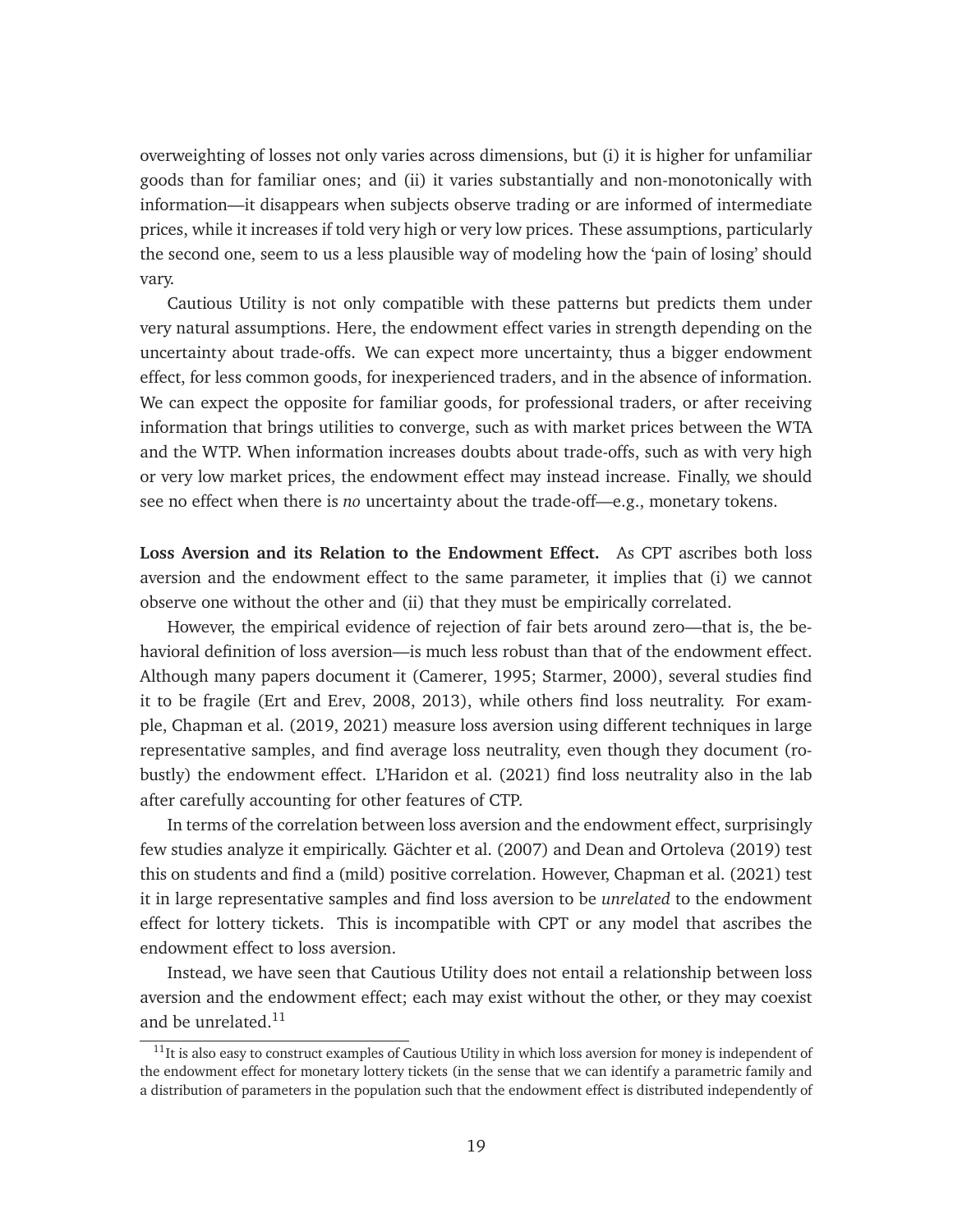**Gain-Loss Separability.** A central feature of most models of reference-dependence under risk, including CPT, is *Gain-Loss Separability*: the overall utility of a lottery can be expressed as the sum of the utilities of its positive and negative components. Behaviorally, this means that if individuals prefer both the 'gain' part of  $p$  to that of  $q$  and the 'loss' part of  $p$  to that of q, they must prefer p to q. Formally, focusing on the simpler case of  $k = 1$ , for any p with finite support define its 'gain' part,  $p^+$ , and its 'loss' part,  $p^-$ , by

$$
p^{+}(x) = \begin{cases} p(x) & x > 0 \\ p(\lbrace y \in \text{supp}(p) | y \le 0 \rbrace) & x = 0 \\ 0 & x < 0 \end{cases} \qquad p^{-}(x) = \begin{cases} p(x) & x < 0 \\ p(\lbrace y \in \text{supp}(p) | y \ge 0 \rbrace) & x = 0 \\ 0 & x > 0 \end{cases}
$$

That is,  $p^+$  (resp.  $p^-$ ) agrees with  $p$  on the strictly positive (resp. negative) prizes and assigns all the remaining probability to the prize zero. We say that < *satisfies Gain-Loss Separability* if for any p and q, if both  $p^+ \geq q^+$  and  $p^- \geq q^-$ , then  $p \geq q$ .

Gain-Loss Separability is satisfied not only by Expected Utility but also by CPT and RDU. However, experimental tests of this property find that it often fails. For example, [Wu and](#page-48-1) [Markle](#page-48-1) [\(2008\)](#page-48-1) consider, among others,  $p = \frac{1}{2}$  $\frac{1}{2}\delta_{4200} + \frac{1}{2}$  $\frac{1}{2}\delta_{-3000}$  and  $q = \frac{3}{4}$  $\frac{3}{4}\delta_{3000} + \frac{1}{4}$  $\frac{1}{4}\delta$ -4500, and find (within-subjects) that a majority ranks  $q^+ \geq p^+$ ,  $q^- \geq p^-$ , but  $p > q$ . See also [Birnbaum and Bahra](#page-43-6) [\(2007\)](#page-43-6); [Por and Budescu](#page-47-13) [\(2013\)](#page-47-13).

Cautious Utility can accommodate violations of Gain-Loss Separability. As different utilities can be relevant for different lotteries, it is easy to construct a set  $W$  where the utility used for mixed lotteries is different from the ones used with only gains or losses.<sup>[12](#page-20-0)</sup>

**Evidence of Randomization.** Several papers document *preferences for randomization* for many types of objects; see [Agranov and Ortoleva](#page-43-7) [\(2017,](#page-43-7) [2022\)](#page-43-8) for a review. As we have seen, Cautious Utility allows for preferences for randomization. However, the model rules out strict preference for randomization with degenerate monetary amounts, documented in [Feldman and Rehbeck](#page-45-11) [\(2020\)](#page-45-11) and [Agranov and Ortoleva](#page-43-9) [\(2021\)](#page-43-9). Under RDU and CPT with pessimistic probability weighting, subjects should be averse to randomization, while with S-shaped probability weighting, preferences for randomization are expected in specific regions and not in others.

**Evidence of the Certainty Effect.** We briefly review the relationship with the evidence of the certainty effect and refer to [Cerreia-Vioglio et al.](#page-44-0) [\(2015\)](#page-44-0) for an in-depth discussion.

the distribution of loss aversion).

<span id="page-20-0"></span><sup>&</sup>lt;sup>12</sup>For example, let  $p = \frac{1}{2}\delta_4 + \frac{1}{4}\delta_0 + \frac{1}{4}\delta_{-2}$  and  $q = \frac{1}{3}\delta_9 + \frac{2}{3}\delta_{-\frac{3}{4}}$ . Let  $W = \{v, v'\}$ , where  $v(x) = x$ , and  $v'(x) = \sqrt{x}$  if  $x \ge 0$  and  $v'(x) = -\sqrt{-x}$  if  $x < 0$ . Clearly W is odd. We have  $p^+ \sim q^+$  (with  $V(p^+) = 1$ ),  $p^{-} \sim q^{-}$  (with  $V(p^{-}) = -0.5$ ), but  $p \nsim q$ , since  $V(p) = (1 - \frac{1}{4}\sqrt{2})^2 > (1 - \frac{2}{3}\sqrt{0.75})^2 = V(q)$ .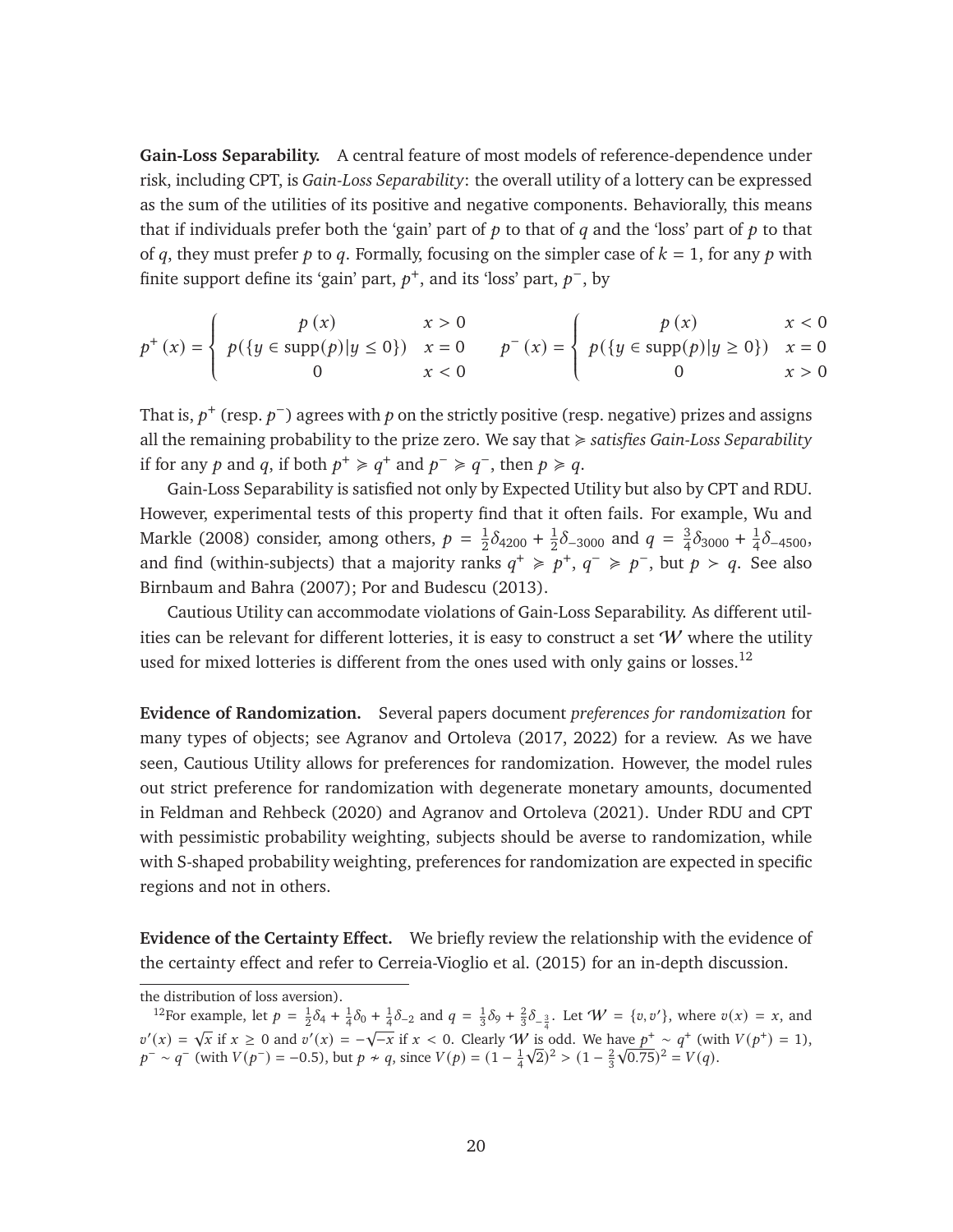An extensive literature documented Allais-type behavior when one option is risk-free.<sup>[13](#page-21-1)</sup> Other stylized facts are that violations are less frequent when no option is risk-free and *mixed fanning*—indifference curves becoming flatter as we move towards better prizes in the Marschak–Machina triangle. All are compatible with Cautious Utility, RDU, and CPT.<sup>[14](#page-21-2)</sup>

Another robustly documented pattern is that the strength of the certainty effect appears to vary significantly with stake sizes: Allais-type behavior is considerably less frequent for small stakes.<sup>[15](#page-21-3)</sup> This is incompatible with RDU and CPT, as probability weighting does not change if all stakes are modified without changing their rank. Cautious Utility allows for it: for example, if one utility is most risk averse for all prizes close enough to zero, then behavior in this region is indistinguishable from Expected Utility, implying no certainty effect.

To our knowledge, less attention has been given to the certainty effect for losses since [Kahneman and Tversky](#page-46-1) [\(1979\)](#page-46-1), which document the opposite.<sup>[16](#page-21-4)</sup> Such reversals are incompatible with Cautious Utility.

**The 4-fold Pattern.** An often-cited regularity of risk preferences is the *4-fold pattern*: risk aversion for gains of large probabilities and losses of small probability; risk seeking for gains of small probability and losses of large probability. This is easily captured by RDU and CPT, assuming probability weighting of inverted-S shape. Cautious Utility is compatible with risk aversion for gains and risk seeking for losses, but it cannot capture these two patterns globally together with risk seeking for all lotteries that give gains with small probabilities.<sup>[17](#page-21-5)</sup>

## <span id="page-21-0"></span>**5 Foundation**

We conclude with the axiomatic foundation of Cautious Utility. Endow  $\mathbb{R}^k$  with the usual Euclidean topology and  $\Delta$  with a version of the weak topology.<sup>[18](#page-21-6)</sup> Consider a binary relation  $\geq$  on  $\Delta$ , on which we impose the following axioms.

<span id="page-21-7"></span><span id="page-21-1"></span><sup>&</sup>lt;sup>13</sup>See [Camerer](#page-44-7) [\(1995\)](#page-44-7) for a review. Some papers document the opposite [\(Blavatskyy et al., 2022;](#page-43-10) [Jain and](#page-46-14) [Nielsen, 2020\)](#page-46-14); this is compatible with Incautious Utility and less-often used versions of CPT and RDU.

<span id="page-21-2"></span><sup>&</sup>lt;sup>14</sup>[Bernheim and Sprenger](#page-43-11) [\(2020\)](#page-43-11) provide evidence against rank dependency, the basic principle underlying probability weighting in CPT. For its design, their experiment cannot be used to neither refute nor support Cautious Utility.

<span id="page-21-4"></span><span id="page-21-3"></span><sup>15</sup>[Conlisk](#page-44-11) [\(1989\)](#page-44-11); [Camerer](#page-44-12) [\(1989\)](#page-44-12); [Burke et al.](#page-43-12) [\(1996\)](#page-43-12); [Fan](#page-45-12) [\(2002\)](#page-45-12); [Huck and Müller](#page-45-13) [\(2012\)](#page-45-13).

<sup>&</sup>lt;sup>16</sup>[Ruggeri et al.](#page-47-14) [\(2020\)](#page-47-14) is a large-scale, multi-country replication of the experiments in [Kahneman and](#page-46-1) [Tversky](#page-46-1) [\(1979\)](#page-46-1). While most effects replicate, the evidence of the opposite of the certainty effect for losses is weaker: few subjects exhibit the certainty effect in that range, but there is no evidence of its opposite, with the majority of subjects exhibiting a behavior compatible with Expected Utility (a pattern compatible with Cautious Utility and with CPT with no probability weighting for losses.)

<span id="page-21-5"></span> $17A$  few recent papers argue that risk seeking for gains with small probabilities may be due to a misunderstanding of lottery descriptions and not to innate preferences. [Hertwig et al.](#page-45-14) [\(2004\)](#page-45-14) and [Abdellaoui et al.](#page-42-0) [\(2011\)](#page-42-0) show that risk seeking for small probabilities disappears and is replaced by risk aversion if subjects are allowed to learn probabilities through sampling, instead of being simply given a description of a lottery.

<span id="page-21-6"></span><sup>&</sup>lt;sup>18</sup>A generalized sequence  $\{p_\alpha\}_{\alpha \in A}$  in  $\Delta$  converges to p if and only if  $\mathbb{E}_{p_\alpha}(v) \to \mathbb{E}_p(v)$  for all  $v \in C(\mathbb{R}^k)$ .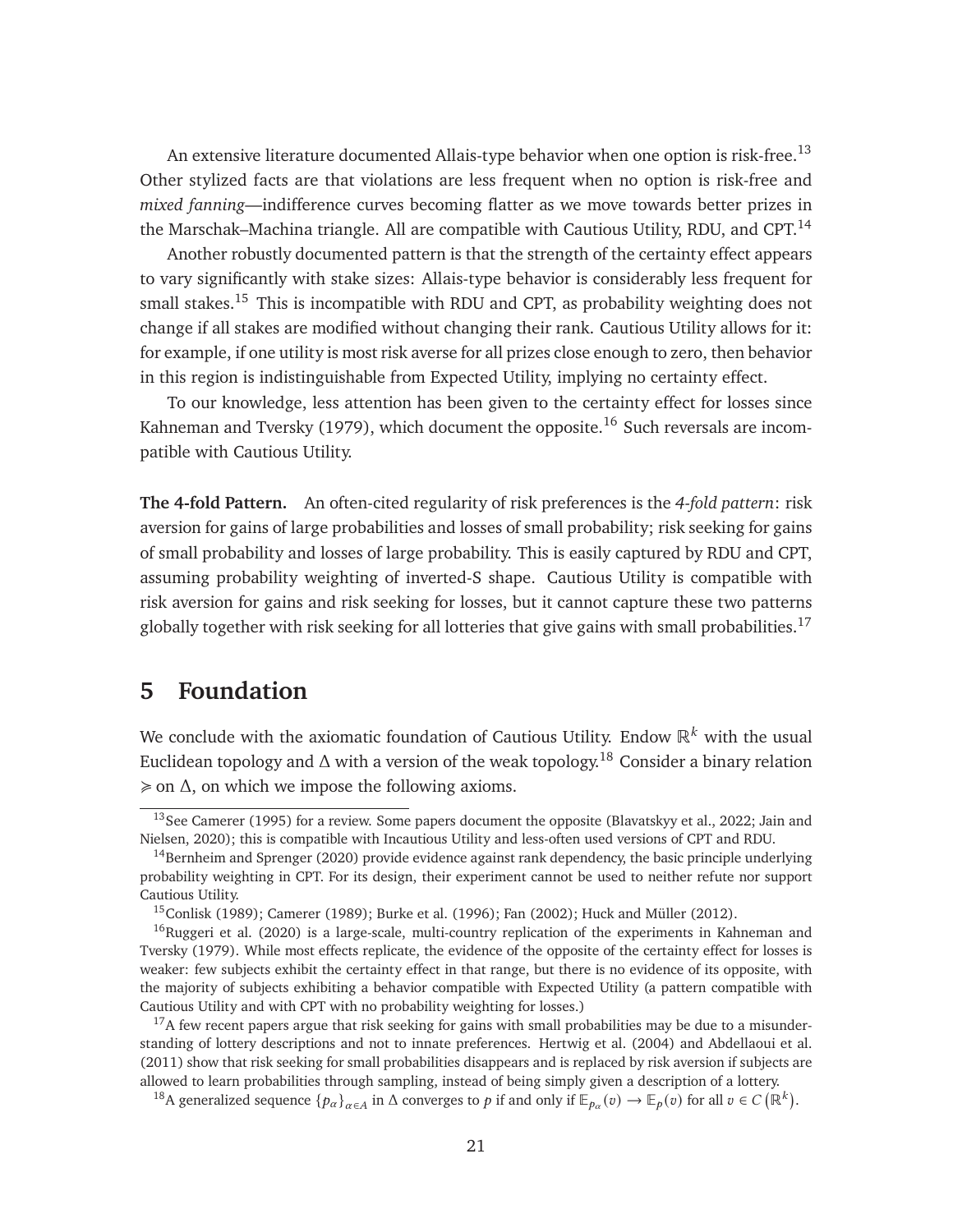**Axiom 1** (Weak Order). The relation  $\geq$  is complete and transitive.

**Axiom 2** (Continuity). For each  $q \in \Delta$  *the sets*  $\{p \in \Delta : p \geq q\}$  and  $\{p \in \Delta : q \geq p\}$  are *closed.*

**Axiom 3** (Monotonicity). *For each*  $x, y \in \mathbb{R}^k$ 

$$
x > y \implies \lambda \delta_x + (1 - \lambda) r \ge \lambda \delta_y + (1 - \lambda) r \qquad \forall \lambda \in (0, 1], \forall r \in \Delta
$$

*and*  $\lambda \delta_x + (1 - \lambda) r > \lambda \delta_y + (1 - \lambda) r$  *for some*  $\lambda \in (0, 1]$  *and for some*  $r \in \Delta$ .<sup>[19](#page-22-0)</sup>

**Axiom 4** (Monetary equivalent). *For each*  $x, y \in \mathbb{R}^k$  *there exists*  $m \in \mathbb{R}_+$  *such that* 

$$
\lambda \delta_{y+me_1} + (1 - \lambda) r \ge \lambda \delta_x + (1 - \lambda) r \ge \lambda \delta_{y-me_1} + (1 - \lambda) r \qquad \forall \lambda \in (0, 1], \forall r \in \Delta.
$$

The first three postulates are standard. Monetary equivalent simply stipulates that for any two bundles  $x, y \in \mathbb{R}^k$ , there is a monetary amount m large enough that receiving that amount on top of  $y$  is better than  $x$  and losing that amount is worse than  $x$ , and this remains true even if we mix with some other lottery  $r$ . This axiom will guarantee that monetary certainty equivalents, WTAs, and WTPs are well defined.

The following axiom is our key assumption. It extends the Negative Certainty Independence (NCI) axiom of [Dillenberger](#page-44-1) [\(2010\)](#page-44-1) and [Cerreia-Vioglio et al.](#page-44-0) [\(2015\)](#page-44-0) to multidimensional bundles and generalizes the definition of certainty effect of [Kahneman and](#page-46-1) [Tversky](#page-46-1) [\(1979\)](#page-46-1).

<span id="page-22-1"></span>**Axiom 5** (Multi-Dimensional Negative Certainty Independence (M-NCI)). *For each*  $p \in \Delta$ *and for each*  $m \in \mathbb{R}$ 

$$
p \geq \delta_{me_1} \implies \lambda p + (1 - \lambda) r \geq \lambda \delta_{me_1} + (1 - \lambda) r \qquad \forall \lambda \in (0, 1], \forall r \in \Delta.
$$

Like the original NCI, this property states that if a sure amount of money  $m$  is not preferred to a lottery  $p$ , then this ranking does not change if we mix both with another lottery. M-NCI is a weakening of standard Independence that captures the certainty effect. Intuitively, mixing  $m$  with a lottery eliminates its certainty appeal. Therefore, if  $m$  is worse than  $p$  when certain, it will remain so after the mixture.

For ease of comparison, it is also helpful to consider the inverse postulate that rules out the certainty effect while allowing for the opposite.

**Axiom 6** (Multi-Dimensional Positive Certainty Independence (M-PCI)). *For each*  $p \in \Delta$ *and for each*  $m \in \mathbb{R}$ 

$$
\delta_{me_1} \geqslant p \implies \lambda \delta_{me_1} + (1 - \lambda) r \geqslant \lambda p + (1 - \lambda) r \qquad \forall \lambda \in (0, 1], \forall r \in \Delta.
$$

<span id="page-22-0"></span> $19x > y$  means that  $x_i \geq y_i$  for all *i*, where at least one of the inequalities is strict.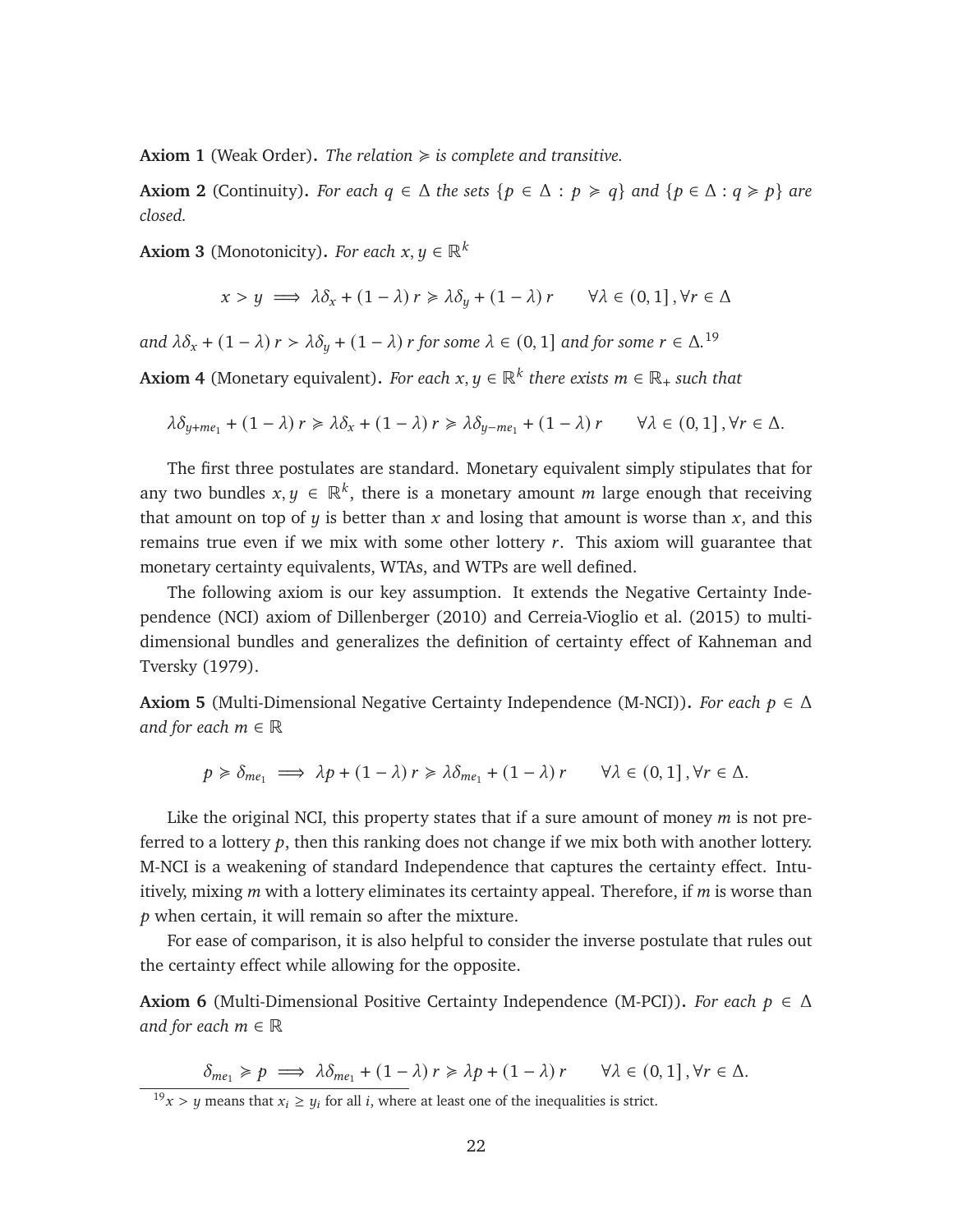Our characterization theorem below focuses on *canonical* representations. To define them, we first introduce the following subrelation  $\geq$ ':

$$
p \geq q \iff \lambda p + (1 - \lambda) r \geq \lambda q + (1 - \lambda) r \qquad \forall \lambda \in (0, 1], \forall r \in \Delta.
$$

Intuitively,  $\geq$  captures the rankings of which the agent is sure:  $p \geq q$  when not only  $p \geq q$ . but also any mixture featuring  $p$  is better than the corresponding mixture with  $q$ . It is easy to verify that  $\geq$  is the largest subrelation of  $\geq$  that satisfies the Independence axiom of Expected Utility, and that it is incomplete (yet still transitive) whenever preferences are not Expected Utility. We say that a Cautious Utility representation  $W$  (see Definition [1\)](#page-5-3) is *canonical* if it also represents ≽', in the sense that

$$
p \geq' q \iff \mathbb{E}_p(v) \geq \mathbb{E}_q(v) \quad \forall v \in W.
$$

<span id="page-23-2"></span>**Theorem 1.** *A binary relation* < *on* Δ *satisfies Axioms [1](#page-21-7)[-5](#page-22-1) if and only if it admits a canonical Cautious Utility representation.*

This theorem shows that Cautious Utility can be derived from an axiom that postulates the certainty effect, M-NCI, together with basic properties. It is routine to show that Incautious Utility is characterized by the same axioms with M-NCI replaced by M-PCI.

Technically, this result extends the main representation theorem of [Cerreia-Vioglio et al.](#page-44-0) [\(2015\)](#page-44-0) to a setup of lotteries over multi-commodity bundles and to an unbounded domain, necessary to define monetary certainty equivalents.

In the main text, we discussed Cautious Utility representations which are not necessarily canonical. When  $W$  is finite, as in most applications, preferences represented in this way satisfy all the above axioms (Axioms [1](#page-21-7)[-5;](#page-22-1) see Remark [5](#page-33-0) in the Appendix). Without additional structure, Monotonicity is guaranteed only in a weaker form, that is,

$$
x \ge y \implies \lambda \delta_x + (1 - \lambda) r \ge \lambda \delta_y + (1 - \lambda) r \qquad \forall \lambda \in (0, 1], \forall r \in \Delta.
$$

**Foundations of Symmetry.** We now give a simple foundation to our symmetry assumption. For each  $p \in \Delta$ , denote by  $\sigma(p) \in \Delta$  the lottery that, compared to p, swaps gains with losses, that is,  $\sigma(p)$  (*B*) =  $p(-B)$  for all Borel subsets *B* of  $\mathbb{R}^k$ .

A natural form of symmetry posits that if  $p$  is better than  $q$ , then  $\sigma(q)$  is better than  $\sigma(p)$  (the two must be swapped as we are inverting gains and losses). But this would be too strong, as it rules out loss aversion and the endowment effect.<sup>[20](#page-23-0)</sup> A weaker version posits that if not only  $p \ge q$ , but also each mixture of p is better than the corresponding mixture of q, that is  $p \geq q$ , then we obtain  $\sigma(q) \geq \sigma(p)$ . This is exactly the form of symmetry corresponding to the Symmetric Cautious (or Incautious) Utility model.

<span id="page-23-1"></span><span id="page-23-0"></span><sup>&</sup>lt;sup>20</sup>Since  $\delta_0 = \sigma(\delta_0)$  and  $\frac{1}{2}\delta_{ae_i} + \frac{1}{2}\delta_{-ae_i} = \sigma(\frac{1}{2}\delta_{ae_i} + \frac{1}{2}\delta_{-ae_i})$ , we get  $\delta_0 \sim \frac{1}{2}\delta_{ae_i} + \frac{1}{2}\delta_{-ae_i}$  (loss neutrality).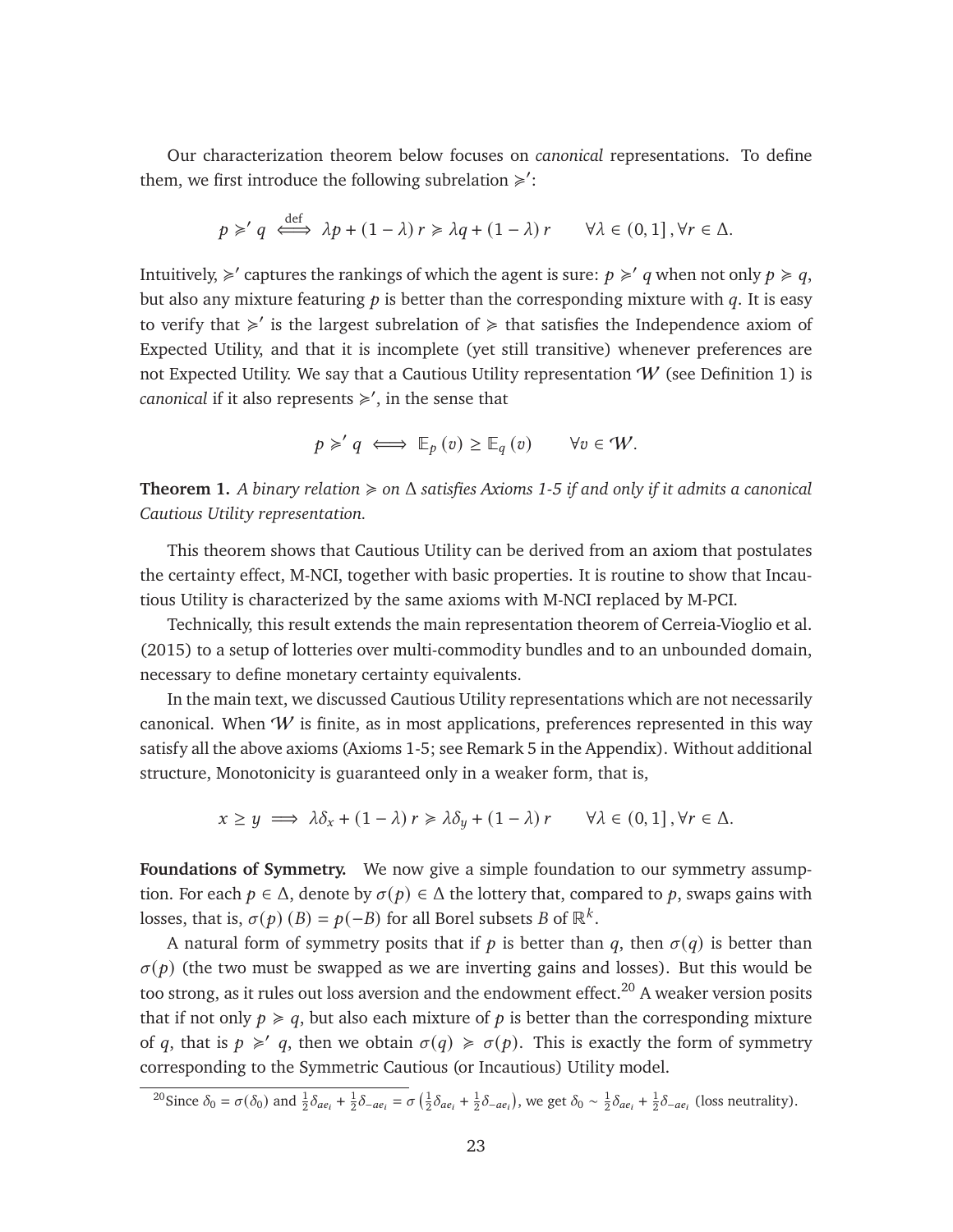**Axiom 7** (Weak Symmetry). *For each*  $p, q \in \Delta$ 

$$
p \geqslant' q \quad \Longrightarrow \quad \sigma(q) \geqslant \sigma(p).
$$

<span id="page-24-0"></span>**Proposition 6.** *A binary relation* < *on* Δ *satisfies Axioms [1-](#page-21-7)[5](#page-22-1) and [7](#page-23-1) if and only if it admits a canonical Symmetric Cautious Utility representation.*

### **6 Conclusion**

This paper introduces a new way of modeling the endowment effect and loss aversion together with the certainty effect: caution.

Conceptually, caution can be viewed as a heuristic adopted to make decisions when agents are unsure of what to do. Called upon choosing in a situation of indecisiveness, our individuals adopt a conservative criterion. As such, caution can be understood as introducing a form of 'uncertainty aversion' even to choices with no objective risk—like choosing the price to pay for a mug. Agents unsure of the trade-offs have subjective uncertainty, and caution gives them a criterion of how to address it. Applied to resolve uncertainty about trade-offs, how to aggregate gains and losses, or risk aversion over money, caution generates the endowment effect, loss aversion, and the certainty effect.

Our results connect the three behaviors of interest to caution but also to each other. Our last set of results showed that, under Weak Symmetry and basic postulate, Symmetric Cautious Utility is characterized by M-NCI, a property that rules out the opposite of the certainty effect. Proposition [1](#page-8-1) showed how this model gives us loss aversion and the endowment effect. Together, these results imply that, under Weak Symmetry and basic axioms, ruling out the opposite of the certainty effect over bundles (as encoded by M-NCI) *formally implies* loss aversion and the endowment effect: reference effects can be derived from a form of the certainty effect over bundles.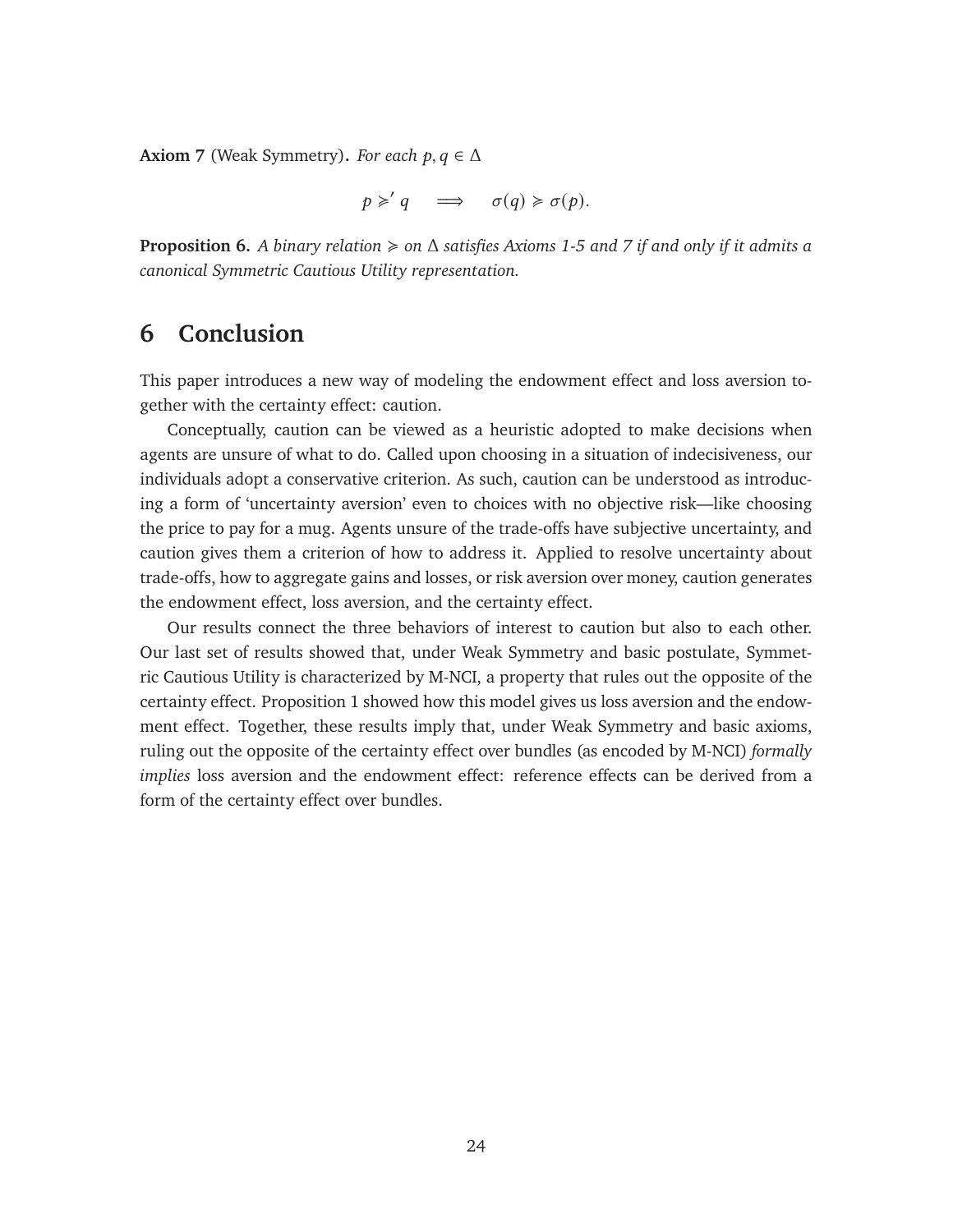### **Appendix A: Preliminary Results**

We begin by proving some ancillary results. Recall the definition of  $\geq$  in Section [5.](#page-21-0) The goal of this section is to provide a Multi-Expected Utility representation for  $\geq$ .

<span id="page-25-3"></span>**Lemma 1.** *Let* < *be a binary relation on* Δ *that satisfies Weak Order. The following statements are true:*

*1. The relation*  $\geq$  *satisfies M-NCI if and only if for each p*  $\in \Delta$  *and for each m*  $\in \mathbb{R}$ 

$$
p \ge \delta_{me_1} \implies p \ge' \delta_{me_1}.
$$
 (Equivalently  $p \not\ge' \delta_{me_1} \implies \delta_{me_1} > p$ .)

*2. If*  $\geq$  *satisfies Monotonicity, then for each*  $x, y \in \mathbb{R}^k$ 

<span id="page-25-1"></span>
$$
x > y \implies \delta_x >' \delta_y. \tag{2}
$$

*3. If*  $\geqslant$  satisfies Monetary equivalent, then for each  $x,y\in\mathbb{R}^k$  there exists  $m\in\mathbb{R}_+$  such that

<span id="page-25-2"></span>
$$
\delta_{y+me_1} \geqslant' \delta_x \geqslant' \delta_{y-me_1}.\tag{3}
$$

Proof. All three points follow from the definition of  $\geq$  and M-NCI, Monotonicity, and Monetary equivalent, respectively.

#### **A.1 Aumann Utilities and Multi-Expected Utility Representations**

In this section, in our formal results, we consider a binary relation  $\geq$ <sup>\*</sup> over  $\Delta$  such that

<span id="page-25-0"></span>
$$
p \geq^* q \iff \mathbb{E}_p(v) \geq \mathbb{E}_q(v) \quad \forall v \in W \tag{4}
$$

where  $\mathcal{W}\subseteq C\left(\mathbb{R}^{k}\right)$ . Recall that a function  $v\in C\left(\mathbb{R}^{k}\right)$  is an Aumann utility if and only if

$$
p \gt^* q \implies \mathbb{E}_p(v) > \mathbb{E}_q(v)
$$
 and  $p \sim^* q \implies \mathbb{E}_p(v) = \mathbb{E}_q(v)$ .

We denote by  $e$  the vector whose components are all 1s. We endow  $C\left(\mathbb{R}^k\right)$  with the distance  $d: C(\mathbb{R}^k) \times C(\mathbb{R}^k) \to [0, \infty)$  defined by

$$
d(f,g) = \sum_{n=1}^{\infty} \left(\frac{1}{2}\right)^n \min\left\{\max_{x \in [-ne, ne]} |f(x) - g(x)|, 1\right\} \quad \forall f, g \in C\left(\mathbb{R}^k\right).
$$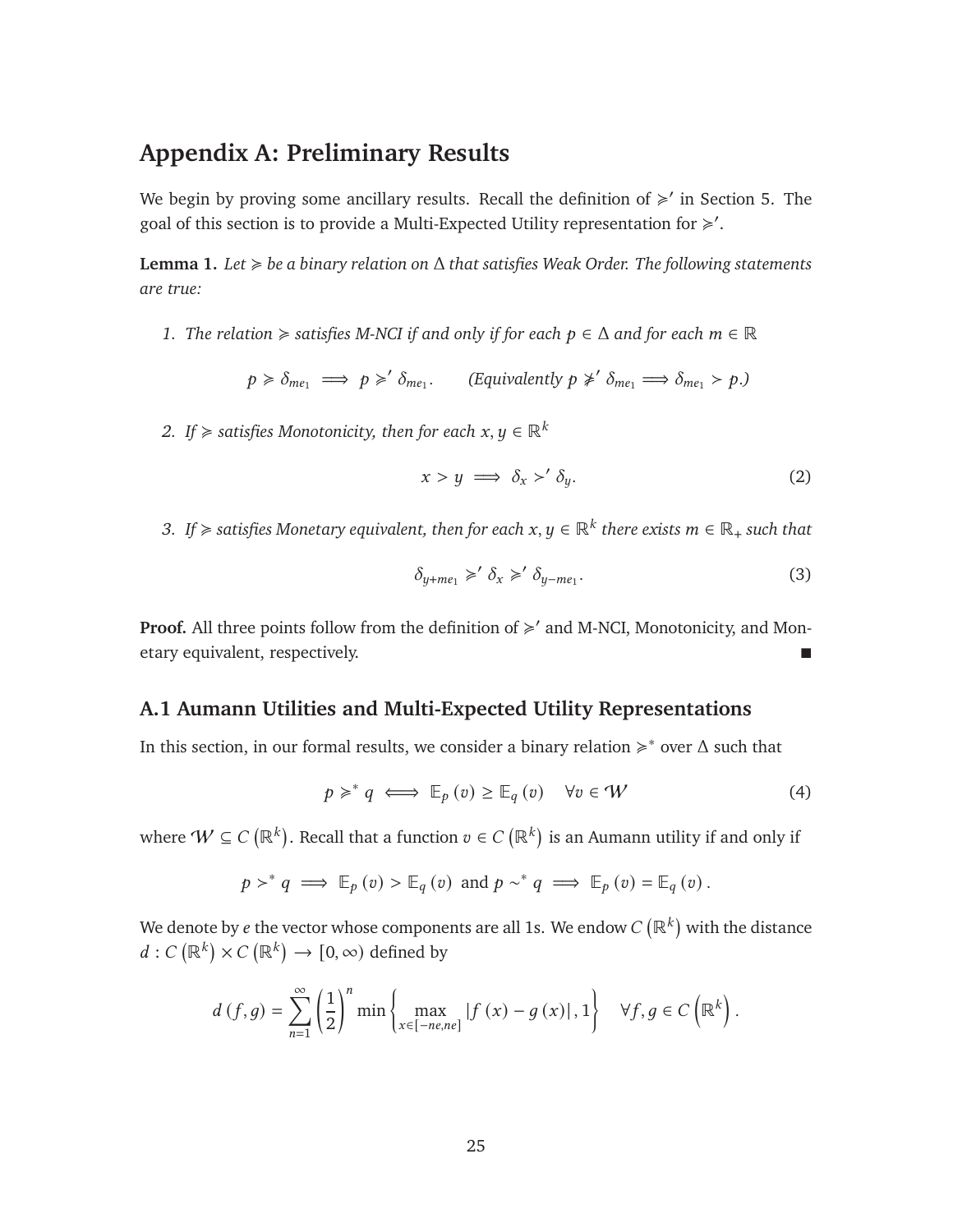It is routine to show that  $(C\left(\mathbb{R}^k\right),d)$  is separable. $^{21}$  $^{21}$  $^{21}$  Moreover, if  $\{f_m\}_{m\in\mathbb{N}}\subseteq C\left(\mathbb{R}^k\right)$  is such that  $f_m \xrightarrow{d} f$ , then  $\{f_m\}_{m \in \mathbb{N}}$  converges uniformly on each compact subset of  $\mathbb{R}^k$ .

<span id="page-26-5"></span>**Proposition 7.** If  $\geq$ <sup>\*</sup> is as in [\(4\)](#page-25-0) and such that

<span id="page-26-4"></span>
$$
x > y \implies \delta_x >^* \delta_y,\tag{5}
$$

*then* < ∗ *admits a strictly increasing Aumann utility.*

**Proof.** By [\(4\)](#page-25-0), observe that  $x > y$  implies  $v(x) \ge v(y)$  for all  $v \in W$ . This implies that each  $v \in W$  is increasing. By [Aliprantis and Border](#page-43-13) [\(2006,](#page-43-13) Corollary 3.5), there exists a countable  $d$ -dense subset  $D$  of  $W$ . Clearly, we have that

<span id="page-26-1"></span>
$$
p \geq^* q \implies \mathbb{E}_p(v) \geq \mathbb{E}_q(v) \quad \forall v \in D. \tag{6}
$$

Vice-versa, consider  $p, q \in \Delta$  such that  $\mathbb{E}_p(v) \geq \mathbb{E}_q(v)$  for all  $v \in D$ . Since p and q have compact support, there exists  $\bar{n} \in \mathbb{N}$  such that  $[-\bar{n}e, \bar{n}e]$  contains both supports. Consider  $v \in W$ . Since D is d-dense in W, there exists a sequence  $\{v_l\}_{l \in \mathbb{N}} \subseteq D$  such that  $v_l \stackrel{d}{\rightarrow} v$ . It follows that  $v_l$  converges uniformly on  $[-\bar{n}e, \bar{n}e]$ . This implies that

$$
\mathbb{E}_{p}(v) = \int_{\left[-\bar{n}e,\bar{n}e\right]} v \, \mathrm{d}p = \lim_{l} \int_{\left[-\bar{n}e,\bar{n}e\right]} v_{l} \, \mathrm{d}p = \lim_{l} \mathbb{E}_{p}(v_{l})
$$
\n
$$
\geq \lim_{l} \mathbb{E}_{q}(v_{l}) = \lim_{l} \int_{\left[-\bar{n}e,\bar{n}e\right]} v_{l} \, \mathrm{d}q = \int_{\left[-\bar{n}e,\bar{n}e\right]} v \, \mathrm{d}q = \mathbb{E}_{q}(v) \, .
$$

By  $(4)$  and  $(6)$  and since  $v$  was arbitrarily chosen, we can conclude that

<span id="page-26-3"></span>
$$
p \geq^* q \iff \mathbb{E}_p(v) \geq \mathbb{E}_q(v) \quad \forall v \in D. \tag{7}
$$

Since D is countable, we can list its elements:  $D = \{v_m\}_{m \in \mathbb{N}}$ . Set  $b_l = l + \max\{|v_l(-le)|, |v_l(le)|\}$ for all  $l \in \mathbb{N}$  and  $a_m = \prod_{l=1}^m$  $_{l=1}^{m}b_{l}\geq b_{m}$  for all  $m\in\mathbb{N}$ . Finally, define  $v:\mathbb{R}^{k}\rightarrow\mathbb{R}$  by

<span id="page-26-2"></span>
$$
v(x) = \sum_{m=1}^{\infty} \frac{v_m(x)}{a_m} \qquad \forall x \in \mathbb{R}^k.
$$
 (8)

We first prove that  $v$  is a well defined continuous function. Fix  $x\in\mathbb{R}^k.$  It follows that there exists  $\bar{m} \in \mathbb{N}$  such that  $x \in [-me, me]$  for all  $m \ge \bar{m}$ . Since each  $v_m$  is increasing, we have that  $|v_m(x)| \leq \max\{|v_m(-me)|, |v_m(me)|\} \leq b_m \leq a_m$  for all  $m \geq \overline{m}$ . Since  $a_m \geq m!$  for

<span id="page-26-0"></span><sup>&</sup>lt;sup>21</sup>A proof is available upon request.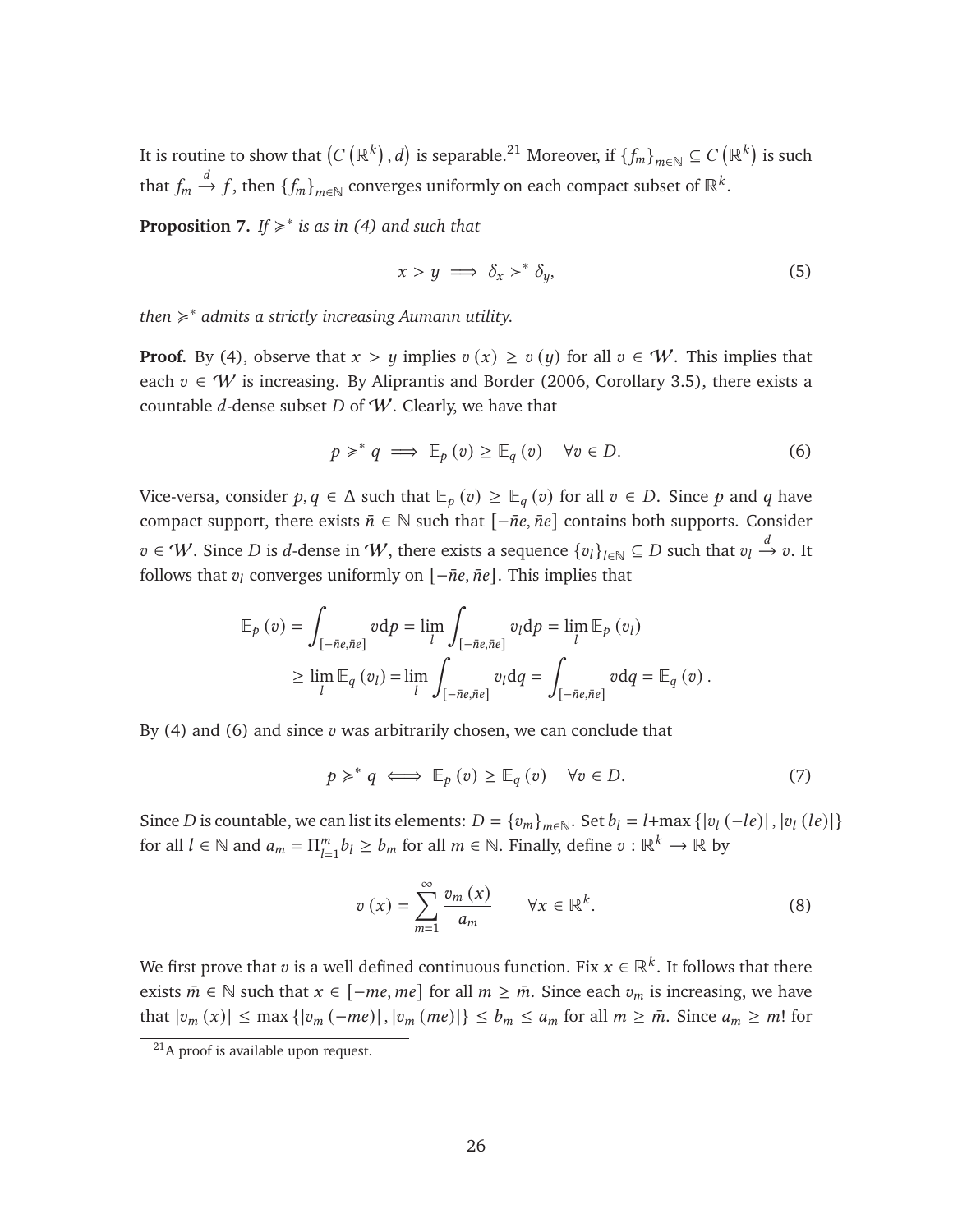all  $m \in \mathbb{N}$ , it follows that

$$
\frac{|v_m(x)|}{a_m} = \frac{|v_m(x)|}{b_m a_{m-1}} \le \frac{1}{a_{m-1}} \le \frac{1}{(m-1)!} \qquad \forall m \ge \bar{m} + 1.
$$

This implies that the right-hand side of  $(8)$  converges. Since x was arbitrarily chosen,  $v$  is well defined. Next, consider  $n \in \mathbb{N}$ . From the same argument above, we have that

$$
\frac{|v_m(x)|}{a_m} \le \frac{1}{(m-1)!} \quad \forall x \in [-ne, ne], \forall m \ge n+1.
$$

By Weierstrass' M-test and since  ${v_m/a_m}_{m \in \mathbb{N}}$  is a sequence of continuous functions, we can conclude that  $v = \sum_{m=1}^{\infty}$  $v_m$  $\frac{v_m}{a_m}$  converges uniformly on  $[-ne, ne]$ , yielding that  $v$  is continuous on  $[-ne, ne]$ . Since *n* was arbitrarily chosen, it follows that  $v$  is continuous.

Finally, assume that  $p >^* q$  (resp.  $p \sim^* q$ ). By [\(7\)](#page-26-3), we have that  $\mathbb{E}_p(v_m) \geq \mathbb{E}_q(v_m)$  for all  $m \in \mathbb{N}$  and  $\mathbb{E}_p(v_{\hat{m}}) > \mathbb{E}_q(v_{\hat{m}})$  for some  $\hat{m} \in \mathbb{N}$  (resp.  $\mathbb{E}_p(v_m) = \mathbb{E}_q(v_m)$  for all  $m \in \mathbb{N}$ ). In particular, we have that  $\mathbb{E}_p(v_m/a_m) \geq \mathbb{E}_q(v_m/a_m)$  for all  $m \in \mathbb{N}$  and  $\mathbb{E}_p(v_m/a_m) >$  $\mathbb{E}_q(v_{\hat{m}}/a_{\hat{m}})$  for some  $\hat{m} \in \mathbb{N}$  (resp.  $\mathbb{E}_p(v_m/a_m) = \mathbb{E}_q(v_m/a_m)$  for all  $m \in \mathbb{N}$ ). Since  $\sum_{m=1}^{\infty}$  $v_m$  $\frac{m}{a_m}$ converges uniformly on compacta and the supports of  $p$  and  $q$  are compact, we can conclude that

$$
\mathbb{E}_{p}(v) - \mathbb{E}_{q}(v) = \mathbb{E}_{p}\left(\sum_{m=1}^{\infty} \frac{v_{m}}{a_{m}}\right) - \mathbb{E}_{q}\left(\sum_{m=1}^{\infty} \frac{v_{m}}{a_{m}}\right) = \lim_{l} \sum_{m=1}^{l} \mathbb{E}_{p}\left(\frac{v_{m}}{a_{m}}\right) - \lim_{l} \sum_{m=1}^{l} \mathbb{E}_{q}\left(\frac{v_{m}}{a_{m}}\right)
$$

$$
= \lim_{l} \left[\sum_{m=1}^{l} \left(\mathbb{E}_{p}\left(\frac{v_{m}}{a_{m}}\right) - \mathbb{E}_{q}\left(\frac{v_{m}}{a_{m}}\right)\right)\right].
$$

This implies that if  $p >^* q$  (resp.  $p \sim^* q$ ), then  $\mathbb{E}_p(v) > \mathbb{E}_q(v)$  (resp.  $\mathbb{E}_p(v) = \mathbb{E}_q(v)$ ), proving that  $v$  is an Aumann utility. In particular, by [\(5\)](#page-26-4),  $v$  is strictly increasing.

Consider a binary relation  $\geq$ <sup>\*</sup> on  $\Delta$ . Define  $W_{\text{max}}(\geq$ <sup>\*</sup>) as the set of all strictly increasing functions  $v \in C(\mathbb{R}^k)$  such that  $v(0) = 0$  and  $p \geqslant^* q$  implies  $\mathbb{E}_p(v) \geq \mathbb{E}_q(v)$ . We say that a set  $W$  in  $C\left(\mathbb{R}^k\right)$  has full image if and only if

$$
\forall x, y \in \mathbb{R}^k, \exists m \in \mathbb{R}_+ \text{ s.t. } v(y + me_1) \ge v(x) \ge v(y - me_1) \qquad \forall v \in W.
$$

<span id="page-27-0"></span>**Proposition 8.** Let  $\geq$ <sup>\*</sup> be a binary relation on Δ represented as in [\(4\)](#page-25-0). If  $\geq$ <sup>\*</sup> satisfies [\(2\)](#page-25-1) and [\(3\)](#page-25-2), then  $W_{\text{max}}$  ( $\geq$ <sup>\*</sup>) is a nonempty convex set with full image that satisfies [\(4\)](#page-25-0).

**Proof.** Consider  $v_1, v_2 \in W_{\text{max}} \approx$  and  $\lambda \in (0, 1)$ . Since both functions are strictly increasing and continuous and such that  $v_1$  (0) = 0 =  $v_2$  (0), it follows that  $\lambda v_1$  + (1 –  $\lambda$ )  $v_2$  is strictly increasing, continuous, and takes value 0 in 0. Since  $v_1, v_2 \in W_{\text{max}} \, (\geq^*)$ , if  $p \geq^* q$ ,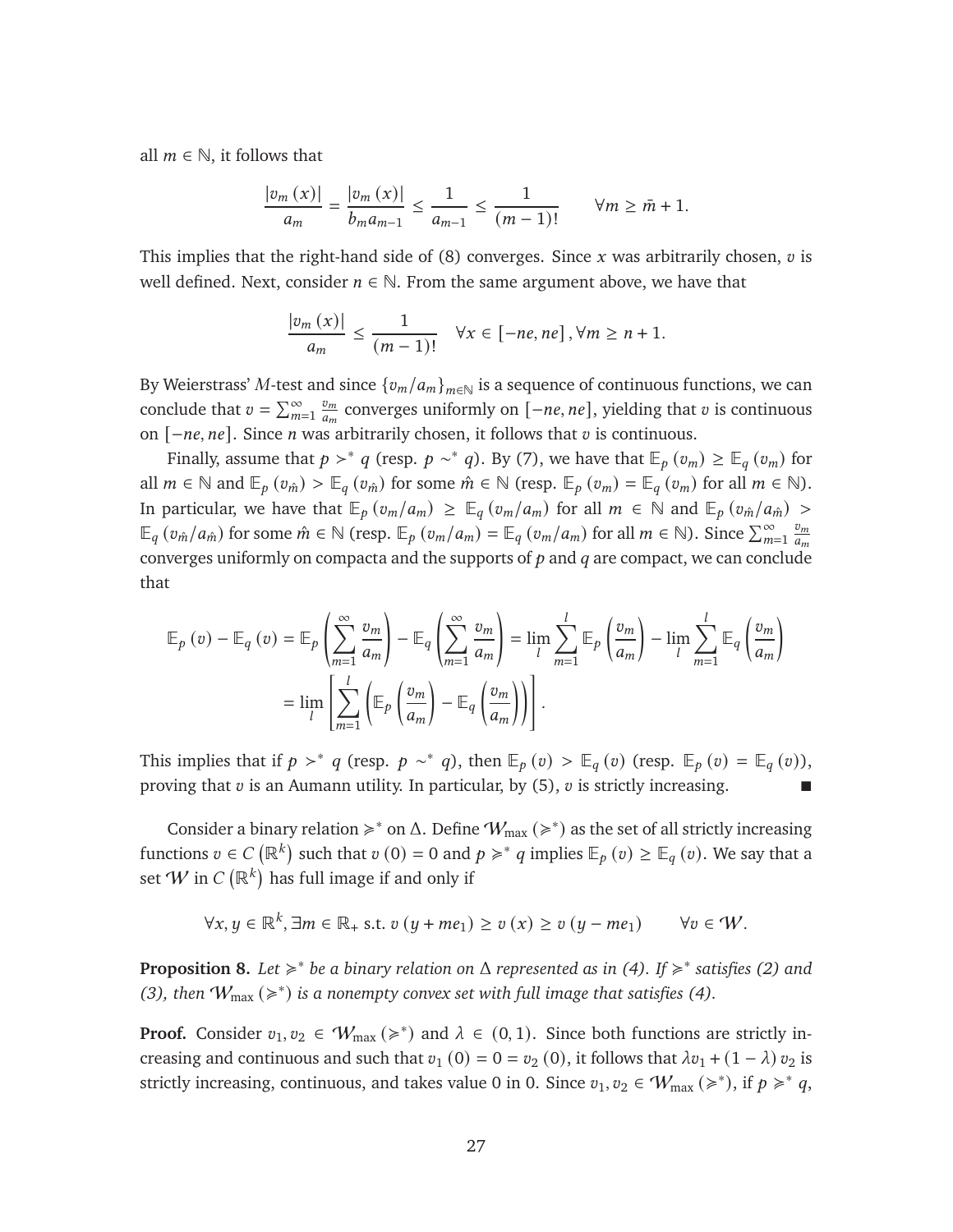then  $\mathbb{E}_{p}(v_1) \geq \mathbb{E}_{q}(v_1)$  and  $\mathbb{E}_{p}(v_2) \geq \mathbb{E}_{q}(v_2)$ . This implies that

$$
\mathbb{E}_{p} (\lambda v_{1} + (1 - \lambda) v_{2}) = \lambda \mathbb{E}_{p} (v_{1}) + (1 - \lambda) \mathbb{E}_{p} (v_{2})
$$
  
\n
$$
\geq \lambda \mathbb{E}_{q} (v_{1}) + (1 - \lambda) \mathbb{E}_{q} (v_{2}) = \mathbb{E}_{q} (\lambda v_{1} + (1 - \lambda) v_{2}),
$$

proving that  $\lambda v_1 + (1 - \lambda) v_2 \in W_{\text{max}}(\geqslant^*)$  and, in particular,  $W_{\text{max}}(\geqslant^*)$  is convex. By Proposition [7,](#page-26-5) there exists a strictly increasing  $\hat{v} \in C\left(\mathbb{R}^k\right)$  such that

$$
p \succ^* q \Longrightarrow \mathbb{E}_p(\hat{v}) > \mathbb{E}_q(\hat{v}) \text{ and } p \sim^* q \Longrightarrow \mathbb{E}_p(\hat{v}) = \mathbb{E}_q(\hat{v}) \, .
$$

Without loss of generality, we can assume that  $\hat{v}(0) = 0$  (given  $\hat{v}$ , set  $v = \hat{v} - \hat{v}(0)$ ) and, in particular, we have that  $\hat{v} \in W_{\text{max}}(\geqslant^*)$ , proving that  $W_{\text{max}}(\geqslant^*)$  is nonempty. Since  $\geqslant^*$ satisfies [\(3\)](#page-25-2), it follows that  $W_{\text{max}} \left( \geq \right)$  has full image. Since  $\geq \right)$  satisfies [\(2\)](#page-25-1), v is increasing for all  $v \in W$ . This implies that for each  $v \in W$  and for each  $n \in \mathbb{N}$  the function  $v_n =$  $\left(1-\frac{1}{n}\right)$  $\frac{1}{n}$ )  $v + \frac{1}{n}$  $\frac{1}{n}\hat{v} - \left[ \left( 1 - \frac{1}{n} \right) \right]$  $\frac{1}{n}$ ) v (0) +  $\frac{1}{n}$  $\frac{1}{n}\hat{v}(0)\right] \in W_{\text{max}}(\geqslant^*)$ . By definition, if  $p \geqslant^* q$ , then  $\mathbb{E}_p(v) \geq$  $\mathbb{E}_q(v)$  for all  $v \in \mathcal{W}_{\max}(\geqslant^*)$ . Vice-versa, we have that

$$
\mathbb{E}_{p}(v) \geq \mathbb{E}_{q}(v) \quad \forall v \in \mathcal{W}_{\max}(\geq) \tag{2.12}
$$
\n
$$
\implies \mathbb{E}_{p}\left(\left(1-\frac{1}{n}\right)v + \frac{1}{n}\hat{v}\right) \geq \mathbb{E}_{q}\left(\left(1-\frac{1}{n}\right)v + \frac{1}{n}\hat{v}\right) \quad \forall v \in \mathcal{W}, \forall n \in \mathbb{N}
$$
\n
$$
\implies \mathbb{E}_{p}(v) \geq \mathbb{E}_{q}(v) \quad \forall v \in \mathcal{W} \implies p \geq^* q,
$$

proving that [\(4\)](#page-25-0) holds with  $W_{\text{max}} \left( \geq \right)$  in place of W.

We conclude by discussing Multi-Expected Utility representations which feature odd sets. To do this, we make two simple observations. First, recall the map  $\sigma : \Delta \to \Delta$ , which swaps gains with losses, defined by

 $\sigma(p)(B) = p(-B)$  for all Borel subsets of  $\mathbb{R}^k$  and for all  $p \in \Delta$ .

It is immediate to see that  $\sigma$  is affine and  $\sigma(\sigma(p)) = p$  for all  $p \in \Delta$ . Second, by the Change of Variable Theorem (see, e.g., [Aliprantis and Border 2006,](#page-43-13) Theorem 13.46), we have that

<span id="page-28-0"></span>
$$
\mathbb{E}_{\sigma(r)}\left(v\right) = \int_{\mathbb{R}^k} v \, \mathrm{d}\sigma\left(r\right) = -\int_{\mathbb{R}^k} \bar{v} \, \mathrm{d}r = -\mathbb{E}_r\left(\bar{v}\right) \quad \forall r \in \Delta, \forall v \in C\left(\mathbb{R}^k\right) \tag{9}
$$

where  $\bar{v}: \mathbb{R}^k \to \mathbb{R}$  is defined by  $\bar{v}(x) = -v(-x)$  for all  $x \in \mathbb{R}^k$  and for all  $v \in C(\mathbb{R}^k)$ .

<span id="page-28-1"></span>**Proposition 9.** *Let* < ∗ *be a binary relation on* Δ *represented as in [\(4\)](#page-25-0) which satisfies [\(2\)](#page-25-1) and [\(3\)](#page-25-2). The following statements are equivalent:*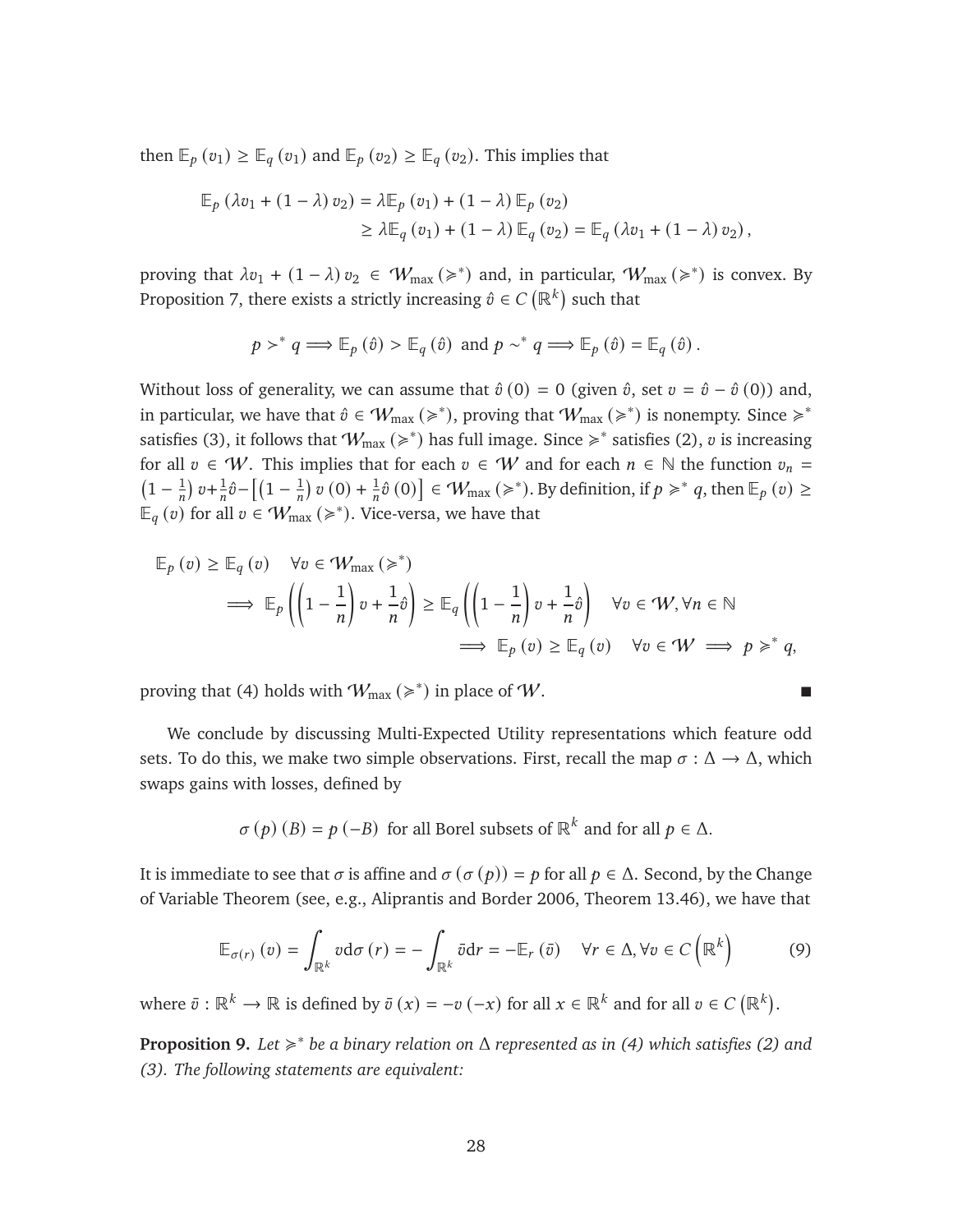*(i) For each*  $p, q \in \Delta$ 

$$
p \geq q \iff \sigma(q) \geq q^* \sigma(p).
$$

*(ii) For each*  $p, q \in \Delta$ 

$$
p \geqslant^* q \implies \sigma(q) \geqslant^* \sigma(p).
$$

(*iii*)  $W_{\text{max}}$  ( $\geq$ <sup>\*</sup>) *is odd.* 

*Moreover, if* W *in [\(4\)](#page-25-0) is odd, then (i) and (ii) hold.*

For the last part of the statement, that is proving that if  $W$  is odd, then (i) and (ii) hold, we can dispense with the assumption that  $\geq$ <sup>\*</sup> satisfies [\(2\)](#page-25-1) and [\(3\)](#page-25-2). The proof will clarify. **Proof.** By Proposition [8,](#page-27-0) we have that

$$
p \geq^* q \iff \mathbb{E}_p(v) \geq \mathbb{E}_q(v) \quad \forall v \in \mathcal{W}_{\max}(\geq^*)\,.
$$

In other words, for the first part of the statement, we can replace  $W$  in [\(4\)](#page-25-0) with  $W_{\rm max}$   $(\geqslant^*)$ .

(i) implies (ii). It is obvious.

(ii) implies (iii). Fix  $v \in W_{\text{max}} \approx$ , By definition of  $\bar{v}$  and since each  $v$  in  $W_{\text{max}} \approx$ ) is strictly increasing, continuous, and such that  $v(0) = 0$ , we have that  $\bar{v}$  is strictly increasing, continuous, and such that  $\bar{v}(0) = 0$ . By assumption and [\(9\)](#page-28-0), we have that

$$
p \geq^* q \implies \sigma(q) \geq^* \sigma(p) \implies \mathbb{E}_{\sigma(q)}(v) \geq \mathbb{E}_{\sigma(p)}(v) \implies -\mathbb{E}_{q}(\bar{v}) \geq -\mathbb{E}_{p}(\bar{v}) \implies \mathbb{E}_{p}(\bar{v}) \geq \mathbb{E}_{q}(\bar{v}).
$$

By definition of  $W_{\text{max}} (\geqslant^*)$ , we can conclude that  $\bar{v} \in W_{\text{max}} (\geqslant^*)$ , proving that  $W_{\text{max}} (\geqslant^*)$ is odd.

(iii) implies (i). By [\(9\)](#page-28-0) and since W is odd and represents  $\geq$ <sup>\*</sup>, we have that

$$
p \geq^* q \iff \mathbb{E}_p(v) \geq \mathbb{E}_q(v) \quad \forall v \in \mathcal{W} \iff \mathbb{E}_p(\bar{v}) \geq \mathbb{E}_q(\bar{v}) \quad \forall v \in \mathcal{W}
$$
  

$$
\iff \mathbb{E}_{\sigma(q)}(v) \geq \mathbb{E}_{\sigma(p)}(v) \quad \forall v \in \mathcal{W} \iff \sigma(q) \geq^* \sigma(p),
$$

proving the implication (since  $W_{\text{max}} (\geq)^*$ ) represents  $\geq)^*$ ) and also the second part of the statement.

# A.2 Representing  $\geq$ <sup>'</sup>

We can finally provide a Multi-Expected Utility representation for  $\geq$ '.

<span id="page-29-0"></span>**Proposition 10.** *If* < *satisfies Weak Order, Continuity, Monotonicity, and Monetary equivalent, then*

 $p \geq q \iff \mathbb{E}_p(v) \geq \mathbb{E}_q(v) \quad \forall v \in \mathcal{W}_{\text{max}}(\geqslant')$ .

Moreover,  $W_{\text{max}} \left( \geqslant^{\prime} \right)$  is a nonempty convex set with full image.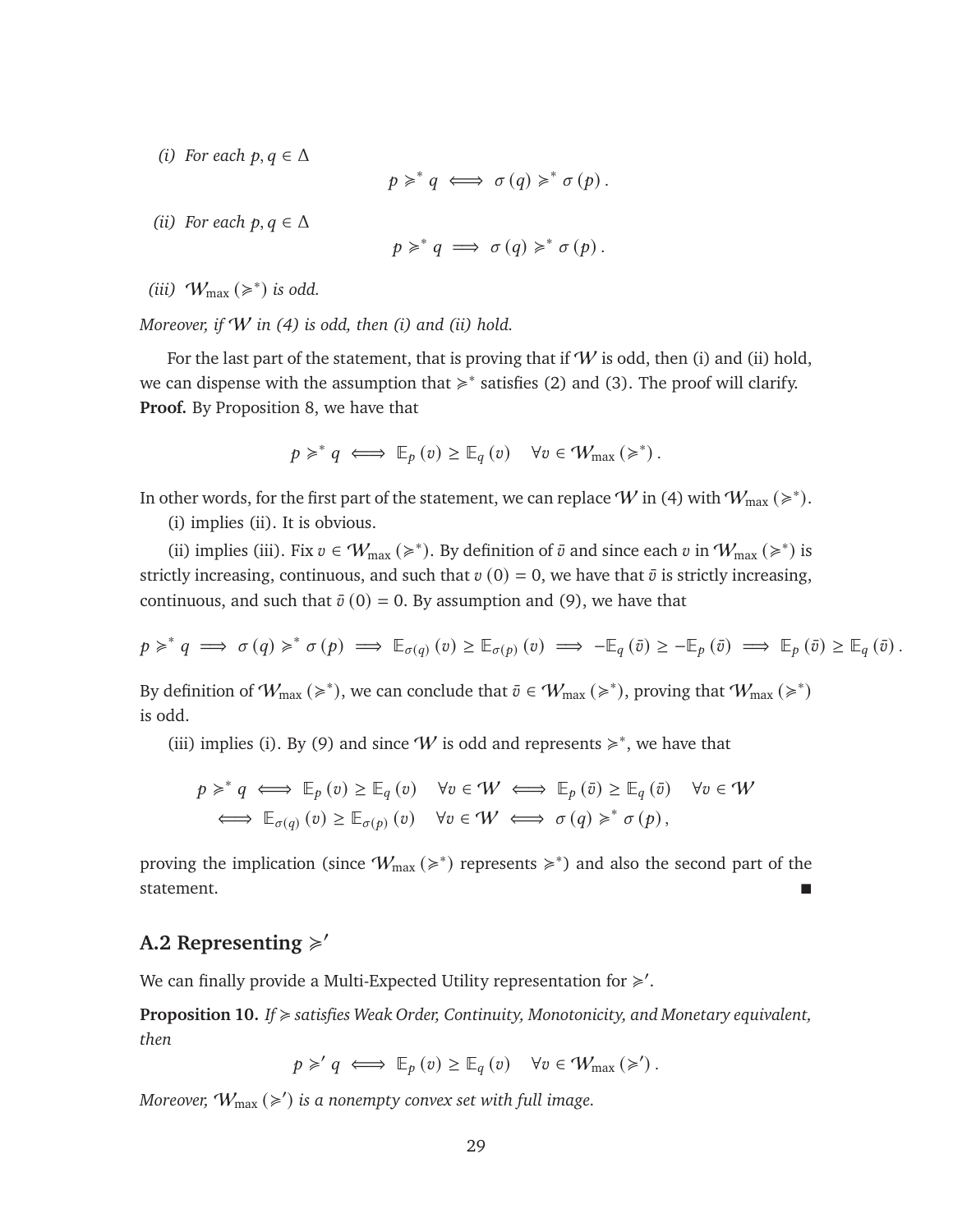**Proof.** By the same techniques of [Cerreia-Vioglio](#page-44-2) [\(2009,](#page-44-2) Proposition 22) (see also [Cerreia-](#page-44-13)[Vioglio et al. 2017,](#page-44-13) Lemma 1 and Footnote 10),  $\geq$  is a preorder that satisfies Sequential Continuity and Independence.<sup>[22](#page-30-0)</sup> By [Evren](#page-45-15) [\(2008,](#page-45-15) Theorem 2), there exists a set  $W \subseteq$ C ( $\mathbb{R}^k$ ) such that  $p \geq q$  if and only if  $\mathbb{E}_p(v) \geq \mathbb{E}_q(v)$  for all  $v \in W$ . By Lemma [1](#page-25-3) and since  $\geq$  is a Weak Order which satisfies Monotonicity and Monetary equivalent, we have that  $\geq$ satisfies [\(2\)](#page-25-1) and [\(3\)](#page-25-2). By Proposition [8](#page-27-0) and considering  $\geq$  ' in place of  $\geq$  \*, W can be chosen to be  $W_{\text{max}} (\geqslant')$ , proving the statement.

### **Appendix B: Proof of the Main Results**

We begin by proving the axiomatic foundation of our model (Theorem [1\)](#page-23-2). We then proceed to the foundation of its symmetric version (Proposition [6\)](#page-24-0). We then make two observations about the foundation of Incautious Utility and the necessity of the axioms (Remarks [4](#page-33-1) and [5\)](#page-33-0). We conclude by proving the other results in the paper.

**Proof of Theorem [1.](#page-23-2)** "Only if." We proceed by steps.

*Step 1. There exists a continuous utility function*  $u : \Delta \to \mathbb{R}$  *for*  $\geqslant$  *such that*  $u$  $(\delta_{me_1}) = m$ *for all*  $m \in \mathbb{R}$ .

*Proof of the Step.* Let  $p \in \Delta$ . Since p has compact support, there exists  $n \in \mathbb{N}$  such that  $[-ne, ne]$  contains the support of  $p$ . By Lemma [1](#page-25-3) and since  $\ge$  satisfies Weak Order and Monetary equivalent, we have that there exist  $m', m'' \in \mathbb{R}_+$  such that  $\delta_{m'e_1} \geq \delta_{ne} \geq \delta_{ne}$  $\delta_{-m'e_1}$  and  $\delta_{m''e_1} \ge \delta_{-ne} \ge \delta_{-m''e_1}$ . By Lemma [1](#page-25-3) and since  $\ge$  satisfies Weak Order and Monotonicity, if we set  $m = \max \{m', m''\}$ , we obtain that  $\delta_{me_1} \geq \delta_{ne}, \delta_{-ne} \geq \delta_{-me_1}$ . By Proposition [10](#page-29-0) and since  $\geq$  satisfies Weak Order, Continuity, Monotonicity, and Monetary equivalent and each element of  $W_{\text{max}} \left( \geqslant' \right)$  is increasing, we have that

$$
\delta_{me_1} \geq \delta_{ne} \geq \rho \geq \delta_{-ne} \geq \delta_{-me_1}.
$$

Since  $\geq$  is a subrelation of  $\geq$ , we can conclude that  $\delta_{me_1} \geq p \geq \delta_{me_1}$ . Consider the sets  $U = \{m \in \mathbb{R} : \delta_{me_1} \geq p\}$  and  $L = \{m \in \mathbb{R} : p \geq \delta_{me_1}\}$ . It follows that U and L are nonempty. Since  $\geq$  satisfies Weak Order, we have that  $U \cup L = \mathbb{R}$ . By the same arguments of [Aliprantis and Border](#page-43-13) [\(2006,](#page-43-13) Theorem 15.8) and invoking [Aliprantis and Border](#page-43-13) [\(2006,](#page-43-13) Theorem 2.55), the map  $x \mapsto \delta_x$  is a (continuous) embedding. Since  $\geq$  satisfies Continuity, this implies that both U and L are closed. Since R is connected and  $U \cup L = \mathbb{R}$ , we can conclude that  $U \cap L$  is nonempty and, in particular,  $p \sim \delta_{me_1}$  for all  $m \in U \cap L$ . By Lemma

<span id="page-30-0"></span><sup>&</sup>lt;sup>22</sup>That is, for each two generalized sequences  $\{p_\alpha\}_{\alpha\in A}$  and  $\{q_\alpha\}_{\alpha\in A}$  in  $\Delta$ 

 $p_{\alpha} \geqslant' q_{\alpha} \quad \forall \alpha \in A, p_{\alpha} \rightarrow p$ , and  $q_{\alpha} \rightarrow q \implies p \geqslant' q$ .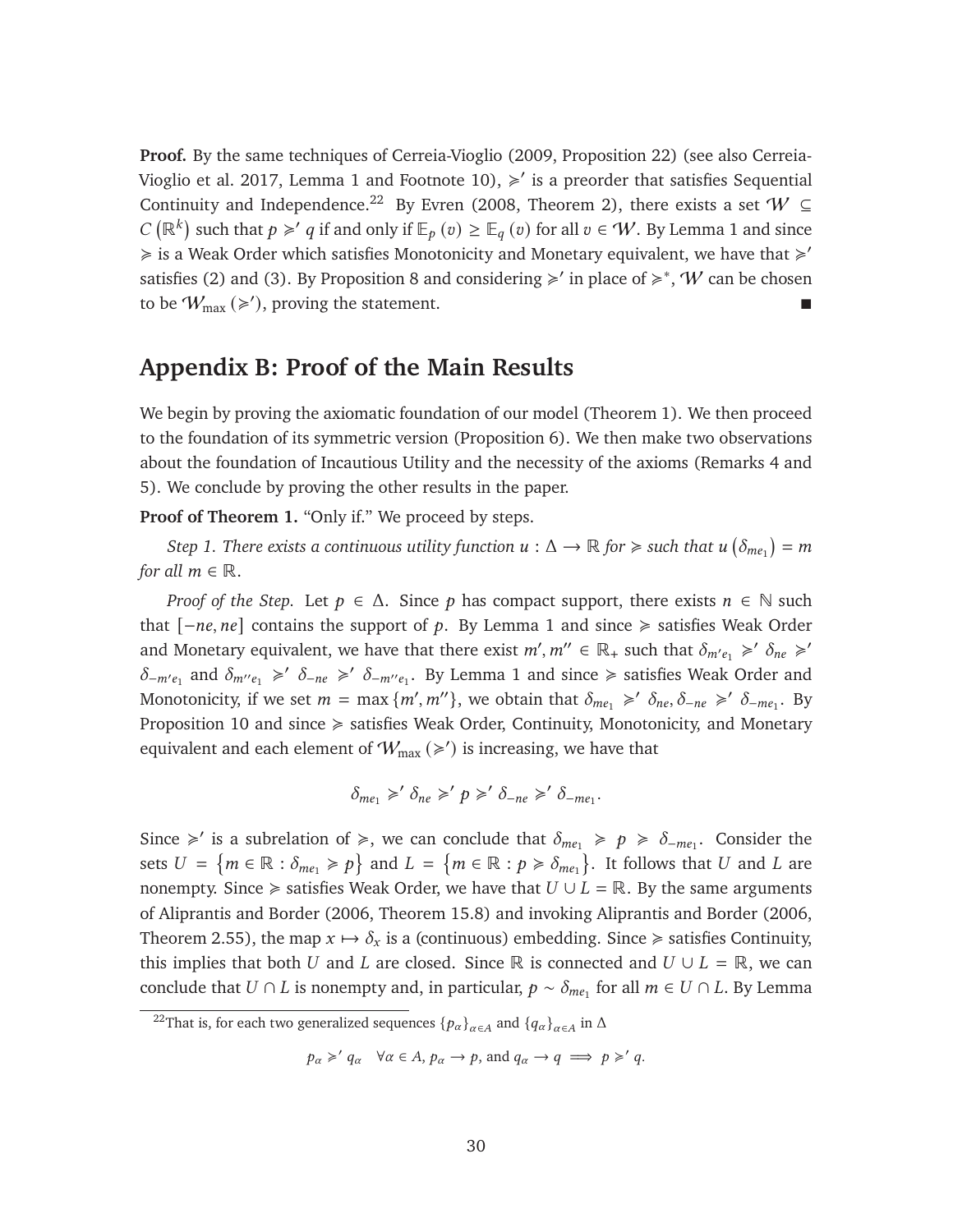[1](#page-25-3) and since  $\geq$  satisfies Weak Order, Monotonicity, and M-NCI, we have that  $m \geq m'$  if and only if  $\delta_{me_1} \geq \delta_{me_1}$  if and only if  $\delta_{me_1} \geq \delta_{me_1}$ . This implies that  $U \cap L$  is a singleton. We denote by  $m_p \in \mathbb{R}$  the unique element such that  $p \sim \delta_{m_p e_1}$ . Since p was arbitrarily chosen, we define  $u : \Delta \to \mathbb{R}$  by  $u(p) = m_p$  for all  $p \in \Delta$ . By construction, we have that  $u\left(\delta_{me_1}\right) = m$  for all  $m \in \mathbb{R}$ . Moreover, since  $\geq$  satisfies Weak Order, we have that

$$
p \geq q \iff \delta_{m_p e_1} \geq \delta_{m_q e_1} \iff m_p \geq m_q \iff u(p) \geq u(q),
$$

proving that  $u$  is a utility function for  $\geq$ . Finally, since  $\geq$  satisfies Continuity, this implies that for each  $t \in \mathbb{R}$ 

$$
\{p \in \Delta : u(p) \ge t\} = \{p \in \Delta : u(p) \ge u(\delta_{te_1})\} = \{p \in \Delta : p \ge \delta_{te_1}\}\
$$

is closed, proving that  $u$  is upper semicontinuous. A specular argument yields lower semicontinuity, proving that  $u$  is continuous.

*Step 2.*  $\geq$  *is represented by*  $W_{\text{max}} (\geq)$  *which has full image, in particular,* 

<span id="page-31-0"></span>
$$
p \geq' q \iff \mathbb{E}_p(v) \geq \mathbb{E}_q(v) \quad \forall v \in \mathcal{W}_{\text{max}}(\geq') \iff c(p, v) \geq c(q, v) \quad \forall v \in \mathcal{W}_{\text{max}}(\geq')\,.
$$
\n(10)

*Proof of the Step.* By Proposition [10,](#page-29-0) the first part of [\(10\)](#page-31-0) follows. Since  $W_{\text{max}} (\geq)$  has full image and each element of  $W_{\text{max}} (\geq)$  is strictly increasing and continuous,  $c (p, v)$  is well defined for all  $p \in \Delta$  and for all  $v \in W_{\text{max}}(\geq)$ , and also the second part of [\(10\)](#page-31-0) follows.

*Step 3. For each*  $p \in \Delta$  *we have that*  $inf_{v \in W_{\text{max}}(\geq)} c(p, v) \in \mathbb{R}$ *.* 

*Proof of the Step.* Fix  $p \in \Delta$ . By the same arguments of the first part of Step 1, there exists  $m \in \mathbb{R}_+$  such that  $\mathbb{E}_{\delta_{me_1}}(v) \geq \mathbb{E}_{\rho}(v) \geq \mathbb{E}_{\delta_{me_1}}$  for all  $v \in \mathcal{W}_{\max}(\geq)$ . It follows that  $m \geq \inf_{v \in \mathcal{W}_{\text{max}}(\geq v)} c(p, v) \geq -m.$ 

*Step 4. For each*  $p \in \Delta$  *we have that* 

$$
u(p) \leq \inf_{v \in W_{\max}(\geq)} c(p, v).
$$

*Proof of the Step.* Fix  $p \in \Delta$ . By Step 3,  $\bar{m} = \inf_{v \in \mathcal{W}_{max}(\geq) c} (p, v)$  is a real number. Pick  $m \in \mathbb{R}$  such that  $m > \bar{m}$ . This implies that there exists  $v \in W_{\text{max}} (\geq)$  such that  $c(p, v)$  $m = c \left( \delta_{me_1}, v \right)$ . By Step 2, it follows that  $p \not\ge' \delta_{me_1}$ . By Lemma [1](#page-25-3) and Step 1 and since  $\ge$ satisfies Weak Order and M-NCI, we have that  $\delta_{me_1} > p$ , yielding that  $m = u \left( \delta_{me_1} \right) > u \left( p \right)$ . Since *m* was arbitrarily chosen to be just strictly greater than  $\bar{m}$ , we have that  $u(p) \leq \bar{m}$ , proving the statement.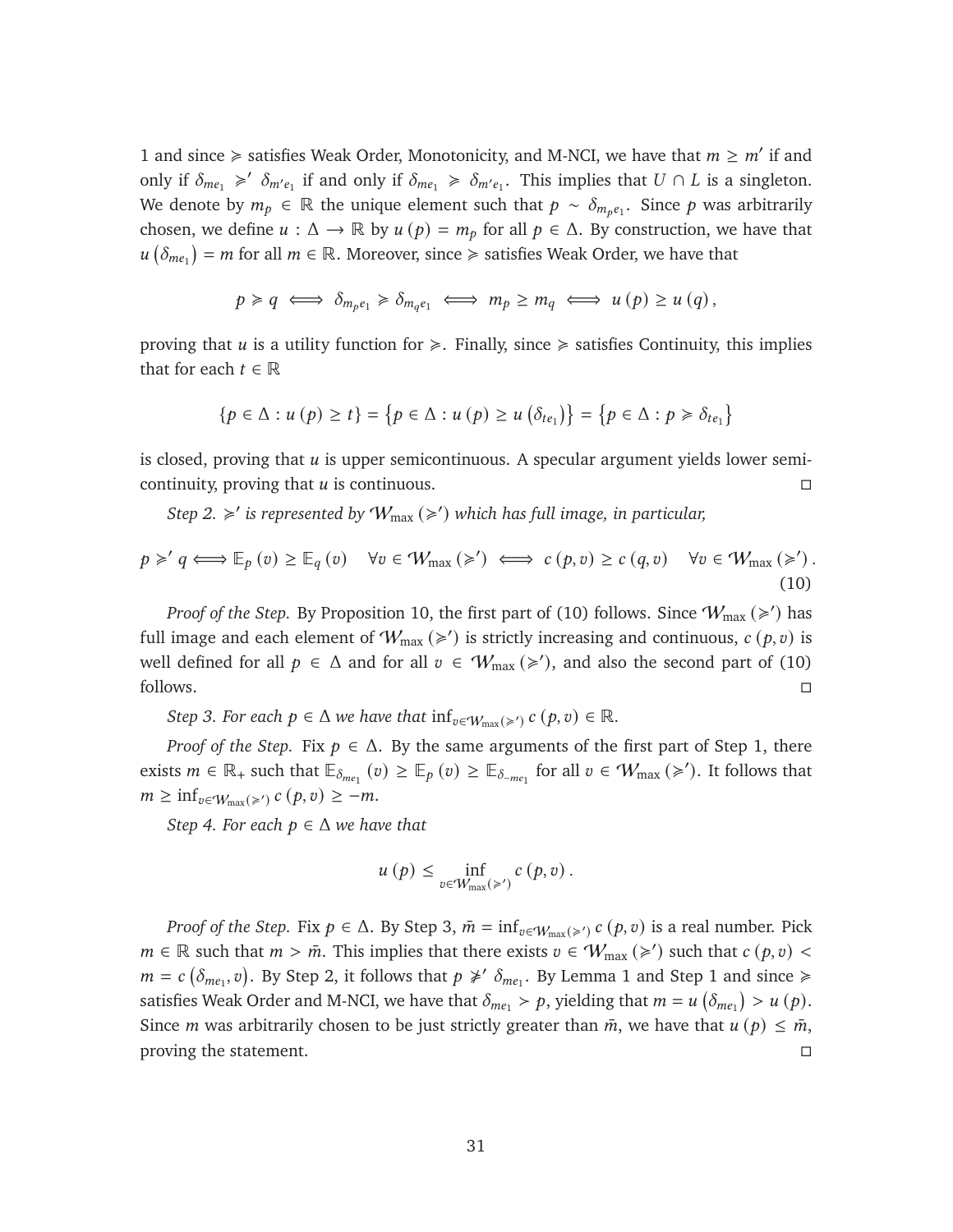*Step 5. For each*  $p \in \Delta$  *we have that* 

$$
u(p) \geq \inf_{v \in W_{\max}(\geq)} c(p, v).
$$

*Proof of the Step.* Fix  $p \in \Delta$ . By Step 3,  $\bar{m} = \inf_{v \in W_{\max}(\geqslant')} c(p, v)$  is a real number. By Step 2, we have that

$$
c(p, v) \geq \bar{m} = c\left(\delta_{\bar{m}e_1}, v\right) \qquad \forall v \in \mathcal{W}_{\max}\left(\geq v\right).
$$

By Steps 1 and 2 and since  $\geq$  is a subrelation of  $\geq$ , this implies that  $p \geq \delta_{\bar{m}e_1}$  and, in particular,  $p \ge \delta_{\bar{m}e_1}$ , that is,  $u(p) \ge u\left(\delta_{\bar{m}e_1}\right) = \bar{m}$ , proving the statement.

By imposing  $W = W_{\text{max}} (\geqslant')$ , the implication follows from Steps 1, 2, 4, and 5.

"If." It is routine (cf. Remark [5\)](#page-33-0).

**Proof of Proposition [6.](#page-24-0)** "Only if." By the proof of Theorem [1](#page-23-2) and since  $\geq$  satisfies Axioms [1-](#page-21-7)[5,](#page-22-1) we have that  $W_{\text{max}}(\geq)$  is a canonical Cautious Utility representation, in particular,  $W_{\text{max}} (\geq)$  represents  $\geq$  and  $\geq$ . By definition of  $\geq$  and since  $\geq$  satisfies Weak Symmetry,  $\geq$ ' satisfies Independence, and  $\sigma$  is affine and idempotent, this implies that

$$
p \geq q \implies \lambda p + (1 - \lambda) \sigma(r) \geq \lambda q + (1 - \lambda) \sigma(r) \quad \forall \lambda \in (0, 1], \forall r \in \Delta
$$
  
\n
$$
\implies \sigma (\lambda q + (1 - \lambda) \sigma(r)) \geq \sigma (\lambda p + (1 - \lambda) \sigma(r)) \quad \forall \lambda \in (0, 1], \forall r \in \Delta
$$
  
\n
$$
\implies \lambda \sigma(q) + (1 - \lambda) \sigma(\sigma(r)) \geq \lambda \sigma(p) + (1 - \lambda) \sigma(\sigma(r)) \quad \forall \lambda \in (0, 1], \forall r \in \Delta
$$
  
\n
$$
\implies \lambda \sigma(q) + (1 - \lambda) r \geq \lambda \sigma(p) + (1 - \lambda) r \quad \forall \lambda \in (0, 1], \forall r \in \Delta
$$
  
\n
$$
\implies \sigma(q) \geq \sigma(p).
$$

By Lemma [1](#page-25-3) and since  $\geq$  satisfies Weak Order, Monotonicity, and Monetary equivalent, we have that  $\geq$ ' satisfies [\(2\)](#page-25-1) and [\(3\)](#page-25-2). By Proposition [9,](#page-28-1) we can conclude that  $W_{\text{max}} (\geq)$  is odd, proving that  $W_{\text{max}} (\geqslant')$  is a canonical Symmetric Cautious Utility representation.

"If." By Theorem [1,](#page-23-2) Axioms [1-](#page-21-7)[5](#page-22-1) follow. Since  $W$  is a canonical Symmetric Cautious Utility representation,  $W$  represents  $\geq$ '. By the second part of Proposition [9](#page-28-1) and the discussion thereafter, we can conclude that for each  $p, q \in \Delta$ 

$$
p \geq q \iff \sigma(q) \geq \sigma(p).
$$

Since  $\geq$ ' is a subrelation of  $\geq$ , this implies that for each  $p, q \in \Delta$ 

$$
p \geqslant q \implies \sigma(q) \geqslant' \sigma(p) \implies \sigma(q) \geqslant \sigma(p),
$$

proving that  $\geq$  satisfies Weak Symmetry.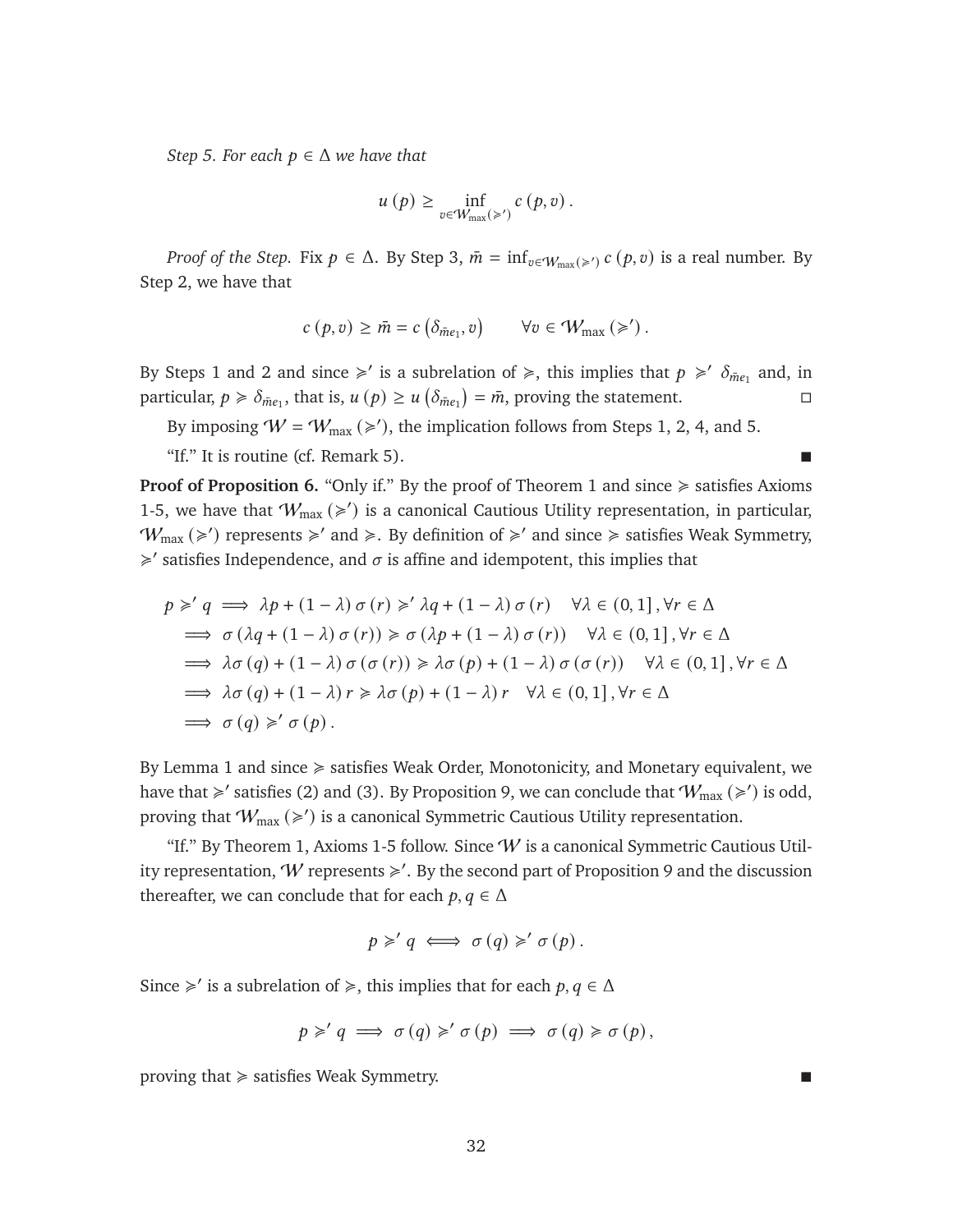The two proofs above provide a foundation of the Cautious Utility model and its symmetric version. In the next remark, we discuss the foundation of the Incautious one.

<span id="page-33-1"></span>**Remark 4.** *Recall that an Incautious Utility representation features the same exact objects of a Cautious one except that the* inf *is replaced by* sup*. It is then important to observe that the Multi-Expected Utility representation of* < 0 *in Appendix A and the symmetry property of its representation (Propositions [8–](#page-27-0)[10\)](#page-29-0) have been derived without ever using the M-NCI axiom. The same is true for Steps 1–3 in the proof of Theorem [1](#page-23-2) where Step 3 could have been written with* sup *in place of* inf *using the same arguments.*[23](#page-33-2) *Thus, substituting M-NCI with M-PCI allows for replacing in Steps 4 and 5 the* inf *with* sup*. Finally, Proposition [6](#page-24-0) is a result just in terms of* < <sup>0</sup> *without ever relying on M-NCI.*

Next, we comment on the necessity of the axioms when the Cautious Utility representation chosen might not be canonical, as we always posit in the main text.

<span id="page-33-0"></span>**Remark 5.** *Consider a Cautious Utility representation*  $W$  *for*  $\geq$  *(not necessarily canonical). By definition, we have that* W *is a set of strictly increasing and continuous utility functions*  $v:\mathbb{R}^k\rightarrow\mathbb{R}$  such that for each  $x,y\in\mathbb{R}^k$  there exists  $m\in\mathbb{R}_+$  such that

<span id="page-33-3"></span>
$$
v(y + me_1) \ge v(x) \ge v(y - me_1) \quad \forall v \in W,
$$
\n(11)

 $v(0) = 0$  *for all*  $v \in W$ *, and*  $V : \Delta \rightarrow \mathbb{R}$ *, defined by* 

$$
V(p) = \inf_{v \in W} c(p, v) \quad \forall p \in \Delta,
$$

*is a continuous utility function for*  $\geq$ . It is then immediate to observe that  $\geq$  satisfies Weak *Order and Continuity. As for the other axioms, define the binary relation*

$$
p \geq^* q \iff \mathbb{E}_p(v) \geq \mathbb{E}_q(v) \qquad \forall v \in W.
$$

*Clearly, ≽*<sup>\*</sup> is a preorder that satisfies Independence. Fact 1–4 below follow from immediate *computations and the definition of* < ∗ *. Fact 5 follows by the second part of Proposition [9](#page-28-1) and the discussion thereafter, provided* W *is odd:*

*1. For each*  $p, q \in \Delta$ 

$$
p \geqslant^* q \implies p \geqslant q.
$$

*2.* For each  $p \in \Delta$  and for each  $m \in \mathbb{R}$ 

$$
p \geq \delta_{me_1} \implies p \geq^* \delta_{me_1}.
$$

<span id="page-33-2"></span><sup>&</sup>lt;sup>23</sup>In Step 1, using M-PCI in place of M-NCI seamlessly yields the same result.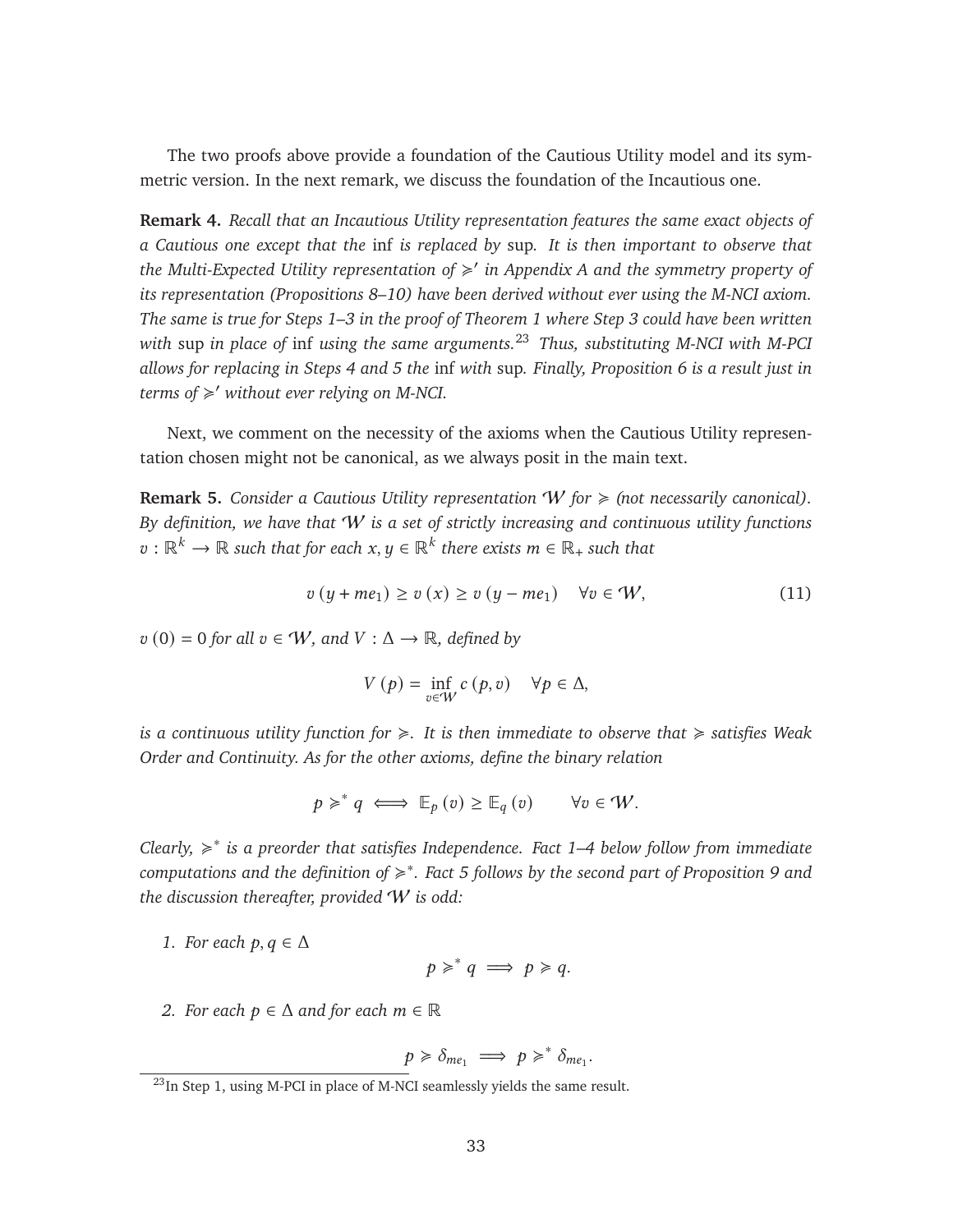*3. For each*  $x, y \in \mathbb{R}^k$ 

$$
x > y \implies \delta_x >^* \delta_y.
$$

4. For each  $x, y \in \mathbb{R}^k$  there exists  $m \in \mathbb{R}_+$ 

$$
\delta_{y+me_1} \geq^* \delta_x \geq^* \delta_{y-me_1}
$$
 and  $\delta_{y+me_1} \geq \delta_x \geq \delta_{y-me_1}$ .

*5. For each*  $p, q \in \Delta$ 

$$
p \geqslant^* q \implies \sigma(q) \geqslant^* \sigma(p).
$$

*By point 1 and since*  $\geq$  *is the largest subrelation of*  $\geq$  *that satisfies Independence, we have that*  $\geq$ <sup>\*</sup> *is a subrelation of*  $\geq$ <sup>*'</sup>, that is, p*  $\geq$ <sup>\*</sup> *q*  $\implies$  *p*  $\geq$ <sup>*'*</sup> *q*. *In light of this*</sup> *and given the definition of* < 0 *, point 2 (resp. point 4) implies that* < *satisfies M-NCI (resp. Monetary equivalent). Point 3 implies a weaker form of the Monotonicity axiom with strict inequalities replaced by weak ones.*[24](#page-34-0) *If the set* W *is also finite (as in all our examples), then Monotonicity holds as stated: with strict inequalities. Finally, points 1* and 5 imply that  $\geqslant$  satisfies a weaker form of symmetry, that is  $p \geqslant^* q \implies \sigma(q) \geqslant$  $\sigma$  $(p)$ , whenever W is odd. This form of symmetry is sufficient to obtain our results on *the endowment effect and loss aversion.*

**Proof of Proposition [2.](#page-11-0)** Consider a Cautious Utility representation  $W$  for  $\geq$  (not necessarily canonical). For each  $i \in \{2, ..., k\}$  recall that  $WTA_i : \mathbb{R}_+ \to \mathbb{R}_+$  and  $WTP_i : \mathbb{R}_+ \to \mathbb{R}_+$  are the functions defined by

<span id="page-34-1"></span>
$$
\text{WTA}_i(m) = \min \left\{ l \in \mathbb{R}_+ : \delta_{-me_i + le_1} \geq \delta_0 \right\} \qquad \forall m \in \mathbb{R}_+ \tag{12}
$$

and

<span id="page-34-2"></span>
$$
\text{WTP}_i(m) = \max \left\{ l \in \mathbb{R}_+ : \delta_{me_i - le_1} \ge \delta_0 \right\} \qquad \forall m \in \mathbb{R}_+.
$$
 (13)

By points 1, 3, and 4 of Remark [5](#page-33-0) and since  $\geq$  is represented by a continuous utility, these functions are well defined and  $\delta_{-me_i+WTA_i(m)e_1} \sim \delta_0$  as well as  $\delta_{me_i-WTP_i(m)e_1} \sim \delta_0$  for all  $m \in \mathbb{R}_+$  and for all  $i \in \{2, ..., k\}$ . Given  $v \in W$ , recall that we define WTA<sup>*v*</sup> and WTP<sup>*i*</sup> according to definitions [\(12\)](#page-34-1) and [\(13\)](#page-34-2) for the corresponding Expected Utility preference with Bernoulli utility v. By [\(11\)](#page-33-3) and since each  $v \in W$  is strictly increasing and continuous, it is immediate to see that  $\mathrm{WTA}_i^v(m)$  and  $\mathrm{WTP}_i^v(m)$  are the unique solutions of the equations

$$
v(-me_i + le_1) = 0
$$
 and  $v(me_i - le_1) = 0$ .

By [\(11\)](#page-33-3) and since  $v$  is strictly increasing and continuous, this implies that both WTA $_i^v$ and WTP<sup>*v*</sup> are continuous functions. Fix  $m \in \mathbb{R}_+$  and  $i \in \{2, ..., k\}$ . By point 2 of Re-

<span id="page-34-0"></span><sup>&</sup>lt;sup>24</sup>That is, given  $x, y \in \mathbb{R}^k$ ,  $x \geq y$  implies  $\lambda \delta_x + (1 - \lambda) r \geq \lambda \delta_y + (1 - \lambda) r$  for all  $\lambda \in (0, 1]$  and for all  $r \in \Delta$ .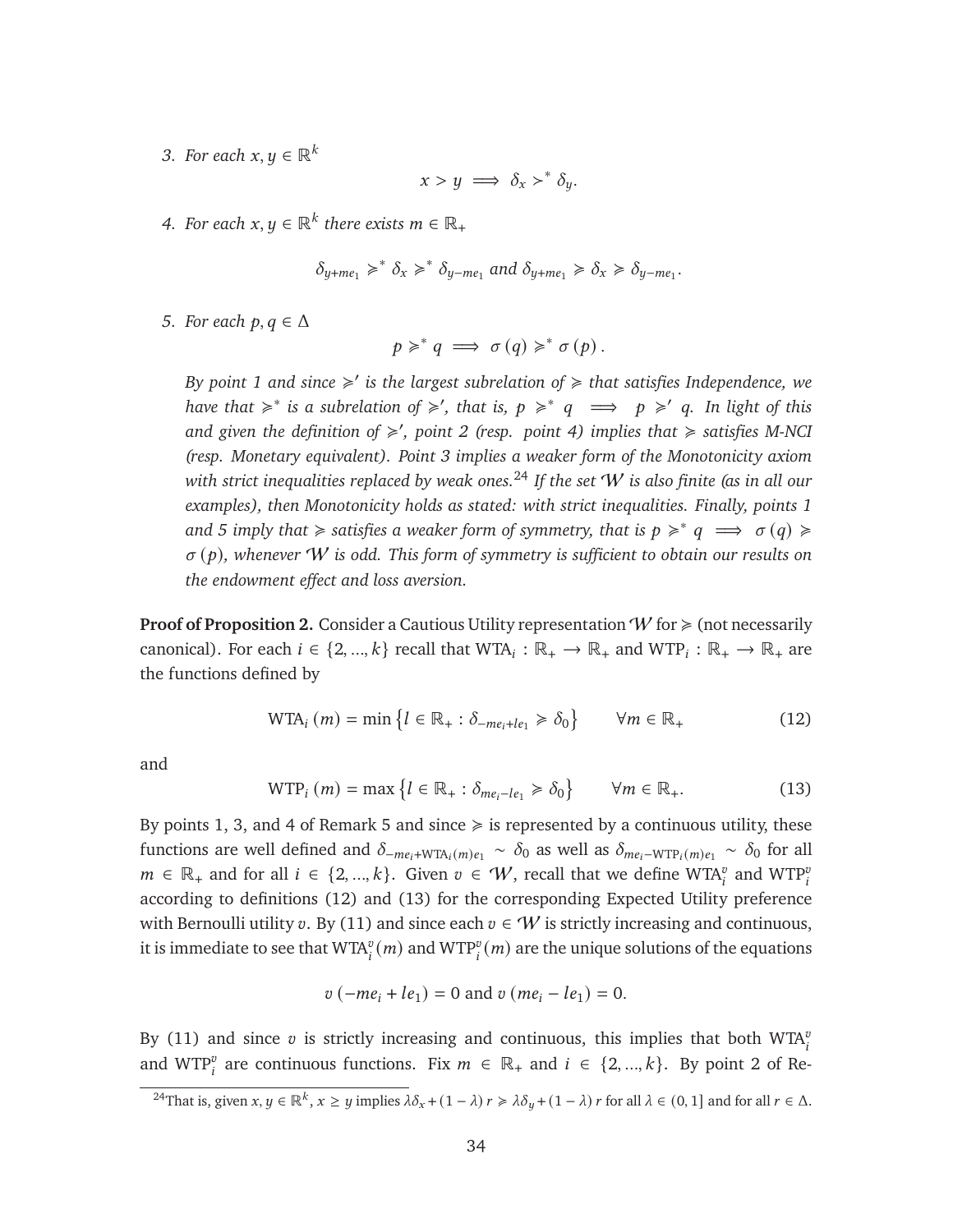mark [5](#page-33-0) and the definition of  $\geq$ <sup>\*</sup>, and since each  $\hat{v}$  in W satisfies  $\hat{v}(0) = 0$ , we have that  $\delta_{-me_i+\text{WTA}_i(m)e_1} \geq \delta_0$  and  $\delta_{me_i-\text{WTP}_i(m)e_1} \geq \delta_0$ , that is,

$$
\hat{v}(-me_i + WTA_i(m) e_1) \ge 0
$$
 and  $\hat{v}(me_i - WTP_i(m) e_1) \ge 0 \quad \forall \hat{v} \in W$ .

By the definitions of WTA<sup>*n*</sup> and WTP<sup>*n*</sup> and since each  $\hat{v}$  in  $W$  is strictly increasing, this implies that WTA<sub>i</sub>  $(m) \geq WTA_i^{\hat{\theta}}(m)$  and WTP<sub>i</sub><sup> $\hat{\theta}(m) \geq WTP_i(m)$  for all  $\hat{\theta} \in \mathcal{W}$ , yielding</sup> that

<span id="page-35-1"></span>
$$
\text{WTA}_{i}(m) \ge \sup_{\hat{v} \in \mathcal{W}} \text{WTA}_{i}^{\hat{v}}(m) \text{ and } \inf_{\hat{v} \in \mathcal{W}} \text{WTP}_{i}^{\hat{v}}(m) \ge \text{WTP}_{i}(m). \tag{14}
$$

Vice-versa, by the definitions of WTA $^v_i$  and WTP $^v_i$  and since each  $v$  in  ${\cal W}$  is strictly increasing, we have that

$$
v\left(-me_i+\sup_{\hat{v}\in W}W\mathrm{TA}_i^{\hat{v}}\left(m\right)e_1\right)\geq 0 \text{ and } v\left(me_i-\inf_{\hat{v}\in W}W\mathrm{TP}_i^{\hat{v}}\left(m\right)e_1\right)\geq 0 \quad \forall v\in W.
$$

By the definition of  $\geq$ <sup>\*</sup> and point 1 of Remark [5,](#page-33-0) we obtain that  $\delta_{-me_i+sup_{\hat{v}\in\mathcal{W}} WTA_i^{\hat{v}}(m)e_1}$   $\geq$ <sup>\*</sup>  $\delta_0$  and  $\delta_{me_i - inf_{\delta \in W} WTP_i^{\delta}(m)e_1} \geq \delta_0$ , and, in particular,  $\delta_{-me_i + sup_{\delta \in W} WTR_i^{\delta}(m)e_1} \geq \delta_0$  and  $\delta_{me_i-\inf_{\hat{v}\in W}WTP_i^{\hat{v}}(m)e_1} \geq \delta_0$ . By the definitions of WTA<sub>i</sub> and WTP<sub>i</sub>, this implies that

$$
\text{WTA}_{i}(m) \leq \sup_{\hat{v} \in W} \text{WTA}_{i}^{\hat{v}}(m) \text{ and } \inf_{\hat{v} \in W} \text{WTP}_{i}^{\hat{v}}(m) \leq \text{WTP}_{i}(m).
$$

Since  $m$  and  $i$  were arbitrarily chosen, we can conclude that

$$
\text{WTA}_{i}(m) = \sup_{\hat{v} \in W} \text{WTA}_{i}^{\hat{v}}(m) \text{ and } \text{WTP}_{i}(m) = \inf_{\hat{v} \in W} \text{WTP}_{i}^{\hat{v}}(m) \quad \forall m \in \mathbb{R}_{+}, \forall i \in \{2, ..., k\},
$$

proving the statement.

**Proof of Proposition [1.](#page-8-1)** We begin with a part which is common to both models. Consider  $i \in \{2, ..., k\}, m \in \mathbb{R}_+$ , and  $v : \mathbb{R}^k \to \mathbb{R}$  strictly increasing, continuous, and such that  $v(0) = 0$ . Recall that  $\bar{v}: \mathbb{R}^k \to \mathbb{R}$  is defined by  $\bar{v}(x) = -v(-x)$  for all  $x \in \mathbb{R}^k$ . In particular,  $\bar{v}$  is strictly increasing, continuous, and such that  $\bar{v}(0) = 0$ . It is then immediate to see that

<span id="page-35-0"></span>
$$
v(-me_i + \text{WTA}_i^v(m) e_1) = 0 \iff \bar{v}(me_i - \text{WTA}_i^v(m) e_1) = 0 \iff \text{WTA}_i^v(m) = \text{WTP}_i^{\bar{v}}(m).
$$
\n(15)

We can now prove points 1.*i* and 2.*i*.

1.i. Consider  $i \in \{2, ..., k\}$  and  $m \in \mathbb{R}_+$ . Let  $v', v'' \in W$ . Without loss of generality, we can assume that  $WTA''$  $v'_{i}(m) \geq WTA_i^{v''}$  $v''_i(m)$ . By Proposition [2](#page-11-0) and [\(15\)](#page-35-0), and since  $\bar{v}'' \in \mathcal{W}$ ,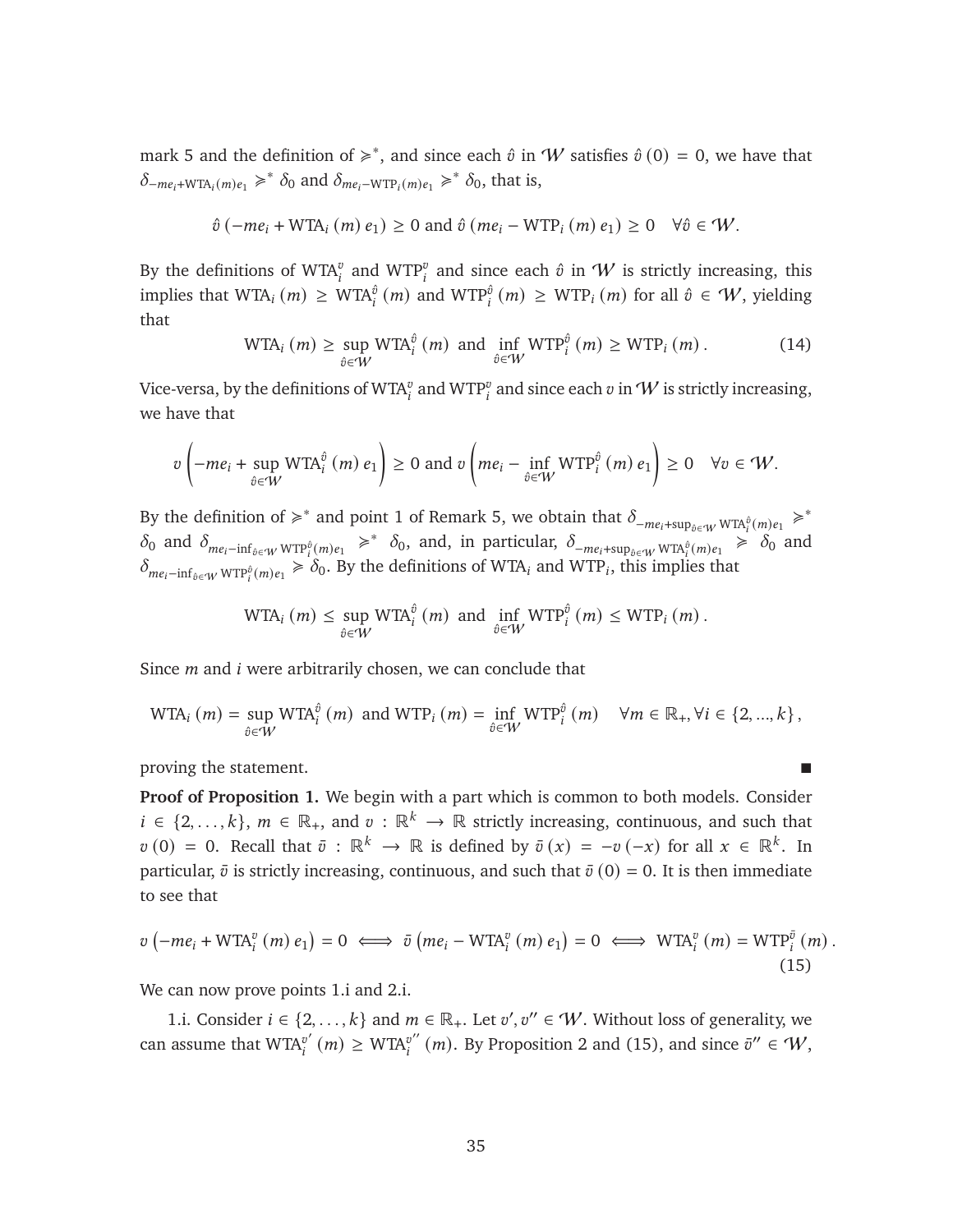we have that

$$
WTA_i(m) = \sup_{v \in W} WTA_i^v(m) \ge WTA_i^{v'}(m) \ge WTA_i^{v''}(m) =
$$
  
= 
$$
WTP_i^{v''}(m) \ge \inf_{v \in W} WTP_i^v(m) = WTP_i(m).
$$

Since  $m \in \mathbb{R}_+$  and  $i \in \{2, ..., k\}$  were arbitrarily chosen, the statement follows.

2.i. We first discuss how Proposition [2](#page-11-0) becomes for Incatious Utility. If  $\geq$  admits an Incautious Utility representation, then for each  $m \in \mathbb{R}_+$  and for each  $i \in \{2, ..., k\}$ 

$$
\text{WTA}_{i}(m) \leq \inf_{v \in W} \text{WTA}_{i}^{v}(m) \quad \text{and} \quad \text{WTP}_{i}(m) \geq \sup_{v \in W} \text{WTP}_{i}^{v}(m).
$$

In order to derive these inequalities, we only need to observe that, for Incatious Utility, point 2 of Remark [5](#page-33-0) becomes: for each  $p \in \Delta$  and for each  $m \in \mathbb{R}$ 

$$
\delta_{me_1} \geq p \implies \delta_{me_1} \geq^* p.
$$

The inequalities above then follow by a specular argument up to [\(14\)](#page-35-1). We can now prove 2.i. Consider  $i \in \{2, ..., k\}$  and  $m \in \mathbb{R}_+$ . Let  $v', v'' \in W$ . Without loss of generality, we can assume that  $WTA''$ .  $\binom{v'}{i}$  (*m*)  $\geq$  WTA<sup> $v''$ </sup>  $v''_i(m)$ . By the inequalities above and [\(15\)](#page-35-0) and since  $\bar{v}' \in \mathcal{W}$ , we have that

$$
\text{WTA}_{i}(m) \le \inf_{v \in W} \text{WTA}_{i}^{v}(m) \le \text{WTA}_{i}^{v''}(m) \le \text{WTA}_{i}^{v'}(m) =
$$
  
=  $\text{WTP}_{i}^{\bar{v}'}(m) \le \sup_{v \in W} \text{WTP}_{i}^{v}(m) \le \text{WTP}_{i}(m).$ 

Since  $m \in \mathbb{R}_+$  and  $i \in \{2, ..., k\}$  were arbitrarily chosen, the statement follows.

We next prove points 1.ii and 2.ii.

1.ii. Consider  $i \in \{1, ..., k\}$  and  $a \in \mathbb{R}_{++}$ . By contradiction, assume that  $\frac{1}{2}\delta_{ae_i} + \frac{1}{2}\delta_{ae_i}$  $\frac{1}{2}\delta_{-ae_i}$  >  $\delta_0$ . By point 2 of Remark [5,](#page-33-0) we have that  $\frac{1}{2}\delta_{ae_i} + \frac{1}{2}$  $\frac{1}{2} \delta_{-ae_i}$  ≽\*  $\delta_0$ . By point 5 of Remark [5,](#page-33-0)  $\delta_0 = \sigma(\delta_0) \geqslant^* \sigma(\frac{1}{2})$  $\frac{1}{2}\delta_{ae_i} + \frac{1}{2}$  $\frac{1}{2}\delta_{-ae_i}$  $=\frac{1}{2}$  $\frac{1}{2}\delta_{ae_i} + \frac{1}{2}$  $\frac{1}{2}\delta_{-ae_i}$ . By point 1 of Remark [5,](#page-33-0) we can conclude that  $\delta_0 \geq \frac{1}{2}$  $\frac{1}{2}\delta_{ae_i} + \frac{1}{2}$  $\frac{1}{2} \delta_{-ae_i}$ , a contradiction.

2.ii. We begin by recalling that for Incautious Utility points 1 as well as 3–5 of Remark [5](#page-33-0) hold while point 2 becomes: for each  $p \in \Delta$  and for each  $m \in \mathbb{R}$ 

<span id="page-36-0"></span>
$$
\delta_{me_1} \geqslant p \implies \delta_{me_1} \geqslant^* p. \tag{16}
$$

Consider  $i \in \{1, ..., k\}$  and  $a \in \mathbb{R}_{++}$ . By contradiction, assume that  $\delta_0 > \frac{1}{2}$  $\frac{1}{2}\delta_{ae_i} + \frac{1}{2}$  $\frac{1}{2}\delta_{-ae_i}$ . By [\(16\)](#page-36-0), we have that  $\delta_0 \geqslant^* \frac{1}{2} \delta_{ae_i} + \frac{1}{2}$  $\frac{1}{2}\delta_{-ae_i}$ . By point 5 of Remark [5,](#page-33-0)  $\frac{1}{2}\delta_{ae_i} + \frac{1}{2}$  $\frac{1}{2}\overline{\delta}_{-ae_i}$  =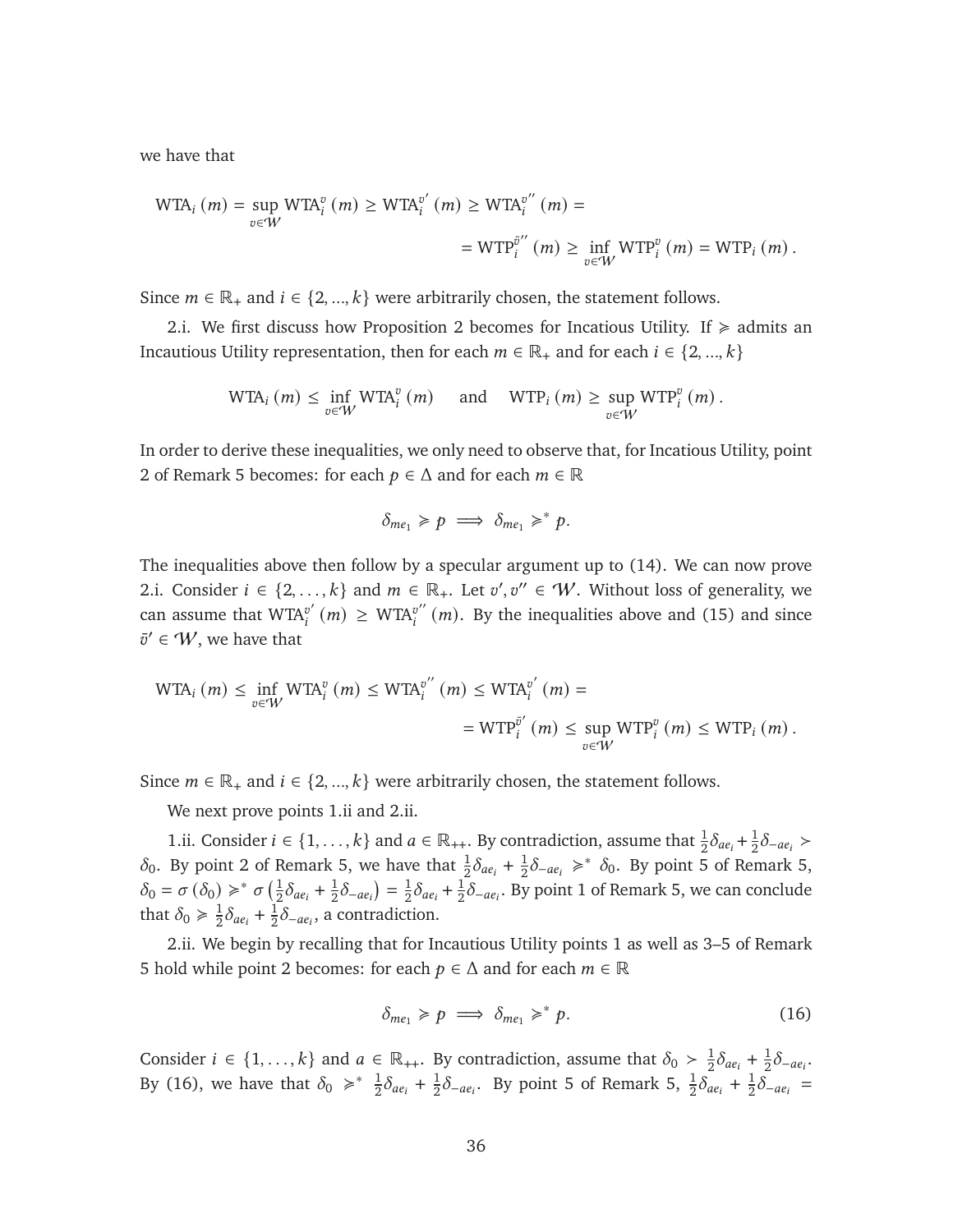$\sigma\left(\frac{1}{2}\right)$  $\frac{1}{2}\delta_{ae_i} + \frac{1}{2}$  $\frac{1}{2}\delta_{-ae_i}$ )  $\geq$ \*  $\sigma(\delta_0) = \delta_0$ . By point 1 of Remark [5,](#page-33-0) we can conclude that  $\frac{1}{2}\delta_{ae_i}$  + 1  $\frac{1}{2}\delta_{-ae_i} \ge \delta_0$ , a contradiction.

**Proof of Corollary [1.](#page-11-2)** Fix  $i \in \{2, ..., k\}$  and  $m > 0$ . Before proving the statement, we make few observations. Given  $v \in W$ , recall that  $\bar{v}: \mathbb{R}^k \to \mathbb{R}$  is defined by  $\bar{v}(x) = -v(-x)$  for all  $x\in\mathbb{R}^k$ . Since  $W$  is odd,  $\bar{v}\in W$ . Moreover, it is immediate to check that  $\bar{\bar{v}}=v$  for all  $v \in W$ . By the first part of the proof of Proposition [1,](#page-8-1) in particular [\(15\)](#page-35-0), we have that for each  $v \in W$ 

<span id="page-37-1"></span>
$$
WTA_i^v(m) = WTP_i^{\bar{v}}(m).
$$
 (17)

Since  $\bar{v} \in W$  and  $\bar{\bar{v}} = v$  for all  $v \in W$ , we can conclude that for each  $v \in W$ 

<span id="page-37-0"></span>
$$
WTA_i^{\bar{v}}(m) = WTP_i^{\bar{\bar{v}}}(m) = WTP_i^v(m).
$$
 (18)

(i) implies (ii). By Proposition [2](#page-11-0) and since WTA<sub>i</sub> (*m*) > WTP<sub>i</sub> (*m*), we have that  $\sup_{v \in W} WTA_i^v$  (*m*) = WTA<sub>i</sub>  $(m)$  > WTP<sub>i</sub>  $(m)$  = inf<sub>v∈W</sub> WTP<sup>*v*</sup><sub>i</sub>  $(m)$ . By [\(18\)](#page-37-0), this implies that there exist *v*, *v'* ∈ 'W' such that  $WTA^{v'}$  $\sigma_i^{v'}(m)$  > WTP<sup>*v*</sup>  $(m)$  = WTA<sup> $\bar{v}$ </sup>  $(m)$ . Since  $\bar{v} \in W$ , this proves the implication.

(ii) implies (iii). By assumption, there exist  $v, v' \in W$  such that  $WTA_i^v(m) \neq WTA_i^{v'}$  $_{i}^{v'}(m).$ By [\(17\)](#page-37-1), we have that

$$
\text{WTP}_i^{\bar{v}}(m) = \text{WTA}_i^v(m) \neq \text{WTA}_i^{v'}(m) = \text{WTP}_i^{\bar{v}'}(m).
$$

Since  $\bar{v}, \bar{v}' \in \mathcal{W}$ , this proves the implication.

(iii) implies (i). By assumption, there exist  $v, v' \in W$  such that  $WTP_i^v(m) \neq WTP_i^{v'}$  $_{i}^{v'}(m).$ Without loss of generality, we can assume that  $\operatorname{WTP}_i^v\left(m\right) > \operatorname{WTP}_i^{v'}$  $_{i}^{\mathit{v}'}$  (*m*). By Proposition [2](#page-11-0) and [\(18\)](#page-37-0) and since  $\bar{v} \in W$ , we have that  $WTA_i(m) = \sup_{v \in W} WTA_i^{\bar{v}}(m) \geq WTA_i^{\bar{v}}(m)$  $=$  WTP<sup> $v$ </sup><sub>i</sub> $(m)$  > WTP<sup> $v'$ </sup><sub>i</sub>  $\int_{i}^{v'}(m) \ge \inf_{v \in W} WTP_i^v(m) = WTP_i(m)$ , proving the implication. ■

**Proof of Corollary [2.](#page-12-1)** Fix  $i \in \{2, ..., k\}$ . Consider  $v, v' \in W$  which are continuously differentiable and such that  $MRS_i^v(x) \neq MRS_i^{v'}$  $v'_{i}(x)$  for all  $x \in \mathbb{R}^{k}$  with  $x_{1} \neq 0$  and  $x_{i} \neq 0$ . By definition of WTA $_i^v$  and WTA $_i^{v'}$  $v'$  and since  $v$  and  $v'$  are strictly increasing, WTA $v''$   $(m) > 0$ and  $WTA''$  $v'_{i}(m) > 0$  for all  $m > 0$ . In particular, given  $m > 0$ , we have that if  $x =$  $-m e_i + W T A_i^v$  (*m*)  $e_1$ , then  $x_1 \neq 0$  and  $x_i \neq 0$ . Since MRS<sup>*v*</sup><sub>i</sub> and MRS<sup>*v*</sup><sub>i</sub>  $i$ <sup>v'</sup> are well defined for all  $x \in \mathbb{R}^k$  with  $x_1 \neq 0$  and  $x_i \neq 0$  and  $v$  and  $v'$  are strictly increasing, we have that the partial derivative with respect to the first component is strictly positive for both  $v$  and v' for all  $x \in \mathbb{R}^k$  with  $x_1 \neq 0$  and  $x_i \neq 0$ . By the Implicit Function Theorem and the definition of WTA<sup>*v*</sup> and since *v* is strictly increasing, we have that WTA<sup>*v*</sup> is continuously differentiable on  $(0, \infty)$  and the derivative at  $m > 0$  is  $MRS_i^v$   $\left(-me_i + WTA_i^v(m) e_1\right)$ . For ease of notation, define  $f_v, f_{v'} : (0, \infty) \to \mathbb{R}$  by  $f_v(m) = \text{MRS}_i^v(-me_i + \text{WTA}_i^v(m) e_1)$  and  $f_{v'}(m) = \text{MRS}_{i}^{v'}$  $v'$  ( $-me_i + WTA_i^v(m) e_1$ ) for all  $m > 0$ . Since v and v' are continuously differentiable and  $MRS_i^v(x) \neq MRS_i^{v'}$  $v'_{i}(x)$  for all  $x \in \mathbb{R}^{k}$  with  $x_{1} \neq 0$  and  $x_{i} \neq 0$ , we can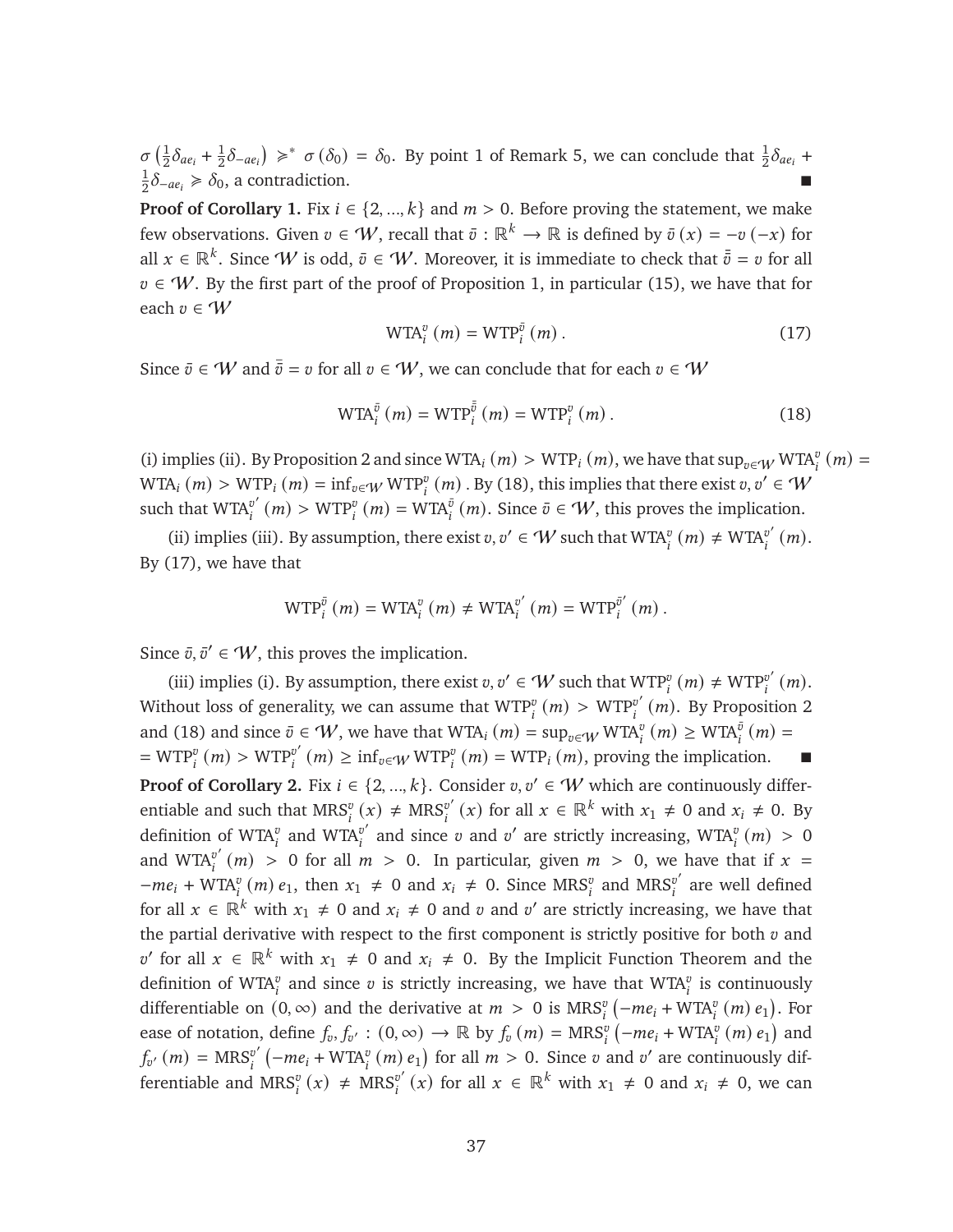conclude that  $f_v$  and  $f_{v'}$  are continuous on  $(0, \infty)$  and such that  $f_v(m) \neq f_{v'}(m)$  for all  $m > 0$ . By the Intermediate Value Theorem, this implies that either  $f_v(m) < f_{v'}(m)$  for all  $m > 0$  or  $f_v(m) > f_{v'}(m)$  for all  $m > 0$ . Consider the function  $h : [0, \infty) \to \mathbb{R}$  defined by  $h(m) = v'(-me_i + WTA_i^v(m) e_1)$  for all  $m \ge 0$ . Since v' and  $m \mapsto WTA_i^v(m)$  are continuous and  $WTA_i^v(0) = 0$ , note that h is continuous and  $h(0) = 0$ . Since v' is continuously differentiable and so is WTA<sup>*v*</sup> (*m*) on (0,  $\infty$ ), we have that *h* is continuously differentiable on  $(0, \infty)$  and

$$
h'(m) = \frac{\partial v'}{\partial x_1} \left( -me_i + \text{WTA}_i^v(m) e_1 \right) f_v(m) - \frac{\partial v'}{\partial x_i} \left( -me_i + \text{WTA}_i^v(m) e_1 \right)
$$
  
=  $\frac{\partial v'}{\partial x_1} \left( -me_i + \text{WTA}_i^v(m) e_1 \right) \left( f_v(m) - \frac{\frac{\partial v'}{\partial x_i} \left( -me_i + \text{WTA}_i^v(m) e_1 \right)}{\frac{\partial v'}{\partial x_1} \left( -me_i + \text{WTA}_i^v(m) e_1 \right)} \right)$   
=  $\frac{\partial v'}{\partial x_1} \left( -me_i + \text{WTA}_i^v(m) e_1 \right) \left( f_v(m) - f_{v'}(m) \right) \quad \forall m > 0.$ 

Since  $\frac{\partial v'}{\partial x_1}$   $\left(-me_i + WTA_i^v(m) e_1\right) > 0$  for all  $m > 0$ , we can conclude that either  $h'(m) < 0$ or  $h'(m) > 0$  for all  $m > 0$ . In the first (resp. second) case, since h' is continuous on  $(0, \infty)$ , we have that

$$
h (m) - h (m/2n) = \int_{m/2n}^{m} h' (t) dt < 0 \text{ (resp. } > 0) \quad \forall m > 0, \forall n \in \mathbb{N}.
$$

Since *h* is continuous,  $h(0) = 0$ , and the sequence is  $\{h(m) - h(m/2n)\}_{n \in \mathbb{N}}$  is decreasing (resp. increasing), we have that

$$
v'(-me_i + WTA_i^v(m) e_1) = h(m) = \lim_n [h(m) - h(m/2n)] < 0 \text{ (resp. } > 0) \quad \forall m > 0.
$$

In the first (resp. second) case, by definition of WTA $^{v'}$  $v'_{i}$   $\left(m\right)$  and since  $v'$  is strictly increasing, we have that  $\text{WTA}_i^v \left( m \right) \, < \, \text{WTA}_i^{v'}$  $v'_{i}(m)$  (resp. >) for all  $m > 0$ . By Corollary [1](#page-11-2) and since  $v, v' \in W$ , this implies the statement.

**Proof of Corollary [3.](#page-12-2)** Consider  $l \in \{2, ..., k\}$  and  $m'' \in \mathbb{R}_{++}$ . By [\(15\)](#page-35-0) and since W is odd, we have that

$$
\left\{\text{WTA}^v_l(m'') : v \in \mathcal{W}\right\} = \left\{\text{WTP}^{\overline{v}}_l(m'') : v \in \mathcal{W}\right\} = \left\{\text{WTP}^v_l(m'') : v \in \mathcal{W}\right\}.
$$

By Proposition [2](#page-11-0) and since  $W$  is finite, this implies that

$$
\text{WTA}_l(m'') = \max_{v \in W} \text{WTA}_l^v(m'') = \max \text{co}\left(\left\{\text{WTA}_l^v(m'') : v \in W\right\}\right)
$$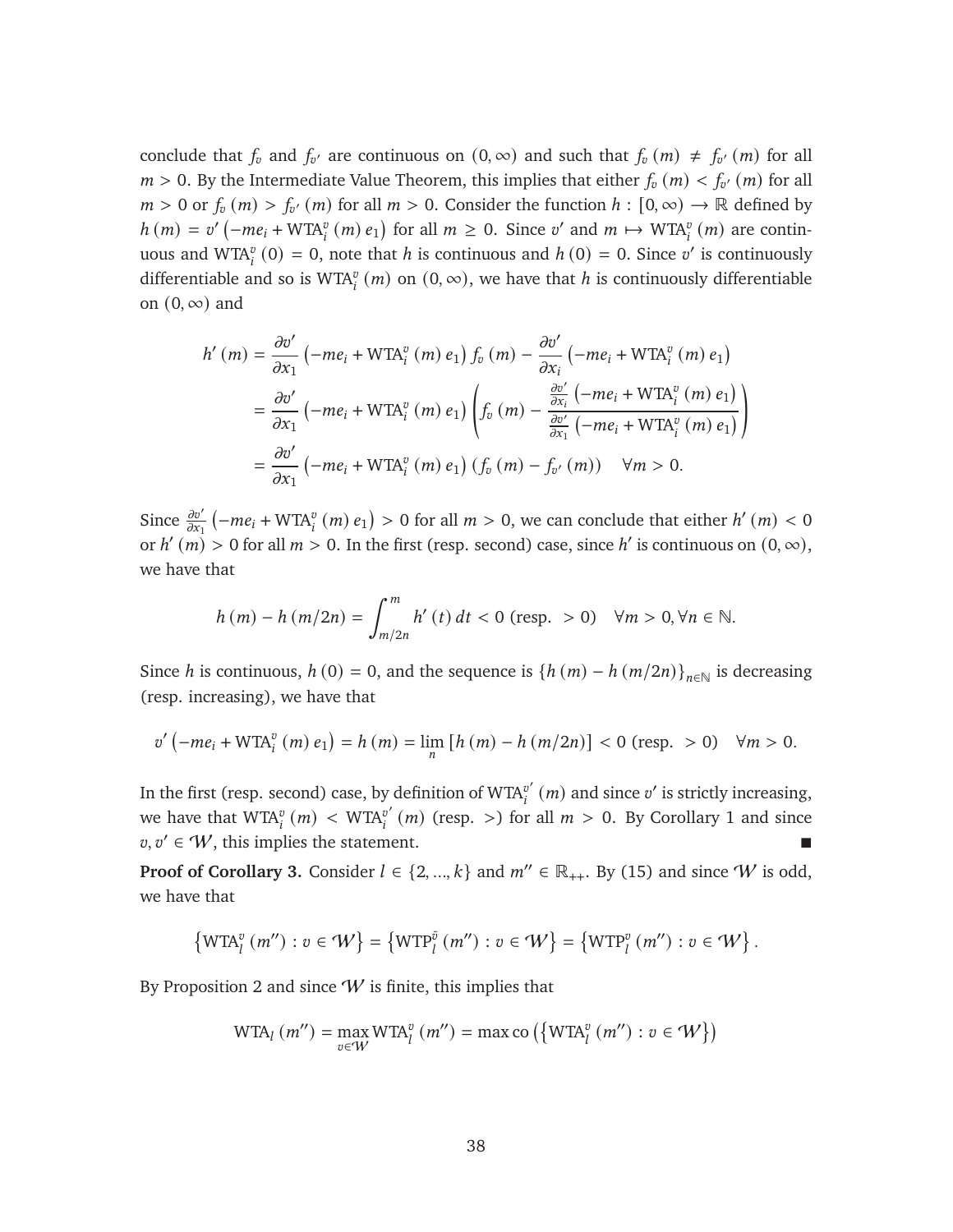and

$$
WTP_l(m'') = \min_{v \in W} WTP_l^v(m'') = \min \text{co}\left(\{WTP_l^v(m'') : v \in W\}\right)
$$

$$
= \min \text{co}\left(\{WTR_l^v(m'') : v \in W\}\right).
$$

We can conclude that if co  $(\{\text{WTA}_i^v\,(\textit{m}): v\in\textit{W}\})$   $\supset$  co  $\left(\left\{\text{WTA}_j^v\,(\textit{m}');\, v\in\textit{W}\right\}\right)$ , then

<span id="page-39-0"></span>
$$
WTA_i(m) \geq WTA_j(m') \text{ and } WTP_i(m) \leq WTP_j(m')
$$
 (19)

and one of the two inequalities is strict, since the inclusion is proper. Moreover, since  $W$  is finite and since each  $v \in W$  is strictly increasing, we have that  $\text{WTP}_i(m) = \text{WTP}_i^v(m) > 0$ for some  $v \in W$ . By [\(19\)](#page-39-0) and since  $WTP_i(m) > 0$ , we have that  $WTP_i(m') > 0$ , proving the statement.

**Proof of Proposition [3.](#page-12-0)** Set  $p = \frac{1}{2}$  $\frac{1}{2}\delta_{ae_i} + \frac{1}{2}$  $\frac{1}{2} \delta_{-a e_i}$ . Since ≽ admits a Symmetric Cautious Utility representation and, in particular,  $W$  is odd, we have that

$$
\delta_0 > p \iff 0 > \inf_{v \in W} c(p, v) \iff \exists v \in W \quad 0 > c(p, v)
$$
  

$$
\iff \exists v \in W \quad 0 = v(0) > \frac{1}{2}v(ae_i) + \frac{1}{2}v(-ae_i)
$$
  

$$
\iff \exists v \in W \quad -v(-ae_i) > v(ae_i),
$$
  

$$
\iff \exists v \in W \quad -v(-ae_i) \neq v(ae_i)
$$

proving the statement.

We next show that if  $\geq$  admits a finite essential Cautious Utility representation, then it is canonical. This fact will be key in proving the second part of Proposition [4.](#page-15-1)

#### <span id="page-39-1"></span>**Lemma 2.** *If*  $\geq$  *admits a finite essential Cautious Utility representation, then it is canonical.*

**Proof.** Define  $\geq$ <sup>\*</sup> to be such that  $p \geq$ <sup>\*</sup> q if and only if  $\mathbb{E}_p(v) \geq \mathbb{E}_q(v)$  for all  $v \in W$  where W is a finite essential Cautious Utility representation of  $\geq$ . Since W is finite, we have that the smallest convex cone containing  $W$ , denoted by cone  $(W)$ , is closed with respect to the  $\sigma(C(\mathbb{R}^k), \Delta)$ -topology and so is the set cone  $(\mathcal{W}) + \{ \theta 1_{\mathbb{R}^k} \}_{\theta \in \mathbb{R}}$ . By definition of  $W_{\text{max}} \approx$ ), it follows that cone  $(W) \setminus \{0\} \subseteq W_{\text{max}} \approx$ ). By Proposition [8,](#page-27-0) Remark [5,](#page-33-0) and [\(Evren, 2008,](#page-45-15) Theorem 5) and since  $W$  is a Cautious Utility representation, we have that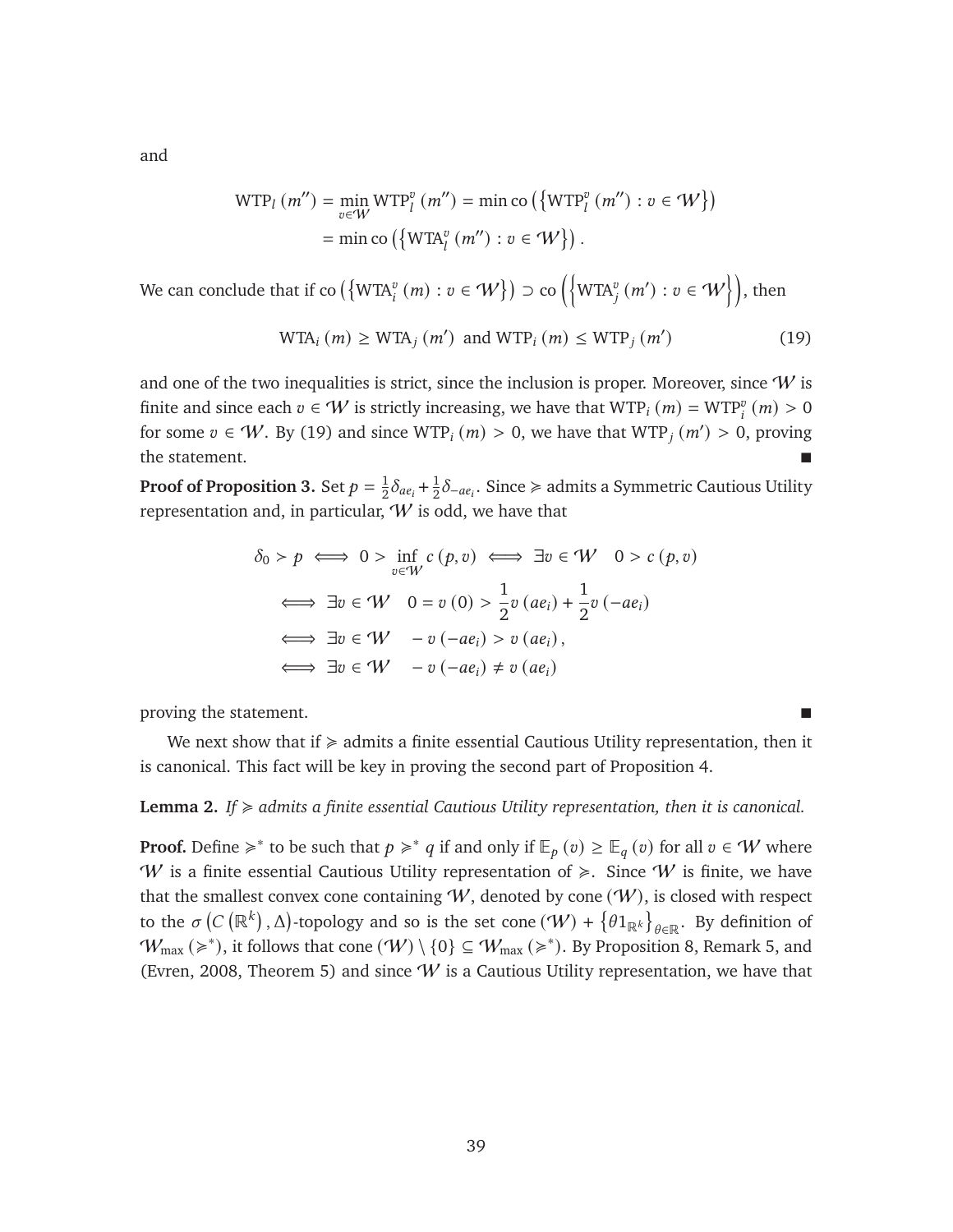(where the closure is in the  $\sigma(C(\mathbb{R}^k), \Delta)$ -topology)

$$
\text{cone}(\mathcal{W}) + \left\{\theta \mathbf{1}_{\mathbb{R}^k}\right\}_{\theta \in \mathbb{R}} = \text{cl}\left(\text{cone}(\mathcal{W}_{\text{max}}\left(\geq^*\right)) + \left\{\theta \mathbf{1}_{\mathbb{R}^k}\right\}_{\theta \in \mathbb{R}}\right)
$$

$$
\supseteq \text{cl}\left(\mathcal{W}_{\text{max}}\left(\geq^*\right) + \left\{\theta \mathbf{1}_{\mathbb{R}^k}\right\}_{\theta \in \mathbb{R}}\right)
$$

$$
\supseteq \mathcal{W}_{\text{max}}\left(\geq^*\right) + \left\{\theta \mathbf{1}_{\mathbb{R}^k}\right\}_{\theta \in \mathbb{R}},
$$

yielding that cone  $(W) \setminus \{0\} \supseteq W_{\text{max}} (\geqslant^*)$  and, in particular, cone  $(W) \setminus \{0\} = W_{\text{max}} (\geqslant^*)$ . Since the functional  $v \mapsto c(p, v)$  is quasiconcave over cone  $(\mathcal{W}) \setminus \{0\}$  for all  $p \in \Delta$ , it is immediate to see that

$$
V(p) = \min_{v \in W} c(p, v) = \min_{v \in \text{cone}(W) \setminus \{0\}} c(p, v) \quad \forall p \in \Delta.
$$

By Remark [5](#page-33-0) and since  $W = \{v_i\}_{i=1}^n$  $_{i=1}^{n}$  is a finite Cautious Utility representation, we have that  $\ge$  satisfies Axioms [1-](#page-21-7)5. By Theorem [1](#page-23-2) and its proof,  $W_{\text{max}} (\ge')$  is a canonical Cautious Utility representation for  $\geq$ . In particular, we have that

$$
V(p) = \min_{v \in W} c(p, v) = \min_{v \in \text{cone}(W) \setminus \{0\}} c(p, v) = \inf_{v \in W_{\text{max}}(\ge')} c(p, v) \quad \forall p \in \Delta.
$$

Since  $\geq$  is the largest subrelation of  $\geq$  that satisfies the Independence axiom and  $p \geq a$ implies  $p \ge q$ , we have that  $\ge^*$  is a subrelation of  $\ge'$  and  $W_{\text{max}}(\ge') \subseteq W_{\text{max}}(\ge^*) =$ cone  $(W) \setminus \{0\}$ . By contradiction, assume that  $W_{\text{max}} (\geq) \neq \text{cone } (W) \setminus \{0\}$ . Since  $W_{\text{max}} (\geq)$ is a convex set closed with respect to strictly positive scalar multiplications, this implies that  $W \nsubseteq W_{\text{max}} (\geq)$ . If W is a singleton, then  $\geq$  is Expected Utility and, in particular,  $\geq$  is complete and coincides with  $\geq$ . This implies that  $W = \{v_1\}$  and  $W_{\text{max}}(\geq)$  ${\lambda v_1}_{\lambda>0}$  = cone  $(W) \setminus \{0\}$ , a contradiction. Assume W is not a singleton. Consider  $\breve{\vartheta} \in \mathcal{W} \setminus \mathcal{W}_{\max} (\geqslant')$ . Since  $\mathcal{W}$  is essential, there exists  $\bar{p} \in \Delta$  such that  $\min_{v \in \mathcal{W}} c(\bar{p}, v)$  $\min_{v \in \mathcal{W} \setminus \{\check{v}\}} c(\bar{p}, v)$ . Since  $\mathcal{W} = \{v_i\}_{i=1}^n$  $_{i=1}^{n}$  and  $n \geq 2$ , without loss of generality, we can set  $\breve{\upsilon} = \upsilon_n \notin \mathcal{W}_{\text{max}} \left( \geq \varepsilon' \right)$ . In particular, we have that

<span id="page-40-0"></span>
$$
\inf_{v \in W_{\max}(\geq)} c(\bar{p}, v) = \min_{v \in W} c(\bar{p}, v) = c(\bar{p}, v_n) < c(\bar{p}, v_i) \quad \forall i \in \{1, ..., n-1\} \,. \tag{20}
$$

Consider a sequence  $\{\hat{v}_m\}_{m\in\mathbb{N}} \subseteq \mathcal{W}_{\max} (\ge)$  such that  $c(\bar{p}, \hat{v}_m) \downarrow \inf_{v \in \mathcal{W}_{\max} (\ge')} c(\bar{p}, v)$ . By construction and since  $W_{\text{max}} (\geq) \subseteq \text{cone}(W) \setminus \{0\}$ , there exists a collection of scalars  $\{\lambda_{m,i}\}_{m\in\mathbb{N},i\in\{1,\ldots,n\}}\subseteq [0,\infty)$  such that  $\hat{v}_m = \sum_{i=1}^n \lambda_{m,i}v_i$  for all  $m \in \mathbb{N}$ . Since  $\hat{v}_m$  is strictly increasing, we have that for each  $m \in \mathbb{N}$  there exists  $i \in \{1, ..., n\}$  such that  $\lambda_{m,i} > 0$ . Define  $\lambda_{m,\sigma} = \sum_{i=1}^{n} \lambda_{m,i} > 0$  for all  $m \in \mathbb{N}$ . For each  $m \in \mathbb{N}$  and for each  $i \in \{1, ..., n\}$  define also  $\bar{\lambda}_{m,i} = \bar{\lambda}_{m,i}/\bar{\lambda}_{m,\sigma}$  as well as  $\tilde{v}_m = \sum_{i=1}^n \bar{\lambda}_{m,i} v_i = \hat{v}_m / \lambda_{m,\sigma}$ . Since  $\lambda_{m,\sigma} > 0$  for all  $m \in \mathbb{N}$ , it is immediate to see that  $c(\bar{p}, \tilde{v}_m) = c(\bar{p}, \hat{v}_m)$  for all  $m \in \mathbb{N}$  and, in particular,  $c(\bar{p}, \tilde{v}_m) \downarrow$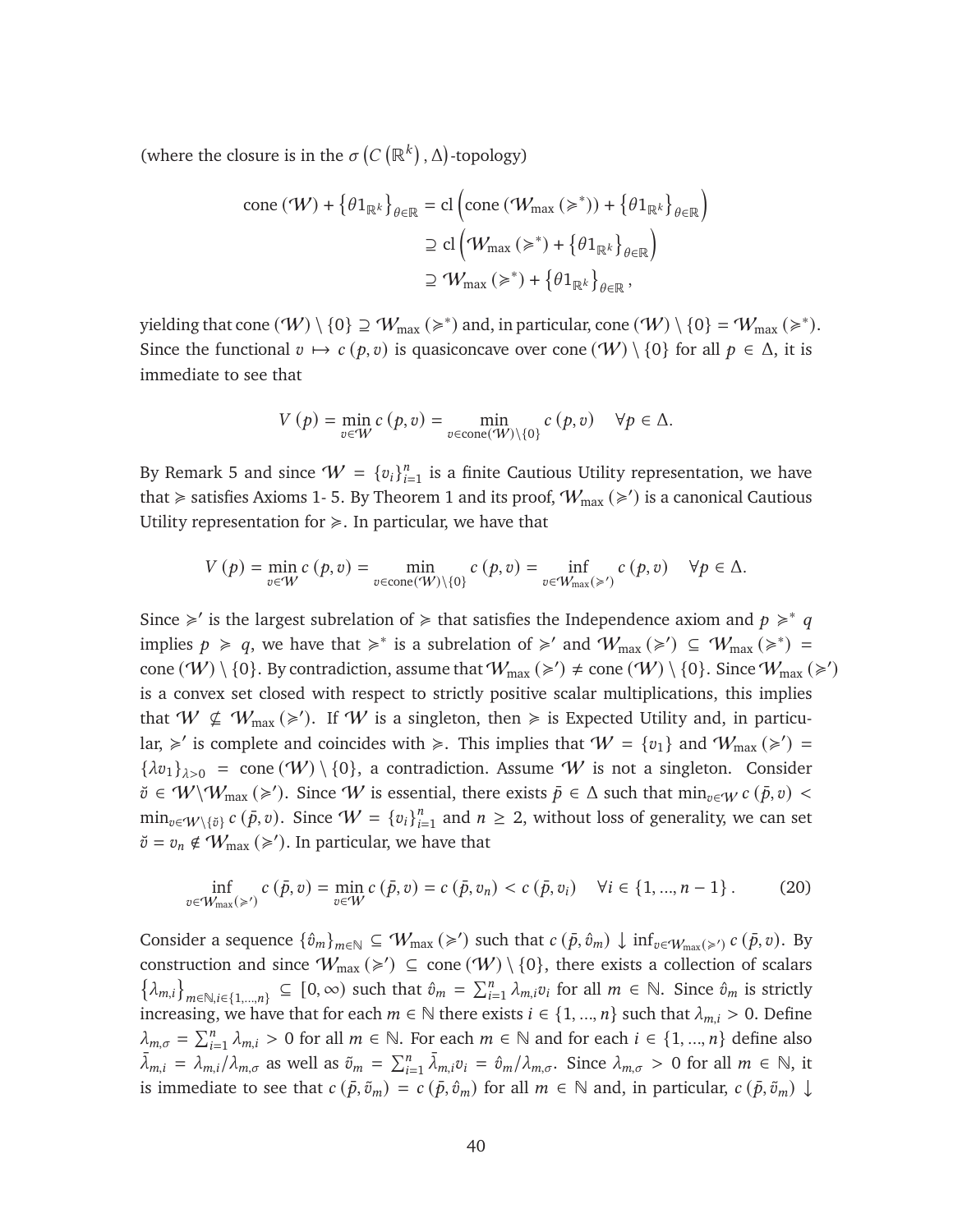inf<sub>v∈Wmax(≥')</sub>  $c$  ( $\bar{p}$ , $v$ ). For each  $m \in \mathbb{N}$  denote by  $\bar{\lambda}_m$  the  $\mathbb{R}^n$  vector whose *i*-th component is  $\bar{\lambda}_{m,i}$ . Since  $\{\bar{\lambda}_m\}_{m\in\mathbb{R}}$  is a sequence in the  $\mathbb{R}^n$  simplex, there exists a subsequence  $\{\bar{\lambda}_{m_i}\}_{i\in\mathbb{N}}$ such that  $\bar{\lambda}_{m_i,i} \to \bar{\lambda}_i \in [0,1]$  for all  $i \in \{1,...,n\}$  and  $\sum_{i=1}^n \bar{\lambda}_i = 1$ . It is immediate to see that  $\tilde{v}_{m_l} = \sum_{i=1}^n \bar{\lambda}_{m_l,i} v_i \stackrel{\sigma(C(\mathbb{R}^k), \Delta)}{\rightarrow}$  $\stackrel{\mathbb{R}^n}{\rightarrow} \sum_{i=1}^n \bar{\lambda}_i v_i = \tilde{v}$  where  $\tilde{v}$  is continuous, strictly increasing, and such that  $\tilde{v}(0) = 0$ . Moreover, for each  $p, q \in \Delta$  we have that  $p \geq q$  implies  $\mathbb{E}_p(\tilde{v}) \geq \mathbb{E}_q(\tilde{v})$ , proving that  $\tilde{v} \in W_{\text{max}} (\geq)$ . Note that  $\overline{\lambda}_n < 1$ , otherwise, we would have that  $v_n = \tilde{v} \in$  $W_{\text{max}} (\geq)$ , a contradiction. By [\(20\)](#page-40-0) and since  $\bar{\lambda}_n < 1$  and the functional  $v \mapsto c(p, v)$  is explicitly quasiconcave over co  $(W)$  for all  $p \in \Delta$ ,<sup>[25](#page-41-0)</sup> we have that

$$
c(\bar{p},v_n) < c(\bar{p},\tilde{v}) = \lim_{l} c(\bar{p},\tilde{v}_{m_l}) = \lim_{m} c(\bar{p},\tilde{v}_m) = \inf_{v \in W_{\max}(\geq)} c(\bar{p},v) = c(\bar{p},v_n),
$$

a contradiction. It follows that  $W_{\text{max}} (\geq 1) = \text{cone}(W) \setminus \{0\}$  and, in particular, W represents also  $\geq$ '. This implies that W is canonical.

**Proof of Proposition [4.](#page-15-1)** We first prove the first part of the statement assuming  $\geq$  satisfies u-CPT, then we will move to the additive case. Since  $u(0) = 0$  and  $u$  is strictly increasing, it follows that there exists  $\bar{t} > 0$  such that  $[-\bar{t}, \bar{t}] \subseteq \text{Im } u$ . Let  $\Delta_0([0, \bar{t}])$  be the set of finitely supported probabilities over [0, $\bar{t}$ ]. Consider  $\tilde{p} \in \Delta_0$  ([0, $\bar{t}$ ]). By definition, we have that there exist two unique collections  $\{t_i\}_{i=1}^n \subseteq [0, \overline{t}]$  and  $\{\lambda_i\}_{i=1}^n \subseteq [0, 1]$  such that supp  $p =$  ${t_i}_i^n$  $\sum_{i=1}^{n}$ ,  $\sum_{i=1}^{n} \lambda_i = 1$ , and  $\tilde{p} = \sum_{i=1}^{n} \lambda_i \delta_{t_i}$ . Without loss of generality, we can assume that  $t_1 < ... < t_n$ . We define  $\tilde{V} : \Delta_0([0, \bar{t}]) \to \mathbb{R}$  by

$$
\tilde{V}(\tilde{p}) = \sum_{j=1}^{n-1} \left( w^+ \left( \sum_{i=j}^n \lambda_i \right) - w^+ \left( \sum_{i=j+1}^n \lambda_i \right) \right) v(t_j) + w^+ (\lambda_n) v(t_n)
$$

for all  $\tilde{p} \in \Delta_0([0,\bar{t}])$ . We next show that for each  $\tilde{p} \in \Delta_0([0,\bar{t}])$  and for each  $\tilde{t} \in [0,\bar{t}],$  if  $\tilde{V}(\tilde{p}) = \tilde{V}(\delta_{\tilde{t}})$ , then  $\tilde{V}(\lambda \tilde{p} + (1 - \lambda) \delta_{\tilde{t}}) = \tilde{V}(\delta_{\tilde{t}})$  for all  $\lambda \in (0, 1)$ . Consider  $\tilde{p} \in \Delta_0([0, \tilde{t}])$ and  $\tilde{t} \in [0, \bar{t}]$  such that  $\tilde{V}(\tilde{p}) = \tilde{V}(\delta_{\tilde{t}})$ . Given  $\tilde{p} \in \Delta_0([0, \bar{t}])$ , since  $\{t_i\}_{i=1}^n \subseteq [0, \bar{t}] \subseteq \text{Im } u$ , there exists  $\{x_i\}_{i=1}^n \subseteq \mathbb{R}^k$  such that  $u(x_i) = t_i$  for all  $i \in \{1, ..., n\}$ . Consider  $p = \sum_{i=1}^n \lambda_i \delta_{x_i}$ . It is immediate to see that  $\tilde{V}(\tilde{p}) = V(p)$ . Since  $\geq$  admits a Symmetric Cautious Utility representation, there exists  $c \in \mathbb{R}$  such that  $p \sim \delta_{ce_1}$ . This implies that  $V(p) = V(\delta_{ce_1})$ and, in particular,  $u (ce_1) \in [0, \bar{t}]$ . Moreover, since u and v are strictly increasing, we have that  $u (ce_1) = \tilde{t} \in [0, \bar{t}]$  and  $V(\delta_{ce_1}) = \tilde{V}(\delta_{\tilde{t}})$ . By Remark [5](#page-33-0) and since  $\geq$  admits a Symmetric Cautious Utility representation, we have that  $\geq$  satisfies M-NCI. This yields that

$$
c(p, v_i) > c(p, v_h) \quad \forall i \in \{1, ..., h-1\} \implies c\left(p, \sum_{i=1}^h \lambda_i v_i\right) > c(p, v_h).
$$

<span id="page-41-0"></span><sup>&</sup>lt;sup>25</sup>Formally, see e.g. [\(Aliprantis and Border, 2006,](#page-43-13) p. 300), given  $p \in \Delta$ , for each  $h \in \mathbb{N} \setminus \{1\}$ , for each  $\{v_l\}_{l=1}^h \subseteq$  co  $(W)$ , and for each  $\{\lambda_l\}_{l=1}^h \subseteq [0, 1]$  such that  $\sum_{l=1}^h \lambda_l = 1$  and  $\lambda_h < 1$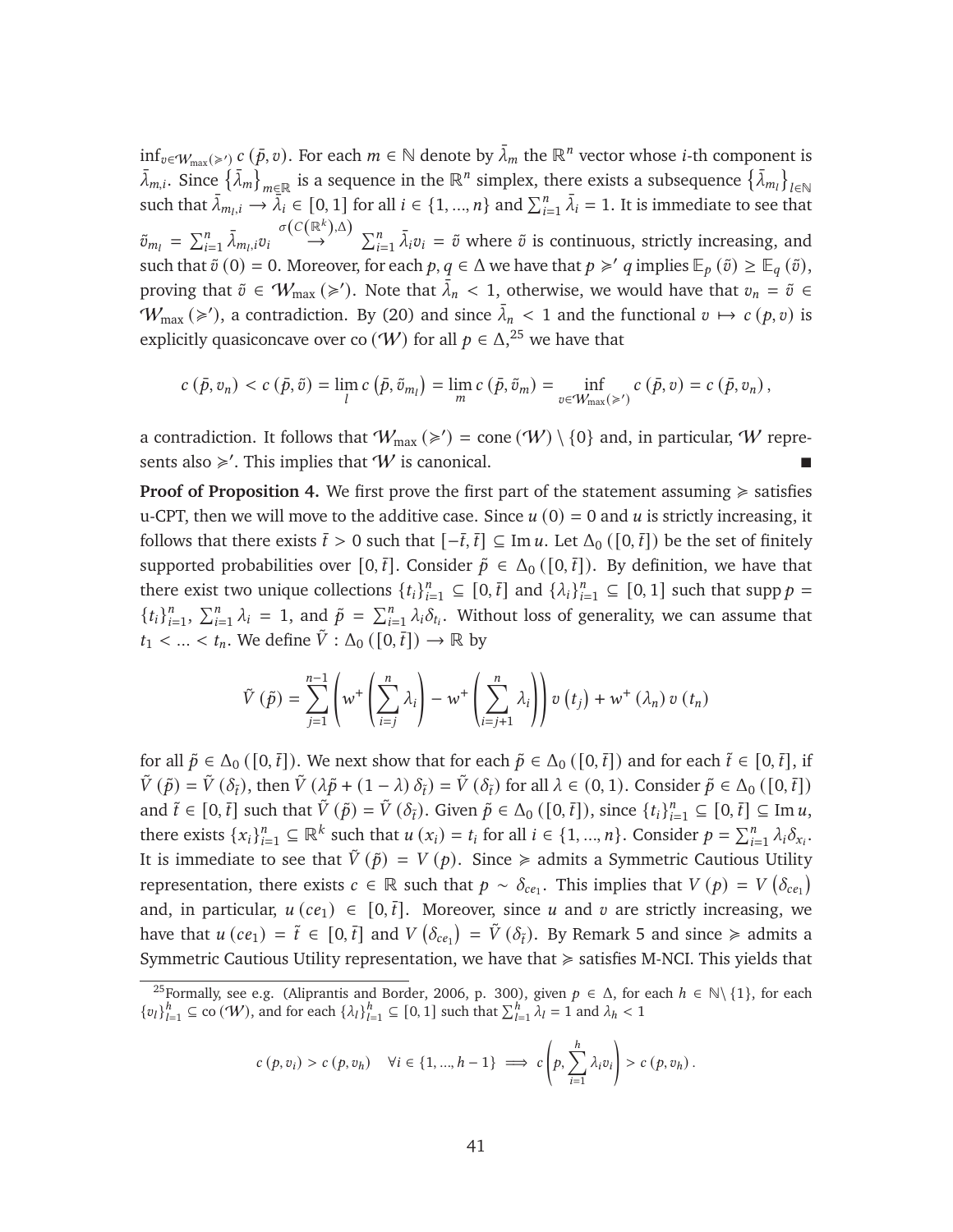$\lambda p + (1 - \lambda) \delta_{ce_1} \sim \delta_{ce_1}$  for all  $\lambda \in (0, 1)$ . This implies that

$$
\tilde{V} (\lambda \tilde{p} + (1 - \lambda) \delta_{\tilde{t}}) = V (\lambda p + (1 - \lambda) \delta_{ce_1}) = V (\delta_{ce_1}) = \tilde{V} (\delta_{\tilde{t}}).
$$

By [Bell and Fishburn](#page-43-14) [\(2003,](#page-43-14) Theorem 1) applied to  $\tilde{V}$ , it follows that  $w^+$  is the identity. The same proof, performed with  $[-\bar{t},0]$  in place of  $[0,\bar{t}]$  and  $w^+$  replaced by  $w^-$ , yields that  $w^-$  is the identity. These two facts together allows us to conclude that  $V(\cdot)$  = CPT  $(v, w^+, w^-)$   $(F, u)$  is an Expected Utility functional with utility  $v \circ u : \mathbb{R}^k \to \mathbb{R}$ . We next assume that  $\ge$  admits an Additive CPT representation. As before consider  $\bar{t} > 0$ . Define  $\Delta_0$  ([0, $\bar{t}$ ]) and  $\tilde{V}$  as before with  $v$  replaced by  $u_1$ . For each  $\tilde{p} \in \Delta_0$  ([0, $\bar{t}$ ]) define  $p$ in  $\Delta$  to be the product measure  $\tilde{p} \otimes \delta_0$ ...  $\otimes \delta_0$ . It is immediate to see that  $\tilde{V}(\tilde{p}) = V(p)$ for all  $\tilde{p} \in \Delta_0([0,\bar{t}])$ . As before, we can show that for each  $\tilde{p} \in \Delta_0([0,\bar{t}])$  and for each  $\tilde{t} \in [0,\bar{t}],$  if  $\tilde{V}(\tilde{p}) = \tilde{V}(\delta_{\tilde{t}})$ , then  $\tilde{V}(\lambda \tilde{p} + (1 - \lambda) \delta_{\tilde{t}}) = \tilde{V}(\delta_{\tilde{t}})$  for all  $\lambda \in (0,1)$ . Consider  $\tilde{p} \in \Delta_0([0, \bar{t}])$  and  $\tilde{t} \in [0, \bar{t}]$  such that  $\tilde{V}(\tilde{p}) = \tilde{V}(\delta_{\tilde{t}})$ . This implies that  $V(p) = V(\tilde{t}e_1)$ , that is,  $p \sim \delta_{\tilde{t}e_1}$ . By Remark [5](#page-33-0) and since ≽ admits a Symmetric Cautious Utility representation, we have that  $\geq$  satisfies M-NCI. This yields that  $\lambda p + (1 - \lambda) \delta_{\tilde{t}e_1} \sim \delta_{\tilde{t}e_1}$  for all  $\lambda \in (0, 1)$ . This implies that

$$
\tilde{V}(\lambda \tilde{p} + (1 - \lambda) \delta_{\tilde{t}}) = V(\lambda p + (1 - \lambda) \delta_{\tilde{t}e_1}) = V(\delta_{\tilde{t}e_1}) = \tilde{V}(\delta_{\tilde{t}}).
$$

By [Bell and Fishburn](#page-43-14) [\(2003,](#page-43-14) Theorem 1) applied to  $\tilde{V}$ , it follows that  $w^+$  is the identity. The same proof, performed with  $[-\bar{t}, 0]$  in place of  $[0, \bar{t}]$  and  $w^+$  replaced by  $w^-$ , yields that  $w^$ is the identity. This implies that  $\ge$  admits an Expected Utility representation with utility  $u : \mathbb{R}^k \to \mathbb{R}$  defined by  $u(x) = \sum_{i=1}^k u_i(x_i)$  for all  $x \in \mathbb{R}^k$ .

As for the second part of the statement, by Lemma [2](#page-39-1) and since  $W$  is a finite essential Cautious Utility representation, we have that  $W$  is a canonical representation, that is,  $W =$  ${v_i}_i^n$  $_{i=1}^{n}$  represents also  $\geqslant'$ . Since  $\geqslant$  is Expected Utility with utility  $v \circ u$  (where in the additive case v is the identity and u is additively separable), we have that  $\geq$  coincides with  $\geq$ . yielding that for each  $i \in \{1, ..., n\}$  there exists  $\lambda_i > 0$  such that  $v_i = \lambda_i (v \circ u)$ . This implies that  $c(p, v_i) = c(p, v \circ u)$  for all  $p \in \Delta$  and for all  $i \in \{1, ..., n\}$ . Since W is essential, this implies that W is a singleton. Since  $W = \{v_1\}$  and W is odd, this implies that  $v_1$  is odd and, in particular,  $\geq$  is loss neutral and exhibits no endowment effect.

### **References**

<span id="page-42-0"></span>Abdellaoui, M., O. l'Haridon, and C. Paraschiv (2011): "Experienced vs. described uncertainty: Do we need two prospect theory specifications?" *Management Science*, 57, 1879–1895.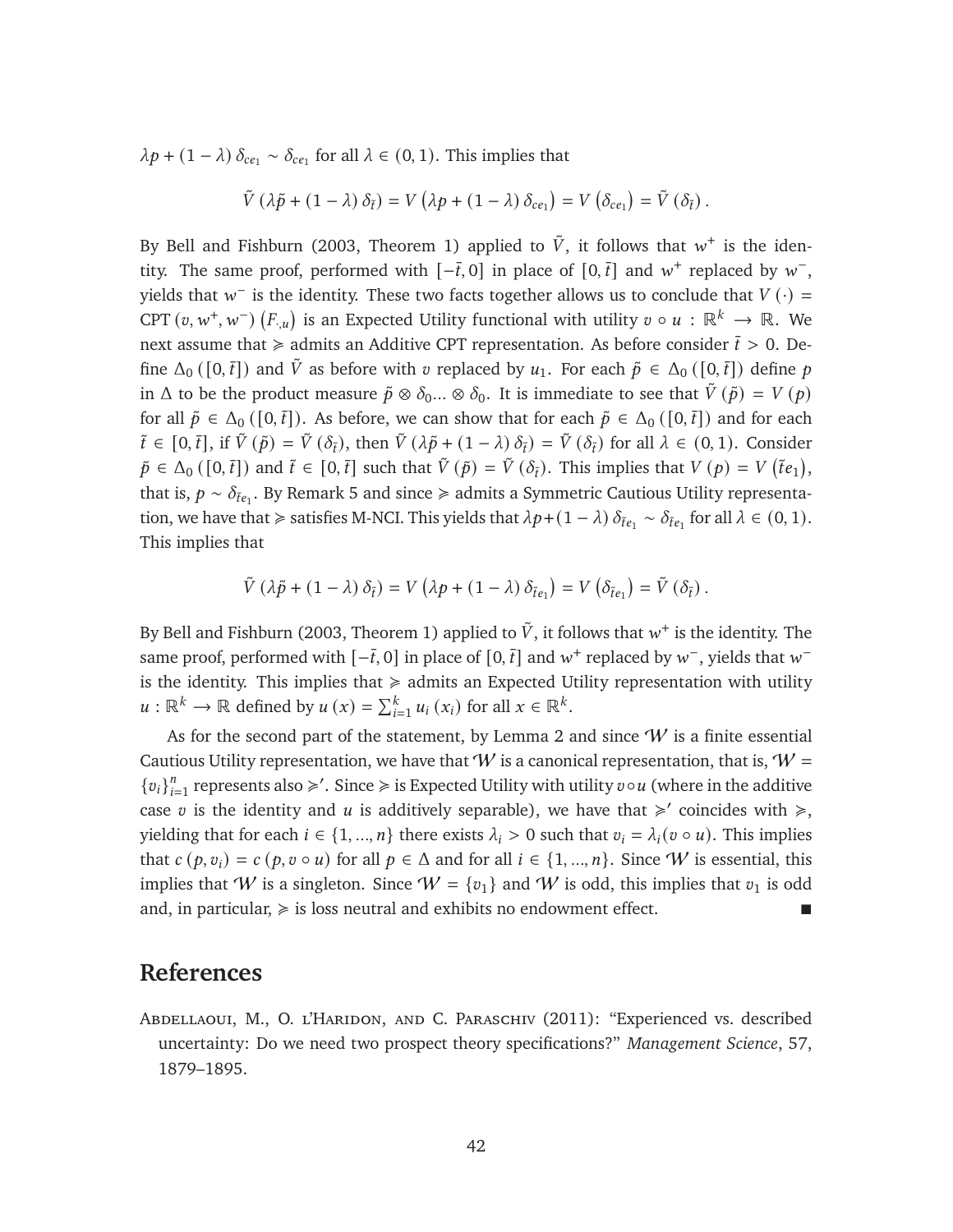- <span id="page-43-7"></span>Agranov, M. and P. Ortoleva (2017): "Stochastic Choice and Preferences for Randomization," *Journal of Political Economy*, 125, 40–68.
- <span id="page-43-9"></span>——— (2021): "Ranges of Randomization," Mimeo Princeton University.

<span id="page-43-8"></span>——— (2022): "Revealed Preferences for Randomization: An Overview," *AEA Papers and Proceedings (forthcoming)*.

- <span id="page-43-13"></span>Aliprantis, C. D. and K. C. Border (2006): *Infinite Dimensional Analysis*, Springer, Berlin Heidelberg New York.
- <span id="page-43-0"></span>Allais, M. (1953): "Le comportement de l'homme rationnel devant le risque: Critique des postulats et axiomes de l'école Américaine," *Econometrica*, 21, 503–546.
- <span id="page-43-14"></span>BELL, D. E. AND P. C. FISHBURN (2003): "Probability weights in rank-dependent utility with binary even-chance independence," *Journal of Mathematical Psychology*, 47, 244–258.
- <span id="page-43-11"></span>Bernheim, B. D. and C. Sprenger (2020): "On the empirical validity of cumulative prospect theory: Experimental evidence of rank-independent probability weighting," *Econometrica*, 88, 1363–1409.
- <span id="page-43-1"></span>Bewley, T. F. (1986): "Knightian Decision Theory: Part I," *Cowles Foundation discussion paper*, 807.
- <span id="page-43-6"></span>Birnbaum, M. H. and J. P. Bahra (2007): "Gain-Loss Separability and Coalescing in Risky Decision Making." *Management Science*, 53, 1016–1028.
- <span id="page-43-10"></span>Blavatskyy, P., A. Ortmann, and V. Panchenko (2022): "On the Experimental Robustness of the Allais Paradox," *American Economic Journal: Microeconomics*, 14, 143–163.
- <span id="page-43-5"></span>BLEICHRODT, H., U. SCHMIDT, AND H. ZANK (2009): "Additive utility in prospect theory," *Management Science*, 55, 863–873.
- <span id="page-43-3"></span>BORDALO, P., N. GENNAIOLI, AND A. SHLEIFER (2012): "Salience theory of choice under risk," *The Quarterly journal of economics*, 127, 1243–1285.

<span id="page-43-4"></span>——— (2013): "Salience and consumer choice," *Journal of Political Economy*, 121, 803– 843.

- <span id="page-43-12"></span>Burke, M. S., J. R. Carter, R. D. Gominiak, and D. F. Ohl (1996): "An experimental note on the allais paradox and monetary incentives," *Empirical Economics*, 21, 617–632.
- <span id="page-43-2"></span>Butler, D. and G. Loomes (2007): "Imprecision as an account of the preference reversal phenomenon," *The American Economic Review*, 277–297.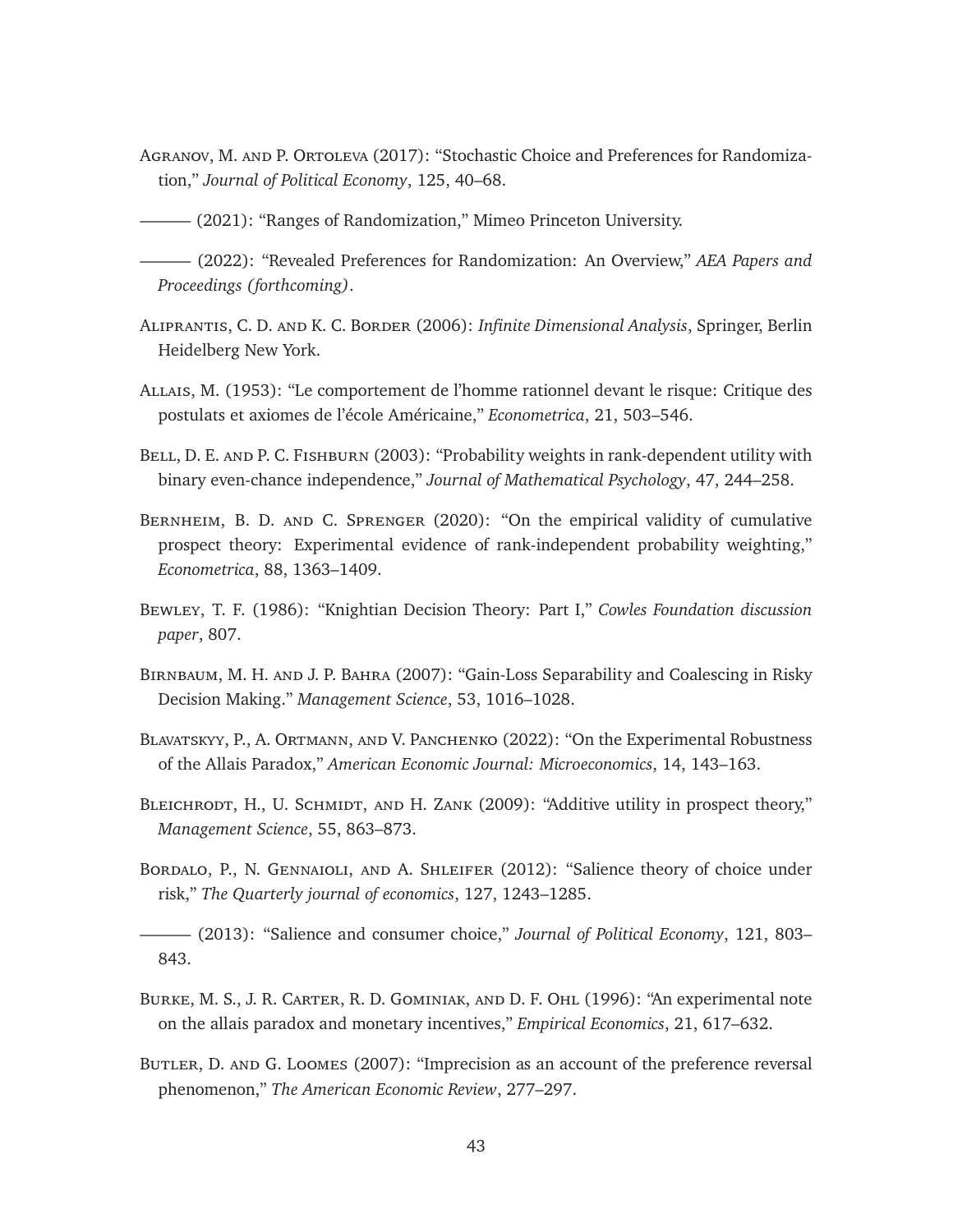<span id="page-44-3"></span>– (2011): "Imprecision as an account of violations of independence and betweenness," *Journal of Economic Behavior & Organization*, 80, 511–522.

<span id="page-44-12"></span>Camerer, C. F. (1989): "Does the Basketball Market Believe in the 'Hot Hand'?" *American Economic Review*, 79, 1257–1261.

<span id="page-44-7"></span>——— (1995): "Individual decision making," in *Handbook of Experimental Economics*, ed. by A. R. J. Kagel, Princeton University Press, Princeton, vol. 2, 587–703.

- <span id="page-44-2"></span>Cerreia-Vioglio, S. (2009): "Maxmin Expected Utility on a Subjective State Space: Convex Preferences under Risk," Mimeo, Bocconi University.
- <span id="page-44-0"></span>Cerreia-Vioglio, S., D. Dillenberger, and P. Ortoleva (2015): "Cautious Expected Utility and the Certainty Effect," *Econometrica*, 83, 693–728.
- <span id="page-44-5"></span>Cerreia-Vioglio, S., D. Dillenberger, P. Ortoleva, and G. Riella (2019): "Deliberately Stochastic," *American Economic Review*, 109, 2425–45.
- <span id="page-44-13"></span>Cerreia-Vioglio, S., F. Maccheroni, and M. Marinacci (2017): "Stochastic dominance analysis without the independence axiom," *Management Science*, 63, 1097–1109.
- <span id="page-44-9"></span>Chapman, J., M. Dean, P. Ortoleva, E. Snowberg, and C. Camerer (2021): "On the Relation between Willingness to Accept and Willingness to Pay," Mimeo, Princeton University.
- <span id="page-44-8"></span>Chapman, J., E. Snowberg, S. Wang, and C. Camerer (2019): "Loss Attitudes in the U.S. Population: Evidence from Dynamically Optimized Sequential Experimentation (DOSE)," Mimeo, California Institute of Technology.
- <span id="page-44-11"></span>Conlisk, J. (1989): "Three variants on the Allais example," *American Economic Review*, 79, 392–407.
- <span id="page-44-4"></span>Cubitt, R., D. Navarro-Martinez, and C. Starmer (2015): "On preference imprecision," *Journal of Risk and Uncertainty*, 50, 1–34.
- <span id="page-44-10"></span>DEAN, M. AND P. ORTOLEVA (2019): "The empirical relationship between nonstandard economic behaviors," *Proceedings of the National Academy of Sciences*, 116, 16262–16267.
- <span id="page-44-6"></span>DellaVigna, S. (2009): "Psychology and Economics: Evidence from the Field," *Journal of Economic Literature*, 47, 315–372.
- <span id="page-44-1"></span>Dillenberger, D. (2010): "Preferences for One-Shot Resolution of Uncertainty and Allais-Type Behavior," *Econometrica*, 78, 1973–2004.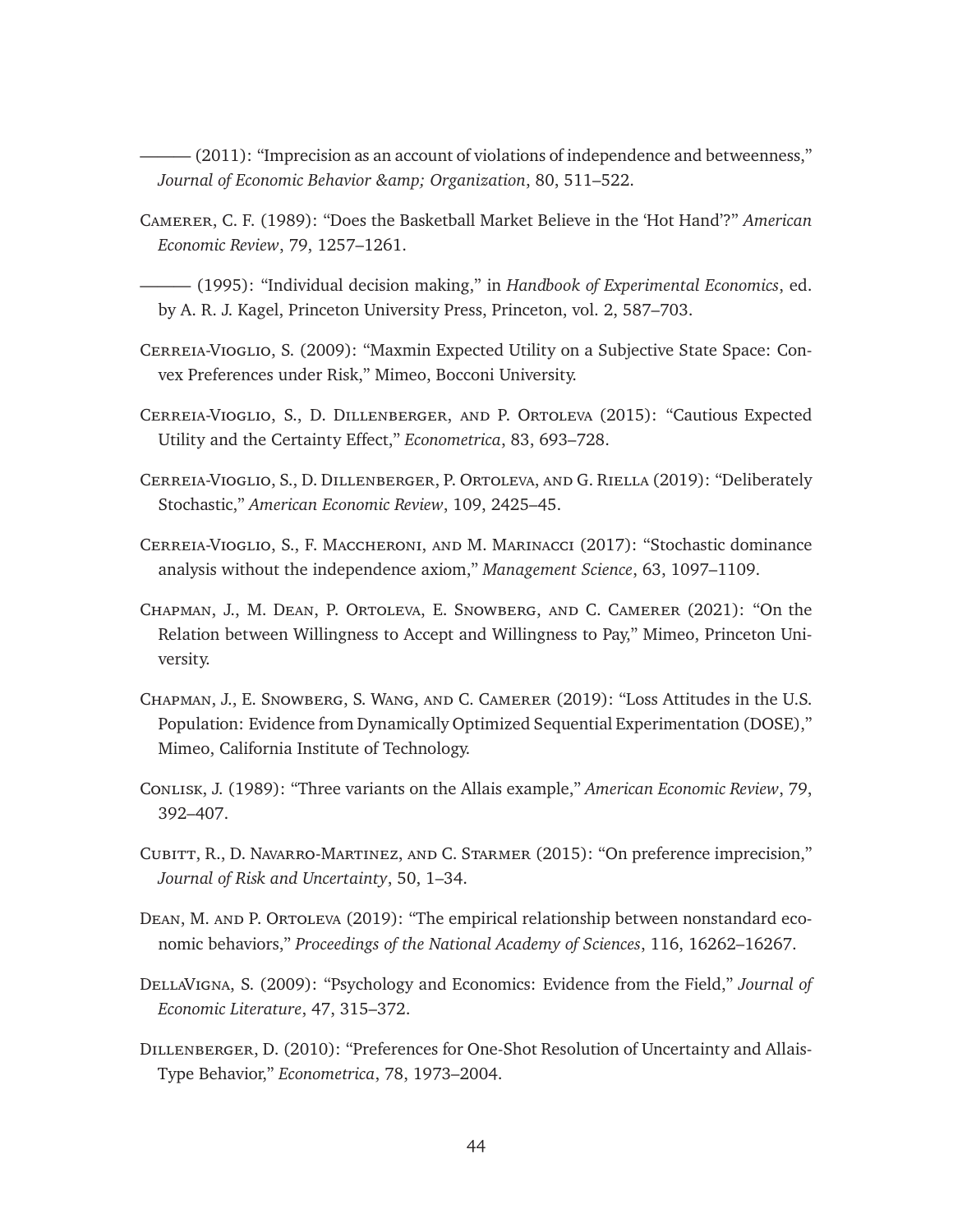- <span id="page-45-2"></span>Dubourg, W. R., M. W. Jones-Lee, and G. Loomes (1994): "Imprecise preferences and the WTP-WTA disparity," *Journal of Risk and Uncertainty*, 9, 115–133.
- <span id="page-45-3"></span>- (1997): "Imprecise preferences and survey design in contingent valuation," *Economica*, 681–702.
- <span id="page-45-6"></span>Enke, B. and T. Graeber (2019): "Cognitive Uncertainty," Mimeo, Harvard University.
- <span id="page-45-8"></span>ERT, E. AND I. EREV (2008): "The rejection of attractive gambles, loss aversion, and the lemon avoidance heuristic," *Journal of Economic Psychology*, 29, 715–723.
- <span id="page-45-9"></span>– (2013): "On the descriptive value of loss aversion in decisions under risk: Six clarifications," *Judgment and Decision making*, 8, 214–235.
- <span id="page-45-15"></span>Evren, Ö. (2008): "On the existence of expected multi-utility representations," *Economic Theory*, 35, 575–592.
- <span id="page-45-12"></span>Fan, C.-P. (2002): "Allais paradox in the small," *Journal of Economic Behavior & Organization*, 49, 411–421.
- <span id="page-45-11"></span>Feldman, P. and J. Rehbeck (2020): "Revealing a preference for mixing: An experimental study of risk," Mimeo.
- <span id="page-45-5"></span>Frydman, C. and L. J. Jin (2020): "Efficient Coding and Risky Choice," USC, *mimeo.*
- <span id="page-45-4"></span>Gabaix, X. and D. Laibson (2017): "Myopia and Discounting," Harvard, *mimeo.*
- <span id="page-45-10"></span>Gächter, S., E. J. Johnson, and A. Herrmann (2007): "Individual-level Loss Aversion in Riskless and Risky Choices," *IZA Discussion Paper # 2961*.
- <span id="page-45-1"></span>GILBOA, I. AND D. SCHMEIDLER (1989): "Maxmin expected utility with non-unique prior," *Journal of Mathematical Economics*, 18, 141–153.
- <span id="page-45-0"></span>Gilboa, I., D. Schmeidler, F. Maccheroni, and M. Marinacci (2010): "Objective and subjective rationality in a multi-prior model," *Econometrica*, 78, 755–770.
- <span id="page-45-14"></span>Hertwig, R., G. Barron, E. U. Weber, and I. Erev (2004): "Decisions from experience and the effect of rare events in risky choice," *Psychological science*, 15, 534–539.
- <span id="page-45-7"></span>Horowitz, J. K. and K. E. McConnell (2002): "A Review of WTA/WTP studies," *Journal of Environmental Economics and Management*, 44, 426–447.
- <span id="page-45-13"></span>Huck, S. and W. Müller (2012): "Allais for all: Revisiting the paradox in a large representative sample," *Journal of Risk and Uncertainty*, 44, 261–293.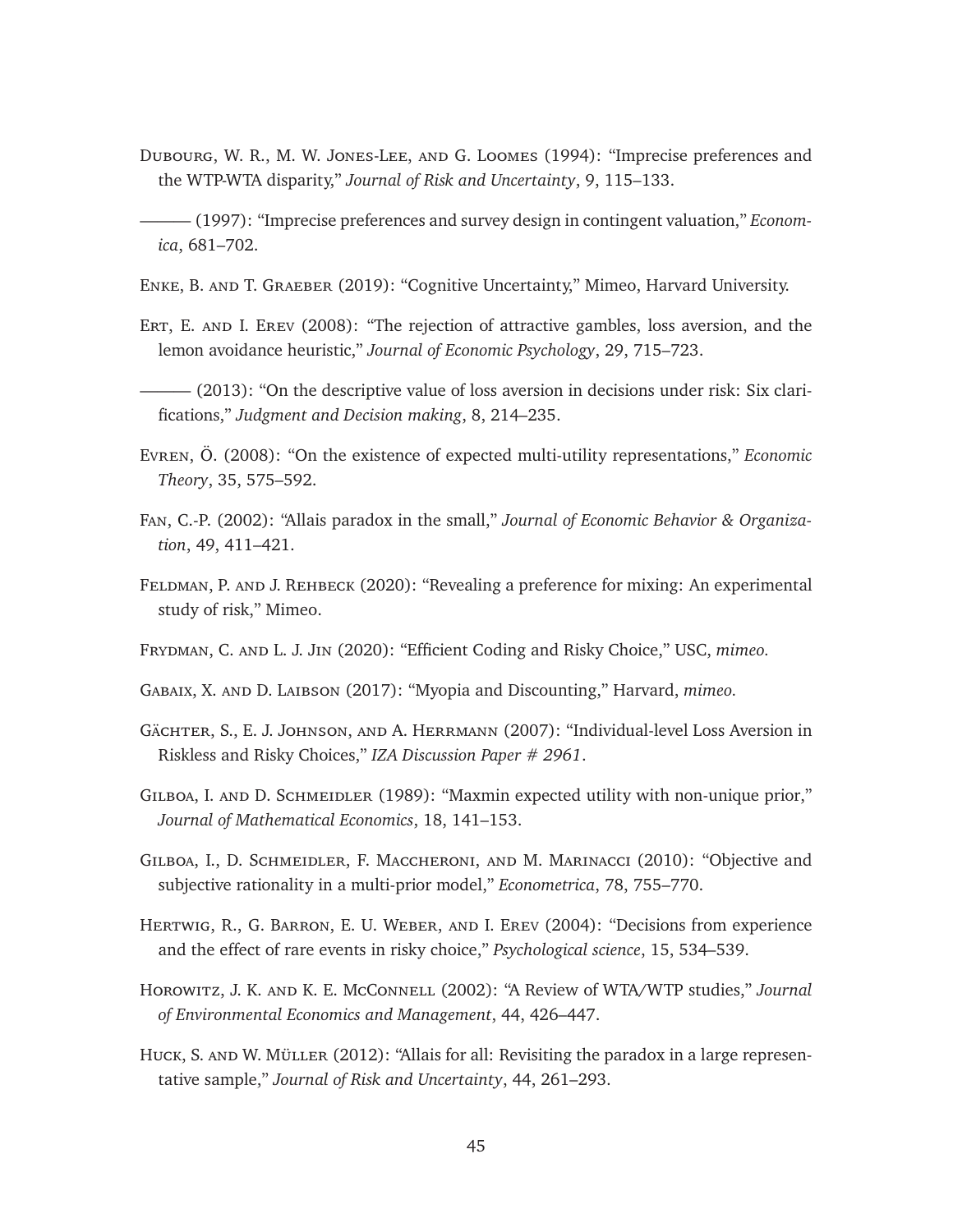- <span id="page-46-14"></span>Jain, R. and K. Nielsen (2020): "A Systematic Test of the Independence Axiom Near Certainty," Mimeo California Institute of Technology.
- <span id="page-46-4"></span>Johnson, E. J., G. Häubl, and A. Keinan (2007): "Aspects of endowment: a query theory of value construction." *Journal of experimental psychology: Learning, memory, and cognition*, 33, 461.
- <span id="page-46-0"></span>KAHNEMAN, D., J. KNETSCH, AND R. THALER (1991): "Anomalies: The Endowment Effect, Loss Aversion, and Status Quo Bias," *Journal of Economic Perspectives*, 5, 193–206.
- <span id="page-46-8"></span>KAHNEMAN, D., J. L. KNETSCH, AND R. H. THALER (1990): "Experimental tests of the endowment effect and the Coase theorem," *Journal of political Economy*, 98, 1325–1348.
- <span id="page-46-1"></span>Kahneman, D. and A. Tversky (1979): "Prospect theory: an analysis of choice under risk," *Econometrica*, 47, 263–291.
- <span id="page-46-3"></span>KHAW, M. W., Z. LI, AND M. WOODFORD (2020): "Cognitive imprecision and small-stakes risk aversion," *Review of Economic Studies (forthcoming)*.
- <span id="page-46-9"></span>KNETSCH, J. L. (1989): "The Endowment Effect and Evidence of Nonreversible Indifference Curves," *American Economic Review*, 79, 1277–1284.
- <span id="page-46-6"></span>Köszegi, B. and M. Rabin (2006): "A Model of Reference-Dependent Preferences," *Quarterly Journal of Economics*, 121, 1133–1165.
- <span id="page-46-7"></span>——— (2007): "Reference-dependent risk attitudes," *The American Economic Review*, 97, 1047–1073.
- <span id="page-46-13"></span>L'HARIDON, O., C. S. WEBB, H. ZANK, ET AL. (2021): "An Effective and Simple Tool for Measuring Loss Aversion," Mimeo, University of Manchester.
- <span id="page-46-11"></span>List, J. A. (2003): "Does Market Experience Eliminate Market Anomalies?" *Quarterly Journal of Economics*, 118, 41–71.
- <span id="page-46-10"></span>——— (2004a): "Neoclassical Theory Versus Prospect Theory: Evidence from the Marketplace," *Econometrica*, 72, 615–625.
- <span id="page-46-12"></span>——— (2004b): "Substitutability, experience, and the value disparity: evidence from the marketplace," *Journal of Environmental Economics and Management*, 47, 486–509.
- <span id="page-46-5"></span>Markowitz, H. (1952): "The utility of wealth," *The Journal of Political Economy*, 151–158.
- <span id="page-46-2"></span>Masatlioglu, Y. and E. A. Ok (2005): "Rational Choice with status quo bias," *Journal of Economic Theory*, 121, 1–29.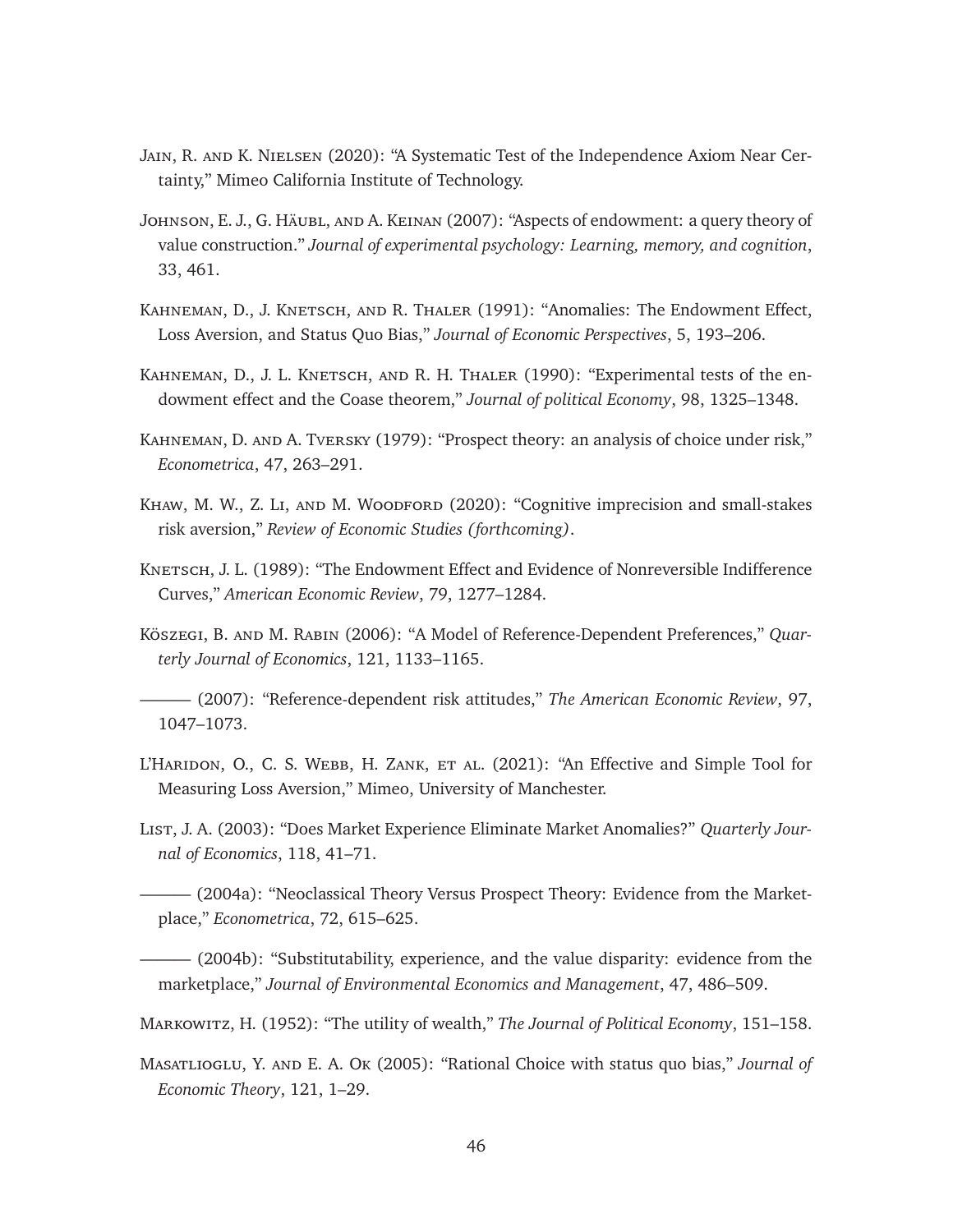<span id="page-47-3"></span>——— (2014): "A Canonical Choice Model with Initial Endowment," *Review of Economic Studies*, 81, 851–883.

- <span id="page-47-10"></span>O'Donoghue, T. and C. Sprenger (2018): "Reference-dependent preferences," in *Handbook of Behavioral Economics: Applications and Foundations 1*, Elsevier, vol. 1, 1–77.
- <span id="page-47-5"></span>Ok, E., P. Ortoleva, and G. Riella (2015): "Revealed (P)Reference Theory," *American Economic Review*, 105, 299–321.
- <span id="page-47-4"></span>Ortoleva, P. (2010): "Status Quo Bias, Multiple Priors and Uncertainty Aversion," *Games and Economic Behavior*, 69, 411–424.
- <span id="page-47-13"></span>Por, H.-H. AND D. V. Budescu (2013): "Revisiting the gain–loss separability assumption in prospect theory," *Journal of Behavioral Decision Making*, 26, 385–396.
- <span id="page-47-14"></span>Ruggeri, K., S. Alí, M. L. Berge, G. Bertoldo, L. D. Bjørndal, A. Cortijos-Bernabeu, C. Davison, E. Demić, C. Esteban-Serna, M. Friedemann, et al. (2020): "Replicating patterns of prospect theory for decision under risk," *Nature human behaviour*, 4, 622–633.
- <span id="page-47-9"></span>SCHMIDT, U., C. STARMER, AND R. SUGDEN (2008): "Third-generation prospect theory," *Journal of Risk and Uncertainty*, 36, 203–223.
- <span id="page-47-11"></span>Shogren, J., S. Y. Shin, D. J. Hayes, and J. B. Kliebenstein (1994): "Resolving Differences in Willingness to Pay and Willingness to Accept," *American Economic Review*, 84, 255–270.
- <span id="page-47-12"></span>Starmer, C. (2000): "Developments in non-expected utility theory: The hunt for a descriptive theory of choice under risk," *Journal of Economic Literature*, 38, 332–382.
- <span id="page-47-7"></span>Tversky, A. and D. Kahneman (1981): "The framing of decisions and the psychology of choice," *Science*, 211, 453–458.
- <span id="page-47-0"></span>——— (1991): "Loss Aversion in Riskless Choice: A Reference-Dependent Model," *Quarterly Journal of Economics*, 106, 1039–1061.

<span id="page-47-1"></span>——— (1992): "Advances in prospect theory: cumulative representation of uncertainty," *Journal of Risk and Uncertainty*, 5, 297–323.

- <span id="page-47-2"></span>Wakker, P. (2010): *Prospect theory: For risk and ambiguity*, Cambridge Univ Press.
- <span id="page-47-8"></span>WAKKER, P. AND A. TVERSKY (1993): "An axiomatization of cumulative prospect theory," *Journal of risk and uncertainty*, 7, 147–175.
- <span id="page-47-6"></span>WEAVER, R. AND S. FREDERICK (2012): "A reference price theory of the endowment effect," *Journal of Marketing Research*, 49, 696–707.